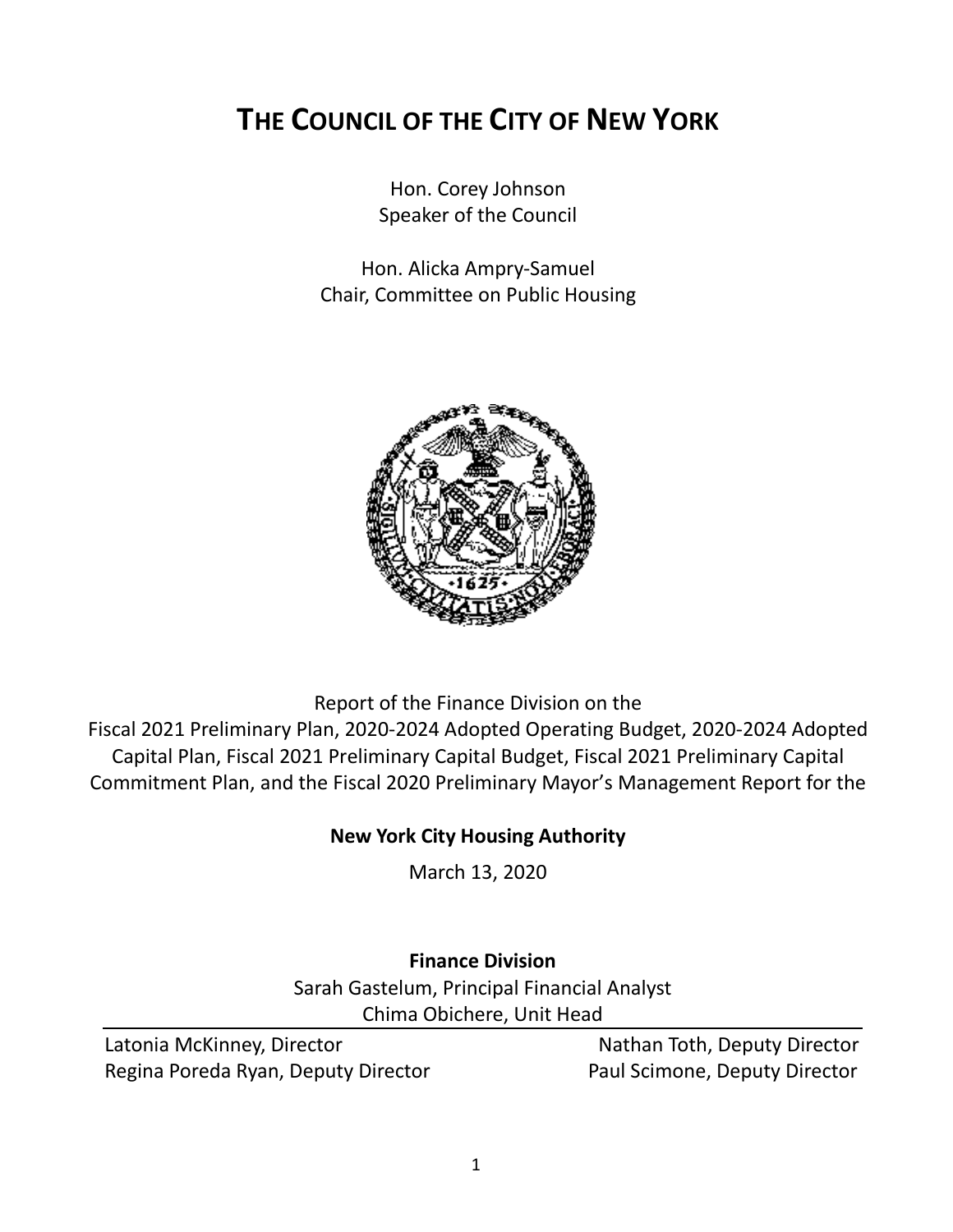# **Table of Contents**

| E: NYCHA-Operated Senior Club Transfer to DFTA in the Fiscal 2020 Executive and Adopted Budget  31  |  |
|-----------------------------------------------------------------------------------------------------|--|
|                                                                                                     |  |
|                                                                                                     |  |
|                                                                                                     |  |
| I: Heat Action Plan-Targeted Developments based on the Highest Incidents of Heat Outages 35         |  |
| J: Elevator Action Plan- Planned Replacements by Development, Completion Date and Funding Source 36 |  |
|                                                                                                     |  |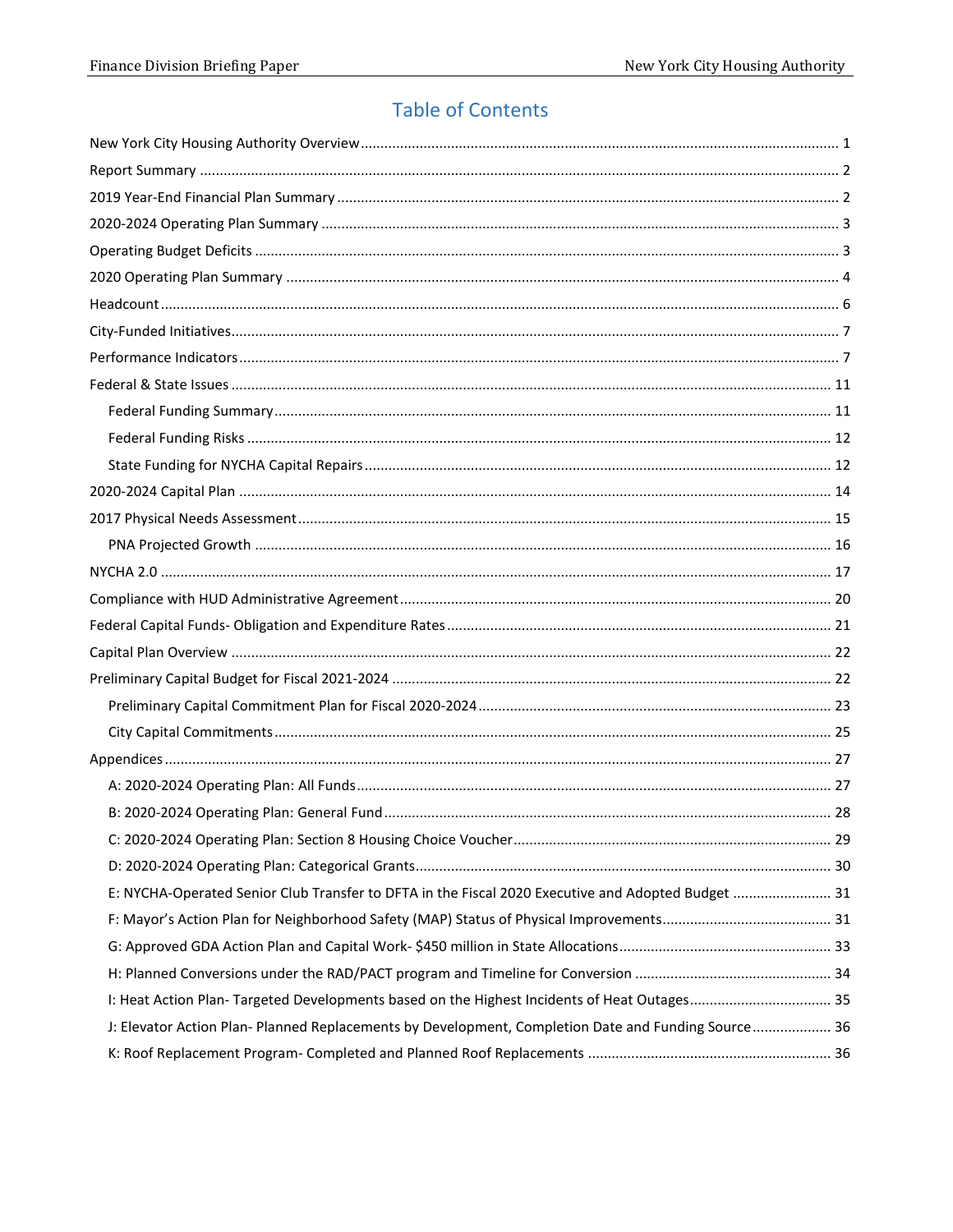#### <span id="page-2-0"></span>New York City Housing Authority Overview

The New York City Housing Authority (NYCHA or the Authority) provides affordable housing to nearly 400,000 low-and moderate-income City residents by managing and maintaining 316 public housing developments comprised of 2,351 buildings that consist of over 173,000 apartment units in the five boroughs. Through federal rent subsidies (Section 8 Program), the Authority assists over 86,000 families in locating and renting housing in privately owned buildings. In addition, the Authority facilitates access to critical social services to residents in their communities.



#### **NYCHA's activities include:**

- Manages affordable housing assets comprised of 2,351 public housing buildings;
- Provides low- and moderate-income New Yorkers with safe and affordable housing;
- Facilitates access to social and community services;
- Pursues development opportunities to generate revenue;
- Implements ten-year strategic action plan "NYCHA 2.0";
- Administers affordable housing programs for over 86,000 low-income tenants;
- Performs inspections and resolves work orders for maintenance and repairs;
- Performs inspections and resolves emergency work orders;
- Provides employment opportunities for NYCHA residents;
- Preserves and rehabilitates affordable housing;
- Monitors and evaluates performance and operating service levels;
- Manages and performs infrastructure improvements of public housing units; and
- Conducts asset management and physical needs assessments.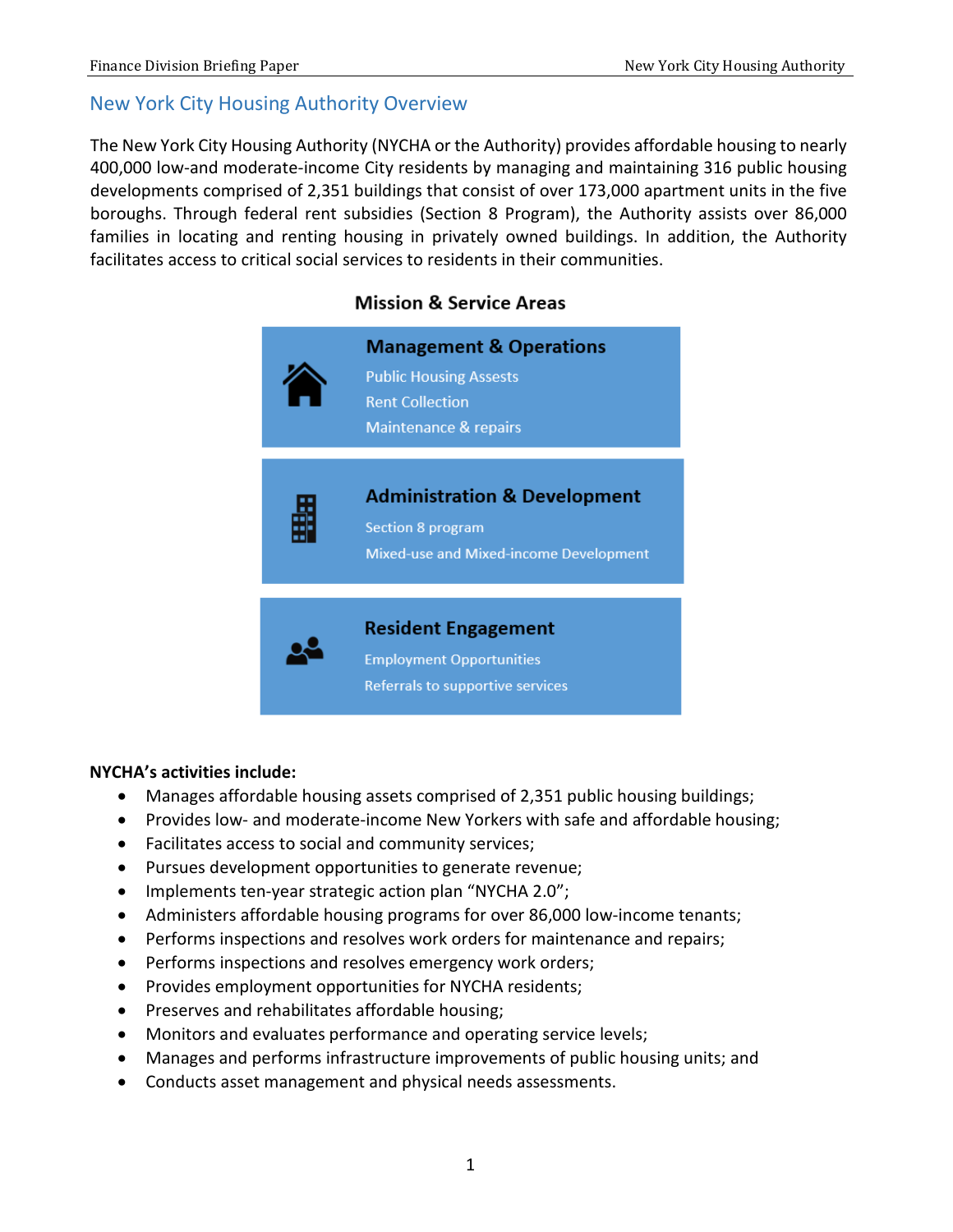#### <span id="page-3-0"></span>Report Summary

This report provides a review of NYCHA's Fiscal 2021 Preliminary Budget and Fiscal 2020- 2024 Adopted Operating and Capital Plans. The first section provides a review of the operating plan, followed by a financial summary of NYCHA's budget. Highlights regarding the Authority's Expense and Revenue budgets are also included, as well as initiatives funded by the City, followed by a review of significant performance indicators. The impact of State and federal budget actions are discussed followed by a programmatic update on the Authority's implementation of NYCHA 2.0. The fourth section reviews the proposed capital budget for NYCHA with a discussion of significant changes proposed to the \$2.8 billion Preliminary Commitment Plan for Fiscal 2020-2024. Finally, appendices are included to provide additional details on programmatic and budgetary details pertaining to State Capital funds to NYCHA, action plans in accordance with a federal administrative agreement, the status of physical improvements under the Mayor's Action Plan for Neighborhood Safety, and senior centers formerly managed by NYCHA.

### <span id="page-3-1"></span>2019 Year-End Financial Plan Summary

The 2019 Year-End Operating Budget for NYCHA reflects a balanced budget for the last quarter in 2019, a decrease of approximately \$33.3 million compared to a surplus of the same amount originally projected in the 2019 Adopted Operating Plan. NYCHA's budget is not part of the City's budget and NYCHA's fiscal year follows the calendar year. On December 18, 2019, the NYCHA Board approved its five-year 2020-2024 Operating and Capital Plans, which for 2020 projects an overall surplus of \$91 million. The surplus is attributable to operating support from the City and several revenue generating strategies related to NYCHA 2.0, a comprehensive, ten-year plan to renovate and preserve NYCHA developments, generate operating funds and resolve \$24 billion in capital needs across its portfolio.

|                                    |                 | <b>NYCHA Financial Plan Summary</b>    |         |         |           |         |
|------------------------------------|-----------------|----------------------------------------|---------|---------|-----------|---------|
|                                    |                 | 2020-2024 Operating Budget (All Funds) |         |         |           |         |
|                                    | 2019            | 2020                                   | 2021    | 2022    | 2023      | 2024    |
| <b>Dollars in Millions</b>         | <b>Year End</b> | Plan                                   | Plan    | Plan    | Plan      | Plan    |
| <b>Revenue Sources</b>             |                 |                                        |         |         |           |         |
| <b>Tenant Rental Revenue</b>       | \$1,035         | \$1,025                                | \$980   | \$955   | \$927     | \$897   |
| Federal Subsidy (Section 9)        | 987             | 984                                    | 990     | 980     | 971       | 958     |
| Federal Subsidy (Section 8)        | 1,178           | 1,207                                  | 1,247   | 1,255   | 1,276     | 1,295   |
| City Funds                         | 219             | 262                                    | 217     | 227     | 179       | 172     |
| Section 8 Reserve                  | 0               | 64                                     | 1       | 15      | 13        | 16      |
| Capital Transfer & Management Fee  | 95              | 236                                    | 276     | 166     | 166       | 166     |
| All Other Revenue                  | 85              | 60                                     | 61      | 59      | 58        | 56      |
| <b>Total Revenues</b>              | \$3,599         | \$3,838                                | \$3,772 | \$3,656 | \$3,588   | \$3,560 |
|                                    |                 |                                        |         |         |           |         |
| <b>Expenditures</b>                |                 |                                        |         |         |           |         |
| <b>Personal Service</b>            | \$1,389         | \$1,422                                | \$1,379 | \$1,378 | \$1,349   | \$1,360 |
| <b>Other Than Personal Service</b> | 2,210           | 2,325                                  | 2,394   | 2,353   | 2,324     | 2,277   |
| <b>Total Expenditures</b>          | \$3,599         | \$3,747                                | \$3,772 | \$3,731 | \$3,673   | \$3,637 |
|                                    |                 |                                        |         |         |           |         |
| Surplus/(Deficit)                  | \$0             | \$91                                   | \$0     | (575)   | $($ \$85) | (\$77)  |

Source: NYCHA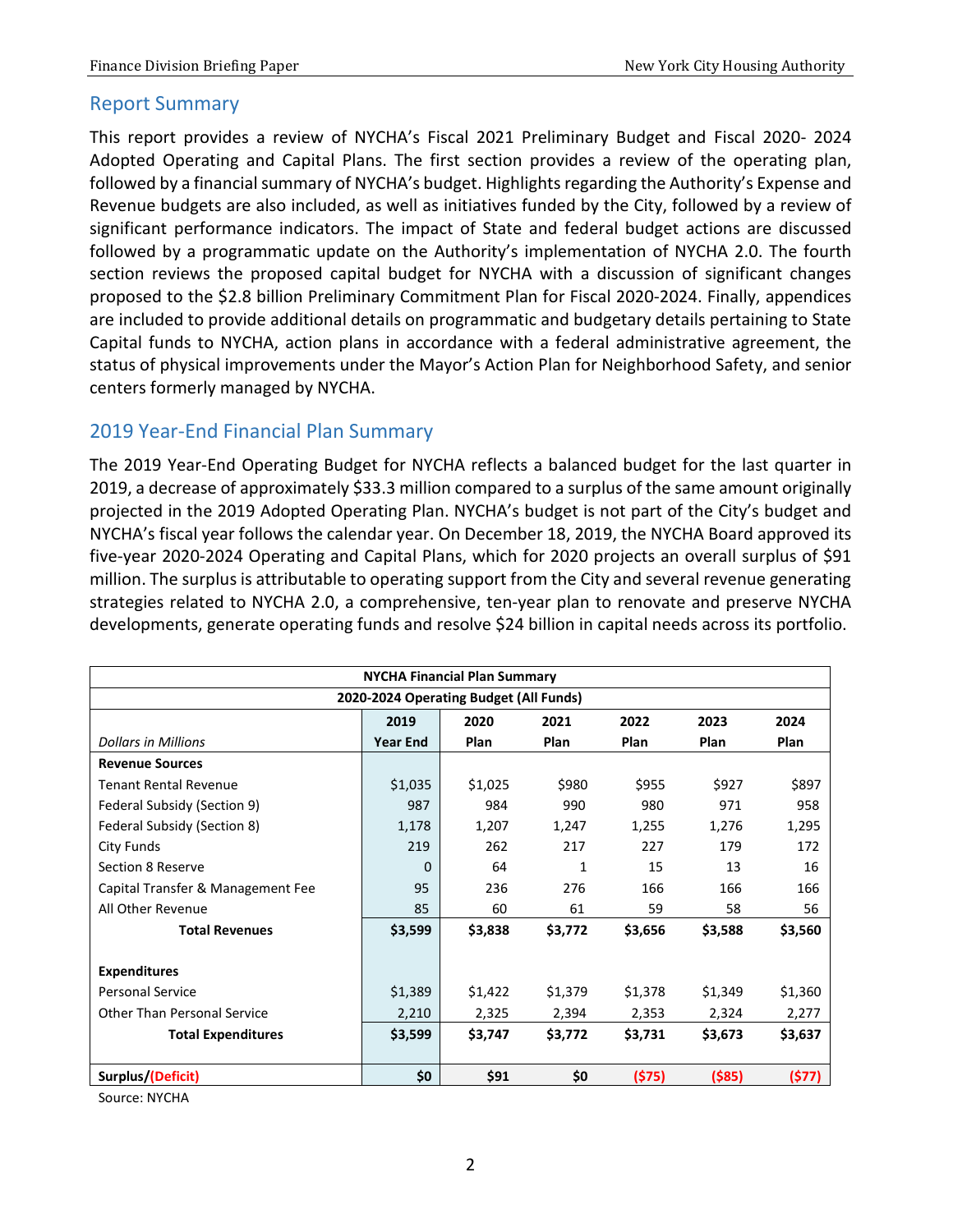### <span id="page-4-0"></span>2020-2024 Operating Plan Summary

NYCHA's total revenues for 2020 are approximately \$3.8 billion. About \$1 billion, or 27 percent, of NYCHA's Fiscal 2020 budget is comprised of tenant rental revenue. Revenue from federal sources accounts for approximately \$2.2 billion, or 57 percent of NYCHA's total revenue. Total other revenue, which includes \$262 million in City funds, is projected to be about \$622 million in 2020. NYCHA's total expenditures for 2020 are approximately \$3.7 billion. About \$1.4 billion, or 38 percent of NYCHA's Fiscal 2020 expenditures is comprised of Personal Services (PS), including salaries and fringe benefits. Section 8 Housing Assistance Payments account for 30 percent, or \$1.1 billion of the total Other Than Personal Service (OTPS) expenditures. The 2020 Adopted Operating Budget projects an overall deficit of \$75 million beginning in 2022.

# <span id="page-4-1"></span>Operating Budget Deficits

Historically, NYCHA's Operating Budget assumes deficits at the time it is Adopted and is adjusted throughout the year as additional funds are received from City, State and federal sources. NYCHA continues to experience a structural operating deficit stemming from ongoing federal underfunding, as well as uncontrollable PS costs such as pension and health benefits related expenses. However, NYCHA's long-term fiscal condition has improved significantly in recent years with financial assistance from the City and through the implementation of various revenue generating strategies as part of NYCHA 2.0, which have diversified revenue streams and reduced expenses, mainly PS costs. While NYCHA was able to end 2019 with a balanced budget, the 2020-2024 Adopted Operating Plan projects a deficit of \$75 million beginning in 2022. The below chart shows the projected total annual surplus/deficit of the Adopted Operating Plan compared to year-end actuals from 2015-2019.

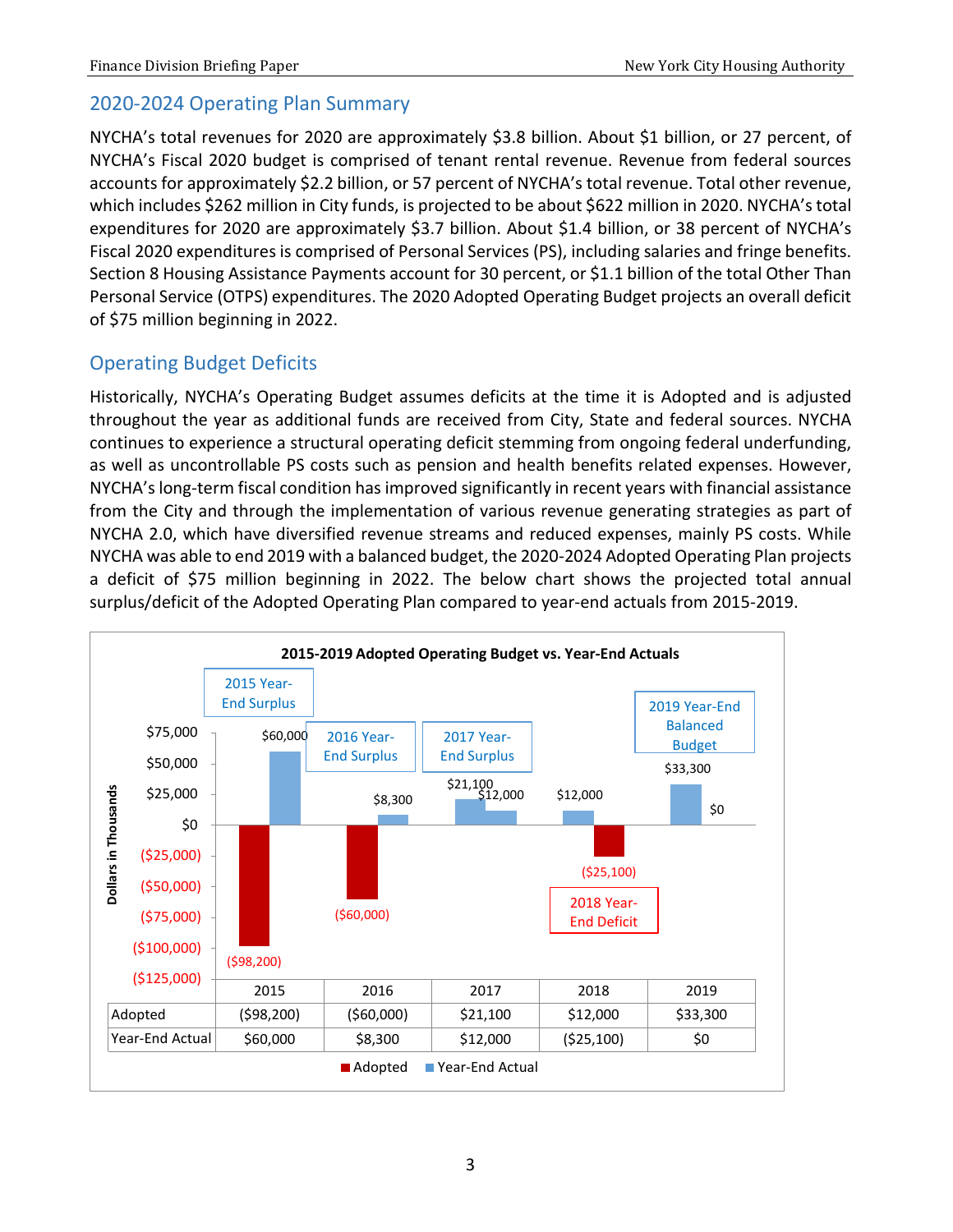### <span id="page-5-0"></span>2020 Operating Plan Summary

The 2020 Adopted Operating Plan includes these key actions outlined below for NYCHA.

- **NYCHA 2.0.** In December 2018, the City announced "NYCHA 2.0," a strategic, ten-year plan to renovate and preserve NYCHA developments and resolve \$24 billion in capital needs across its portfolio. NYCHA 2.0 is comprised of four major programs: PACT to Preserve, Build to Preserve, Transfer to Preserve, and Fix to Preserve. PACT to Preserve will convert the funding of 62,000 apartments to the federal Section 8 program, thereby facilitating about \$12.8 billion in capital repairs through public-private partnerships. Build to Preserve will provide an estimated \$2 billion in capital repairs through new development on underutilized NYCHA land, while Transfer to Preserve will provide \$1 billion in capital repairs through the sale of unutilized development rights, also known as air rights. Fix to Preserve will improve services, and facilitate maintenance and repairs in order to more effectively address health and safety issues, including heating, mold, pests, and lead. This revenue, on top of the expected \$8 billion in federal, State and City capital funds over a ten-year period, will enable NYCHA to address nearly \$24 billion in capital needs, or up to 75 percent of NYCHA's \$31.8 billion overall capital need.
- **Compliance with Federal Administrative Agreement**. In January 2019, the U.S. Department of Housing and Urban Development (HUD) entered into an administrative agreement with NYCHA and the City. The agreement requires NYCHA to remediate living conditions at developments citywide by specific deadlines and meet strict compliance standards regarding lead paint hazards, mold growth, pest infestations, and inadequate heating and elevator service. In total, the City is providing \$2.2 billion to NYCHA from Fiscal 2019-2028 for critical repairs to meet the terms of the agreement. Pursuant to the Agreement, a federal monitor, selected in February 2019, began to oversee NYCHA's reform efforts and evaluate NYCHA's progress in the areas and categories outlined above. From February 2019 to February 2020, the City has provided \$12 million to the New York City Law Department to cover expenses related to the monitor's work.
- **Additional Positions to Ensure Compliance with HUD Administrative Agreement.** In order to comply with the terms of the HUD administrative agreement, the 2020 Adopted Plan also provides \$76 million for 358 positions to support inspections, repair work, resident outreach and the creation of a Compliance Department, an Environmental Health and Safety Department, and a Quality Assurance Unit within NYCHA. These additional positions are detailed in the below chart.

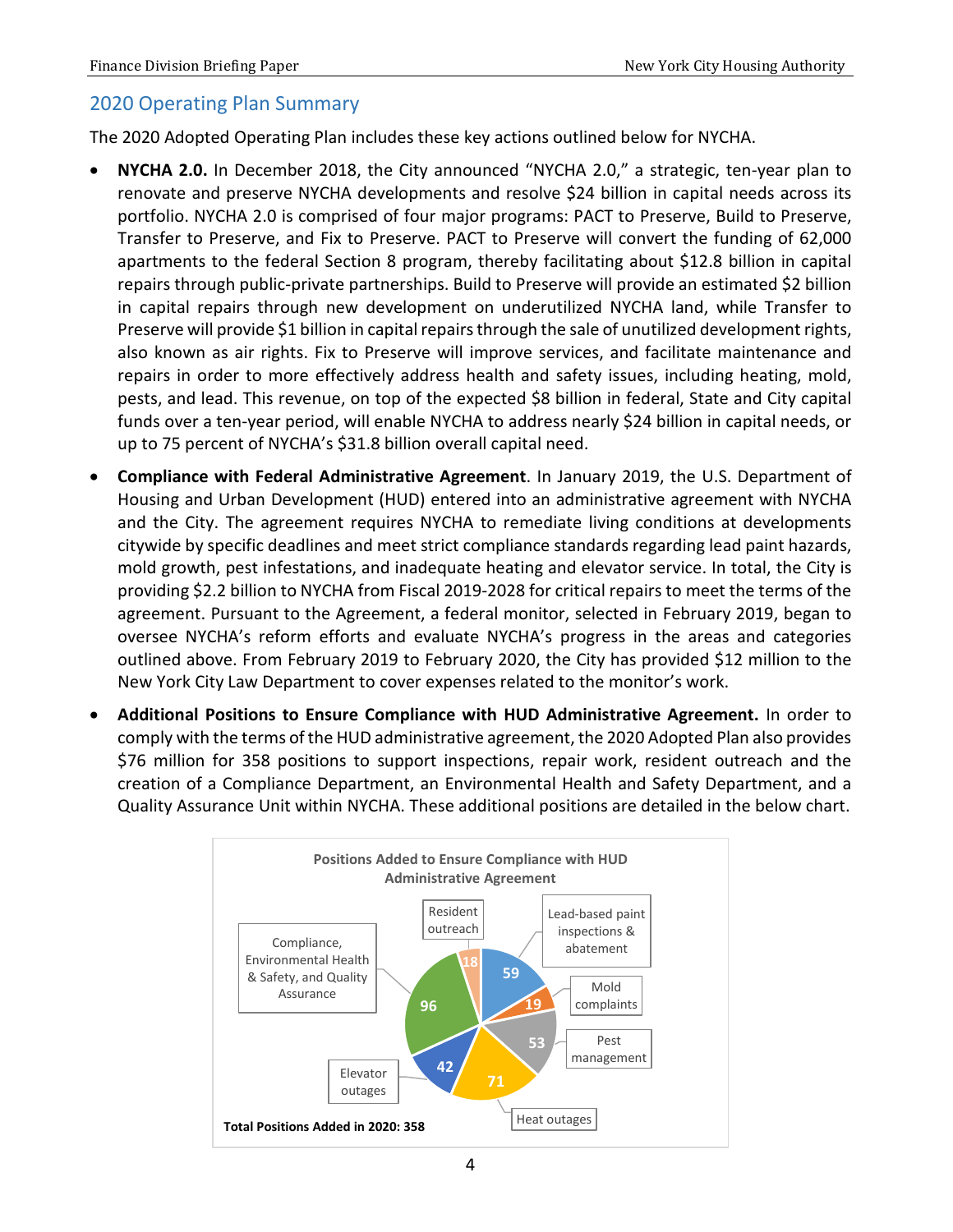#### **2020 Revenue Sources**



NYCHA's total revenues for 2020 are approximately \$3.84 billion. About \$2.19 billion, or 57 percent of the Authority's Operating Budget in 2020, is supported by federal assistance programs. One of the primary sources of revenue for the Authority is tenant rental revenues, which will total \$1.03 billion in 2020. As of December 2019, NYCHA reported a rent collection rate of 88 percent. In the 2020 Adopted Operating Plan, tenant rental revenue is projected to decrease to \$897 million by 2024, thereby contributing to the Authority's operating deficit, despite several revenue generating strategies currently in place to increase rent collection rates. Revenue from the Section 8 Housing Choice Voucher program accounts for approximately \$1.21 billion, or 31 percent of NYCHA's total revenue. Under this program, NYCHA pays HUD subsidies to participating landlords on behalf of eligible tenants. These tenants are currently paying rents generally equal to 30 percent of family adjusted income and the subsidies fill the gap between the contract rent and rental payments. Federal operating subsidies accounted for 26 percent of the Authority's operating revenues, or \$984 million in 2019. City operating funds are projected to be about \$262 million in 2020.

#### **2020 Expenditures**

NYCHA's total expenditures for 2020 are approximately \$3.75 billion. About \$1.4 billion, or 38 percent of NYCHA's Fiscal 2020 expenditures is comprised of PS costs, including salaries, fringe benefits and paid overtime. Section 8 Housing Assistance Payments account for 30 percent, or \$1.13 billion of the total expenditures. Utilities and contract payments account for 25 percent of the Authority's operating expenditures, or \$922 million in 2020. Contracts include third-party services payments for painting, floor tiling, elevator maintenance, fire safety, environmental services, marshal fees, security services, energy contracts, automotive services, office equipment rentals, information technology software, telecommunications services, and other professional services. Utility costs include electricity, gas, water, steam and fuel oil. NYCHA's utility spending averages approximately \$45.2 million per month.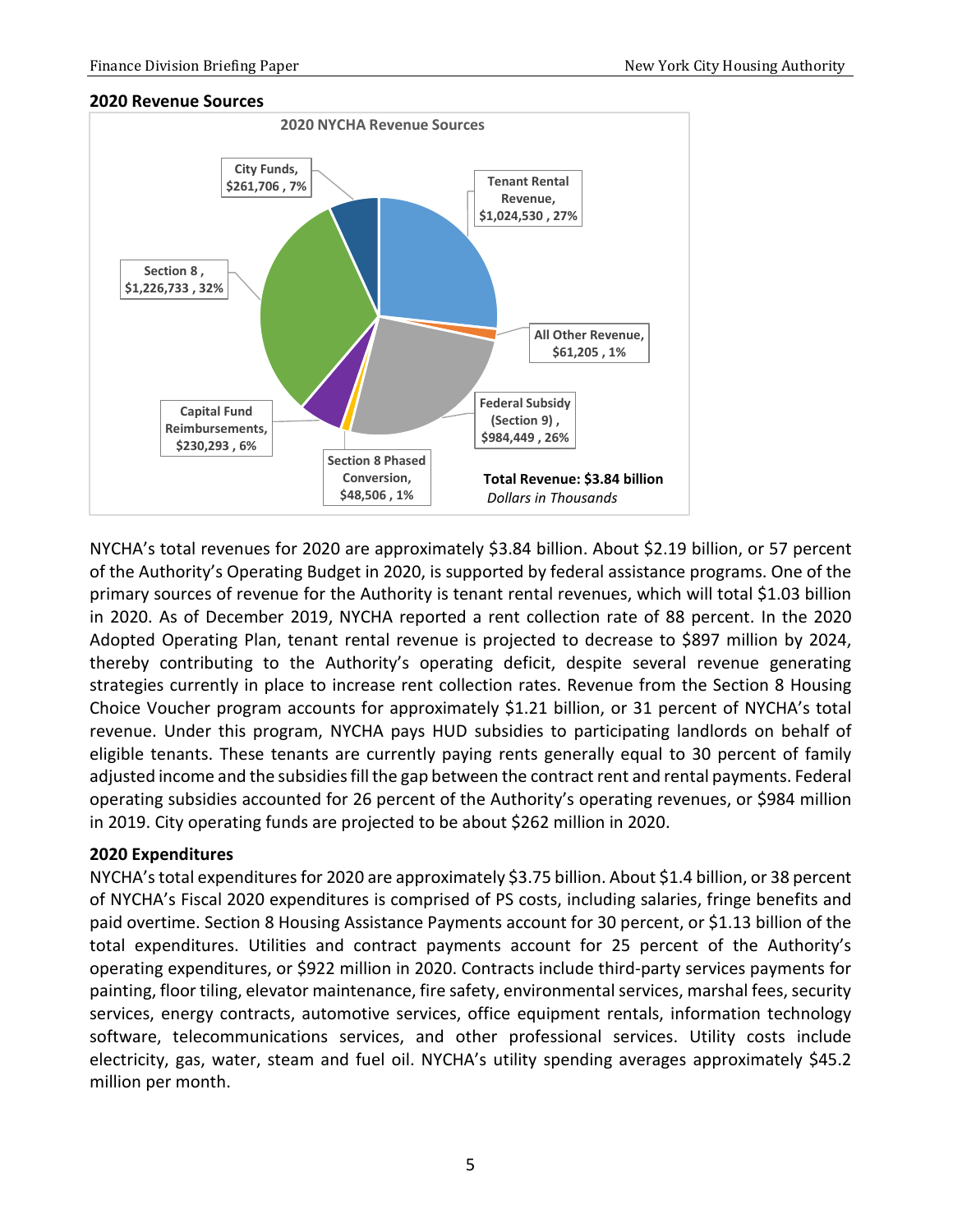

### <span id="page-7-0"></span>Headcount

The Authority's 2020 Adopted Operating Plan supports a workforce of 11,339 positions, an increase of 632 positions from the 2019 Adopted Plan. As of December 2019, the current financial headcount is comprised of about 5,940 administrative staff and 5,400 frontline staff, such as maintenance workers, caretakers, and skilled trade persons that provide essential services at NYCHA developments.



By 2024, NYCHA headcount is expected to decrease slightly by 1,077 positions, from 11,339 positions in 2020 to 10,262 positions in 2024. Over the same period of time, annual expenses are estimated to decrease only marginally, from \$1.42 billion to \$1.36 billion, or approximately four percent, which is mainly driven by the growing cost of pension and health-related expenses.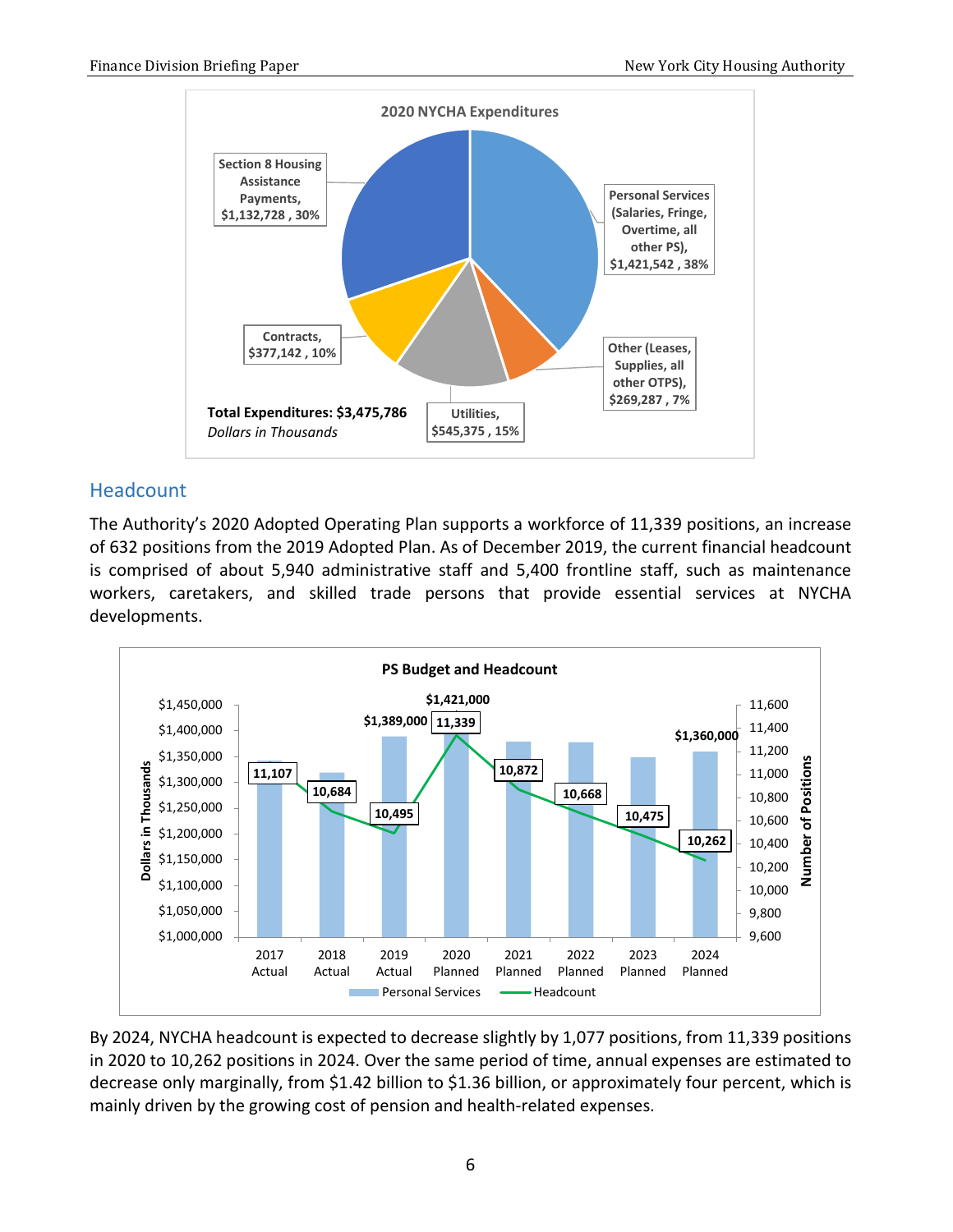#### <span id="page-8-0"></span>City-Funded Initiatives

#### **Mayoral Initiatives**

In recent years, the Administration has relieved NYCHA from several City payments and provided funding for various initiatives so that money can be redirected towards operations, repairs and maintenance. The City's Fiscal 2021 Preliminary Budget provides an outlay of \$19.1 million in City and federal operating funds for the Fiscal 2020-2024 period for ongoing operating costs and other core services at NYCHA.

| NYCHA Additions in the City's FY2021 Preliminary Budget |            |               |        |                 |        |                  |                               |
|---------------------------------------------------------|------------|---------------|--------|-----------------|--------|------------------|-------------------------------|
| Operating Funds (FY2020-FY2024)<br>Dollars in Thousands | Agency     | <b>FY2020</b> | FY2021 | FY2022          | FY2023 |                  | <b>FY2024 Five-Year Total</b> |
| <b>New Needs</b>                                        |            |               |        |                 |        |                  |                               |
| None                                                    |            | \$0           | \$0    | 50 <sup>2</sup> | \$0    | \$0              | \$0                           |
| subtotal                                                |            | \$0           | \$0    | \$0\$           | \$0    | \$0              | 50                            |
| Adjustments                                             |            |               |        |                 |        |                  |                               |
| Put up Funding for NYCHA FEMA                           | DOI        | 68            | 0      | $\Omega$        | 0      | $\mathbf 0$      | \$<br>68                      |
| Put up Funding for NYCHA FEMA IM                        | DOI        | 2,928         | 1,641  | 626             | 305    | $\Omega$         | \$.<br>5,500                  |
| Funding for capitally ineligible expenses at NYCHA      | <b>HPD</b> | 1,000         | 0      | <sup>0</sup>    | 0      | $\mathbf 0$      | \$<br>1,000                   |
| INYCHA Baruch HMGP & DOI                                | <b>HPD</b> | $\Omega$      | 4,500  | 2,200           | 0      | $\mathbf{O}$     | \$<br>6,700                   |
| NYCHA YMI Funding Adjustment                            | <b>HPD</b> | 60            | 0      | 0               | 0      | $\mathbf 0$      | \$.<br>60                     |
| NYCHA: Baruch & DOI                                     | <b>HPD</b> | 5,097         | 0      | $\Omega$        | 0      | $\mathbf 0$      | \$.<br>5,097                  |
| Schedule funds for NYCHA                                | <b>HPD</b> | 675           | 0      | 0               | 0      | $\mathbf{0}$     | 675<br>\$,                    |
| <b>Total</b>                                            |            | 9,828         | 6,141  | 2,826<br>S      | 305    | \$0 <sub>5</sub> | 19,100                        |

#### **Council Initiatives**

In Fiscal 2020, the City Council provided \$958,700 to support NYCHA's annual operating budget. This funding was directly allocated by Council Members to support residential programming and community engagement activities at NYCHA developments citywide.

| <b>Fiscal 2020 Council Changes at Adoption</b>   |           |
|--------------------------------------------------|-----------|
| Dollars in Thousands                             |           |
| <b>Council Initiatives</b>                       |           |
| Anti Poverty                                     | \$56,000  |
| Diversity, Inclusion & Equity in Tech Initiative | 90,000    |
| Parks Equity Initiative                          | 24,000    |
| NYC Cleanup                                      | 10,000    |
| Senior Centers, Programs, and Enhancements       | 7,500     |
| <b>Support Our Seniors</b>                       | 35,000    |
| <b>Subtotal</b>                                  | \$222,500 |
| <b>Local Initiatives</b>                         | \$736,200 |
| TOTAL                                            | \$958,700 |

### <span id="page-8-1"></span>Performance Indicators

#### **Maintenance and Repairs**

As of January 2020, there are 366,670 open work orders citywide across NYCHA's portfolio; this is four times larger than the Authority's manageable workload of about 90,000 work orders annually. Through a recently announced rapid repairs initiative, NYCHA Cares, the Authority estimates that by 2021, over 75,000 back-logged work orders will be closed. The indicators below measure efficiencies and effectiveness of maintenance and repairs at NYCHA.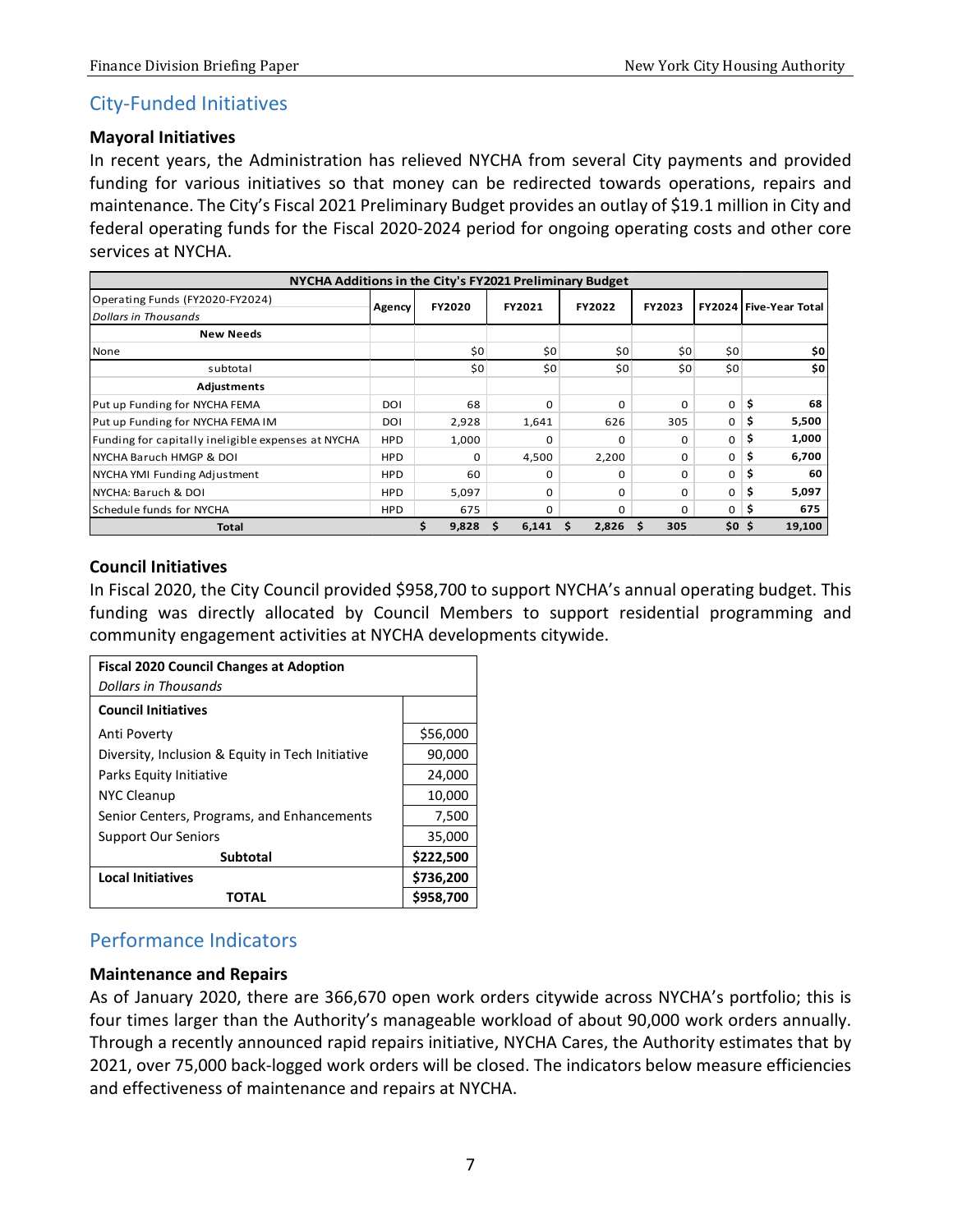#### **PMMR Highlights**

| <b>Maintenance and Repair Performance Indicators</b>             |             | Actual      |             |             | <b>Target</b> |             | 4-Month<br>Actual |
|------------------------------------------------------------------|-------------|-------------|-------------|-------------|---------------|-------------|-------------------|
|                                                                  | <b>FY17</b> | <b>FY18</b> | <b>FY19</b> | <b>FY20</b> | <b>FY21</b>   | <b>FY19</b> | <b>FY20</b>       |
| Average time to resolve emergency service requests<br>(hours)    | 12.1        | 13.1        | 12.7        | 24          | 24            | 10.6        | 10.8              |
| Average time to resolve non-emergency service<br>requests (days) | 17.5        | 18.6        | 19.4        | 15          | 15            | 18.3        | 22.5              |
| Average time to resolve heat service requests (hours)            | 14.9        | 16.8        | 15.7        | 24          | 24            | 13.7        | 10.6              |
| Average time to resolve elevator outages (hours)                 | 9.6         | 10.3        | 11.7        | 10          | 10            | 12.8        | 9.6               |
| Average outage per elevator per month                            | 1.06        | 1.07        | 1.16        | 1.01        | 1.01          | 1.3         | 1.07              |
| Elevator service uptime                                          | 99%         | 99%         | 98%         | 97%         | 97%           | 98%         | 99%               |
| Alleged elevator injuries reported to DOB                        | 11          | 7           | 4           | <b>DOWN</b> | <b>DOWN</b>   | 3.          | 7                 |
| Elevator related fatalities                                      | $\Omega$    | $\Omega$    | $\Omega$    | <b>DOWN</b> | <b>DOWN</b>   | $\Omega$    | $\Omega$          |
| Management cost per dwelling unit (\$)                           | \$950       | \$978       | \$1,052     | \$875       | \$875         | \$954       | \$1,009           |

- The average time to resolve emergency service requests increased slightly, from 10.6 hours in the first four months of Fiscal 2019, to 10.8 hours in the same period during Fiscal 2020. However, the average time to resolve heat service requests improved by 23 percent, from 13.7 hours in Fiscal 2019 to 10.6 hours in Fiscal 2020.
- At the same time, the average time to resolve non-emergency service requests in the first four months of Fiscal 2020 increased slightly to 22.5 days, compared to 18.3 days during the Fiscal 2019 reporting period.
- Approximately 3,224 elevators are in operation across the NYCHA portfolio. During the Fiscal 2020 reporting period, the average time to resolve elevator outages decreased to 9.6 hours, compared to 12.8 hours in the prior year. While the average elevator outage per elevator remained relatively steady at 1.07 per month. In 2020, NYCHA plans to hire 42 staff to further decrease response times.
- The management cost per dwelling unit increased by \$55 in the first four months of Fiscal 2020 compared to the first four months of Fiscal 2019.

#### **Applicants Placed in Housing**

Approximately 5,000 apartments become available each year inside developments managed by NYCHA, which translates to a vacancy rate of less than one percent. In addition to this low vacancy rate, as of March 2019, there were 181,090 families on the public housing waitlist for NYCHA housing. In 2017, the City implemented a rehousing strategy and the Authority began to dedicate 1,500 public housing units per year for homeless families referred by the New York City Department of Homeless Services (DHS). In exchange for dedicated set-asides, the City provides NYCHA with an annual operating subsidy of about \$12,000 per homeless family placed in NYCHA housing, which is about the same level of subsidy it provides to landlords in the private housing market. Between Fiscal 2017- 2019, NYCHA placed an average of 1,672 homeless applicants per year in public housing. The indicators below measure efficiencies and effectiveness of NYCHA's placements of public housing and homeless applicants.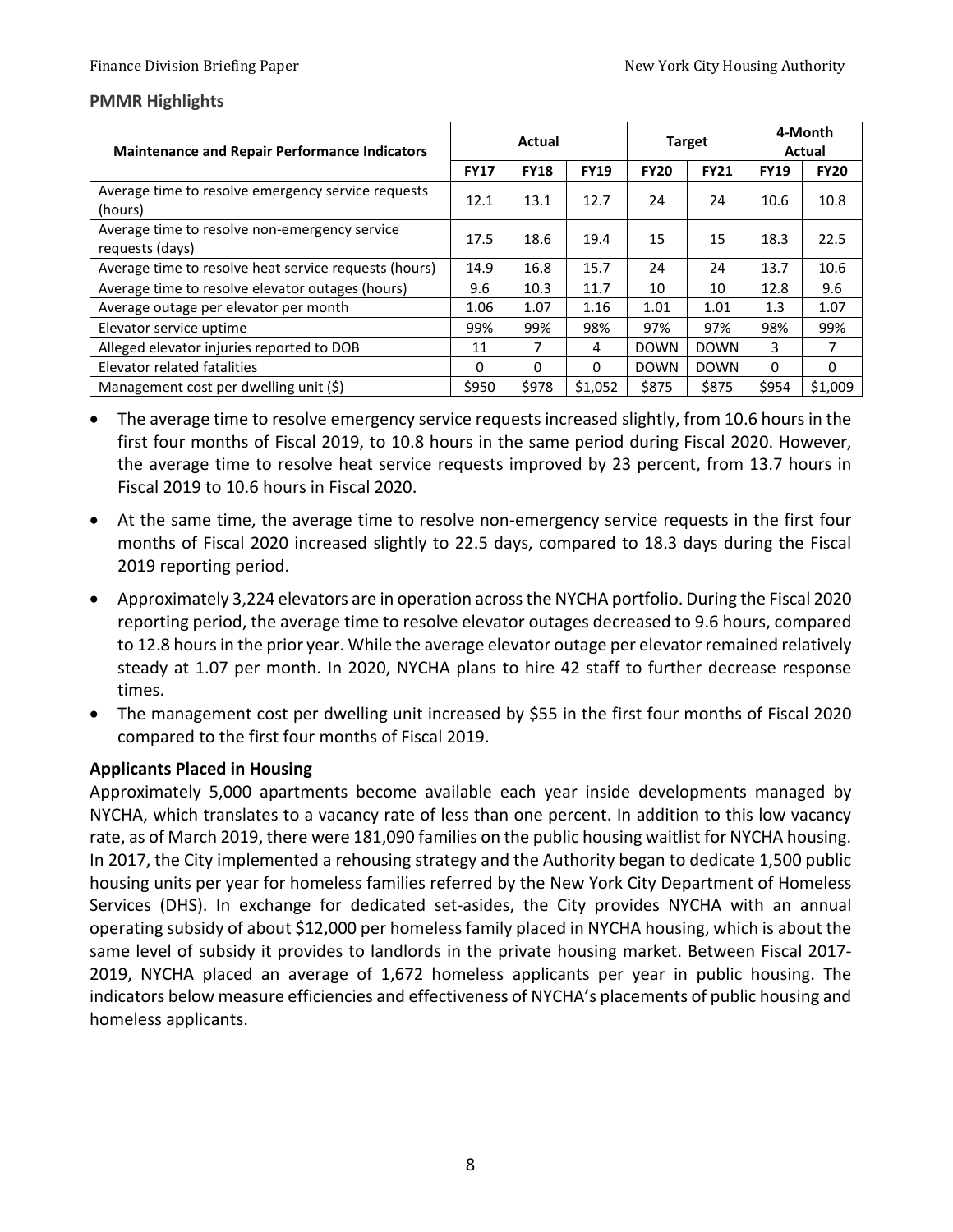#### **PMMR Highlights**

|                                                    | Actual      |             |             |             | Target      | 4-Month Actual |             |
|----------------------------------------------------|-------------|-------------|-------------|-------------|-------------|----------------|-------------|
| <b>Housing Placements Performance Indicators</b>   | <b>FY17</b> | <b>FY18</b> | <b>FY19</b> | <b>FY20</b> | <b>FY21</b> | <b>FY19</b>    | <b>FY20</b> |
| Applicants placed in public housing                | 3,834       | 3,748       | 3,147       | $\ast$      | $\ast$      | 1,009          | 1,143       |
| Homeless applicants placed in housing-Total        | 2.841       | 2,683       | 2,449       | $\ast$      | $\ast$      | 799            | 867         |
| Homeless applicants placed in housing              | 1,928       | 1,686       | 1,403       | $\ast$      | $\ast$      | 490            | 589         |
| Homeless applicants placed in Section 8<br>housing | 913         | 997         | 1,046       | $\ast$      | $\ast$      | 309            | 278         |

- The number of public housing applicants placed in NYCHA housing increased by 13 percent during the first four months of Fiscal 2020, from 1,009 applicants in Fiscal 2019 to 1,143 applicants.
- During the Fiscal 2020 reporting period, NYCHA prioritized the placement of 867 homeless families into public housing, including 589 households in NYCHA units and 278 households through the Section 8 program, as a part of the Administration's initiative to combat homelessness.

#### **Section 8 Placements**

The Section 8 program assists low-income families in obtaining affordable housing in the private market by providing rental subsidies to landlords on behalf of eligible participants through housing assistance payments (HAP). NYCHA administers the largest Section 8 program in the nation, serving over 83,000 eligible families through a network of over 24,950 participating private landlords. As of March 2019, NYCHA administers approximately 85,117 vouchers and there were 138,705 families on the waiting list for Section 8 housing. The indicators below measure efficiencies and effectiveness of NYCHA's placements of Section 8 applicants.

|                                                    |             | Actual      |             |             | <b>Target</b> | 4-Month Actual |             |
|----------------------------------------------------|-------------|-------------|-------------|-------------|---------------|----------------|-------------|
| <b>Section 8 Program Performance Indicators</b>    | <b>FY17</b> | <b>FY18</b> | <b>FY19</b> | <b>FY20</b> | <b>FY21</b>   | <b>FY19</b>    | <b>FY20</b> |
| Families on Section 8 waiting list ('000)          | 148         | 141         | 138         | *           | $\ast$        | 141            | 138         |
| Maximum allowable Section 8 youchers               | 99,838      | 101,254     | 102,706     | *           | $\ast$        | 101,254        | 102,706     |
| <b>Funded Section 8 vouchers</b>                   | 85,209      | 86,628      | 86,768      | $\ast$      | $\ast$        | 86,628         | 86,768      |
| Utilization rate for funded Section 8 vouchers (%) | 100%        | 99%         | 99%         | 97%         | 97%           | 98%            | 99%         |
| Funding utilization for Section 8 vouchers (%)     | 101%        | 101%        | 98%         | $\ast$      | $\ast$        | 97%            | 100%        |
| Section 8 occupied units (vouchers)                | 85,175      | 84,994      | 85,839      | 87.000      | 87.000        | 85.117         | 86,164      |
| <b>Biennial Section 8 inspections</b>              | 80%         | 98%         | 98%         | $\ast$      | $\ast$        | 96%            | 97%         |
| Annual Section 8 re-certifications                 | 98%         | 99%         | 99%         | $\ast$      | $\ast$        | 99%            | 99%         |
| Applicants placed through Section 8 vouchers       | 2,758       | 1,735       | 2,438       | *           | $\ast$        | 613            | 1,166       |

#### **PMMR Highlights**

- The number of Section 8 occupied units (vouchers) increased from 85,117 during the first four months of Fiscal 2019 to 86,164 in Fiscal 2020.
- The number of housing applicants placed in housing through a Section 8 voucher almost doubled from 613 during the first four months of 2019 to 1,166 over the same four-month period in Fiscal 2020. The primary increase in placements is due to the conversion of units from the public housing portfolio to the Section 8 portfolio through NYCHA's implementation of the Rental Assistance Demonstration (RAD) program, referred to as PACT to Preserve.
- Relatedly, the amount of funded Section 8 vouchers also increased slightly from 86,628 during the first four months of 2019 to 86,768 over the same four-month period in Fiscal 2020.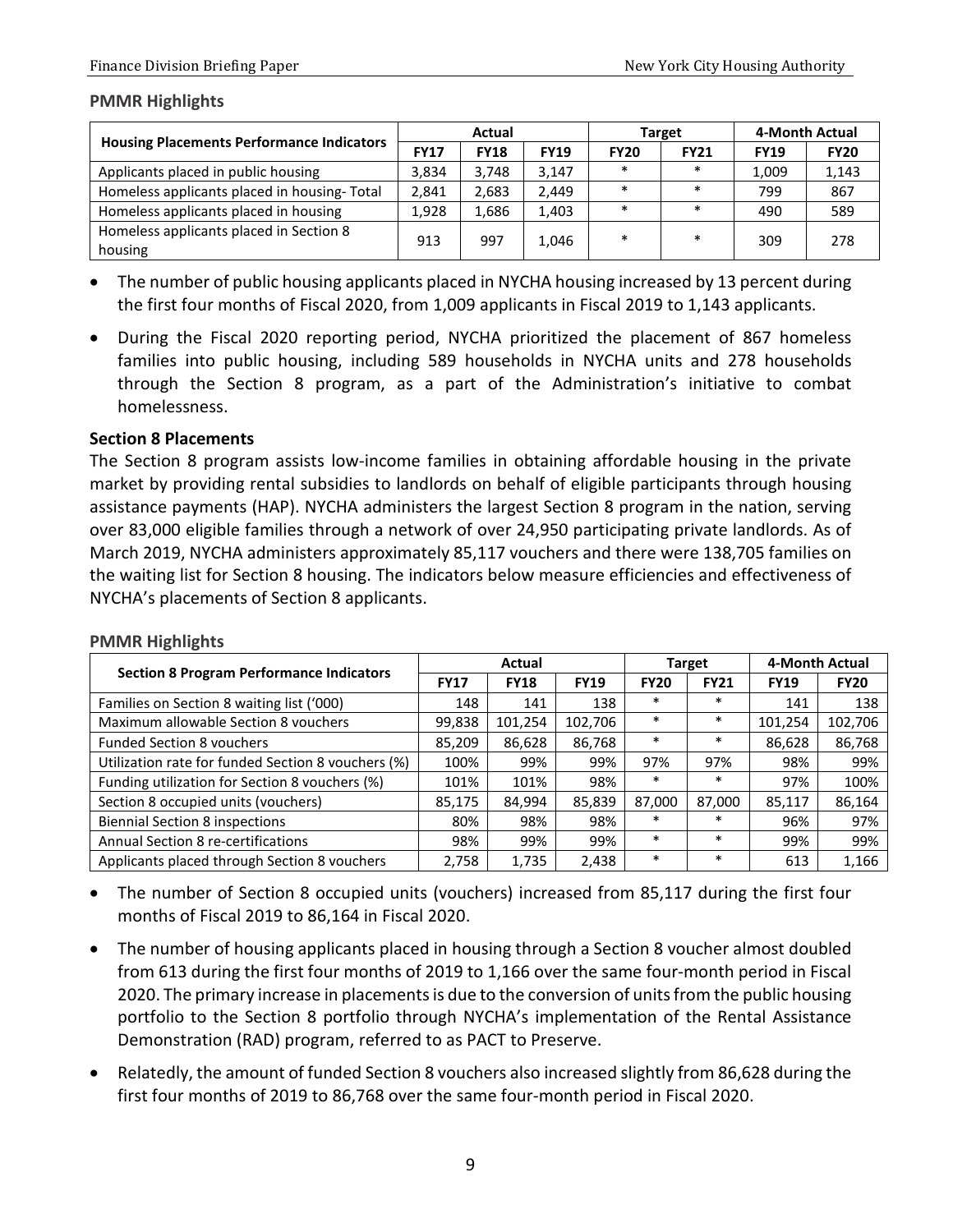#### **Senior Centers**

In total, 255 community and senior centers (comprised of 126 community centers and 129 senior centers) operate on NYCHA's property across the five boroughs providing recreational, social, educational and cultural programming for residents and community members. These centers are operated by the Department of Youth and Community Development (DYCD), the Department for the Aging (DFTA), and a variety of community-based organizations at a total annual operating cost ranging from \$200,000 to \$520,000 per center. As part of NYCHA's efforts to eliminate its structural operating deficit, in recent years NYCHA has transitioned the management of these centers to DYCD and DFTA. Most recently, in the Fiscal 2020 Executive Budget, funding for seven NYCHA managed senior centers was baselined and management of those centers was transferred to DFTA. In addition, the City's Fiscal 2020 Adopted Budget included funding to DFTA for ongoing operating support for an additional five senior centers previously managed by NYCHA until June 30, 2020. The remaining two senior centers previously managed by NYCHA were closed. As such, NYCHA no longer directly manages any senior centers. For a complete list of centers and corresponding budget actions, see Appendix E. The indicators below measure efficiencies and effectiveness of senior services at NYCHA.

| <b>Resident Services Performance Indicators</b>                         |             | Actual      | <b>Target</b> |             | 4-Month<br><b>Actual</b> |             |             |
|-------------------------------------------------------------------------|-------------|-------------|---------------|-------------|--------------------------|-------------|-------------|
|                                                                         | <b>FY17</b> | <b>FY18</b> | <b>FY19</b>   | <b>FY20</b> | <b>FY21</b>              | <b>FY19</b> | <b>FY20</b> |
| Referrals to supportive social services rendered to<br>senior residents | 18,317      | 20,813      | 20,521        | $\ast$      | $\ast$                   | 4,569       | 11,427      |
| NYCHA-operated senior centers                                           | 14          | 14          | 14            | $\ast$      | $\ast$                   | 14          | 14          |
| Utilization of senior centers (%) ages 60+                              | 160%        | 132%        | 134%          | 85%         | 85%                      | 142%        | 133%        |

- The number of referrals to supportive services rendered to senior residents more than doubled from 4,569 during the Fiscal 2019 reporting period to 11,427 in Fiscal 2020. During the reporting period, additional staff were hired, which contributed to an increase in supportive services and impacted the number of referrals.
- The utilization of senior centers by NYCHA residents and community members over the age of 60 decreased slightly from 142 percent in Fiscal 2019 to 133 percent in Fiscal 2020. However, the senior center utilization rate remained above 100 percent, as the centers are operating above capacity.

#### **Mayor's Action Plan for Neighborhood Safety**

In July 2014, the Administration announced the Mayor's Plan for Neighborhood Safety (MAP), a \$210.5 million investment and multi-agency effort to address public safety concerns and promote crime reduction in 15 housing developments that drive 20 percent of NYCHA's violent crime. The 15 participating NYCHA developments are displayed below. Over the life of the plan, a number of physical improvements and security enhancements have been completed at the 15 MAP developments, including the installation of: 6,201 light fixtures; 2,321 cameras; and 562 doors with layered security access. For a list of physical improvements that have been completed and that are currently in progress at each MAP development, see Appendix F.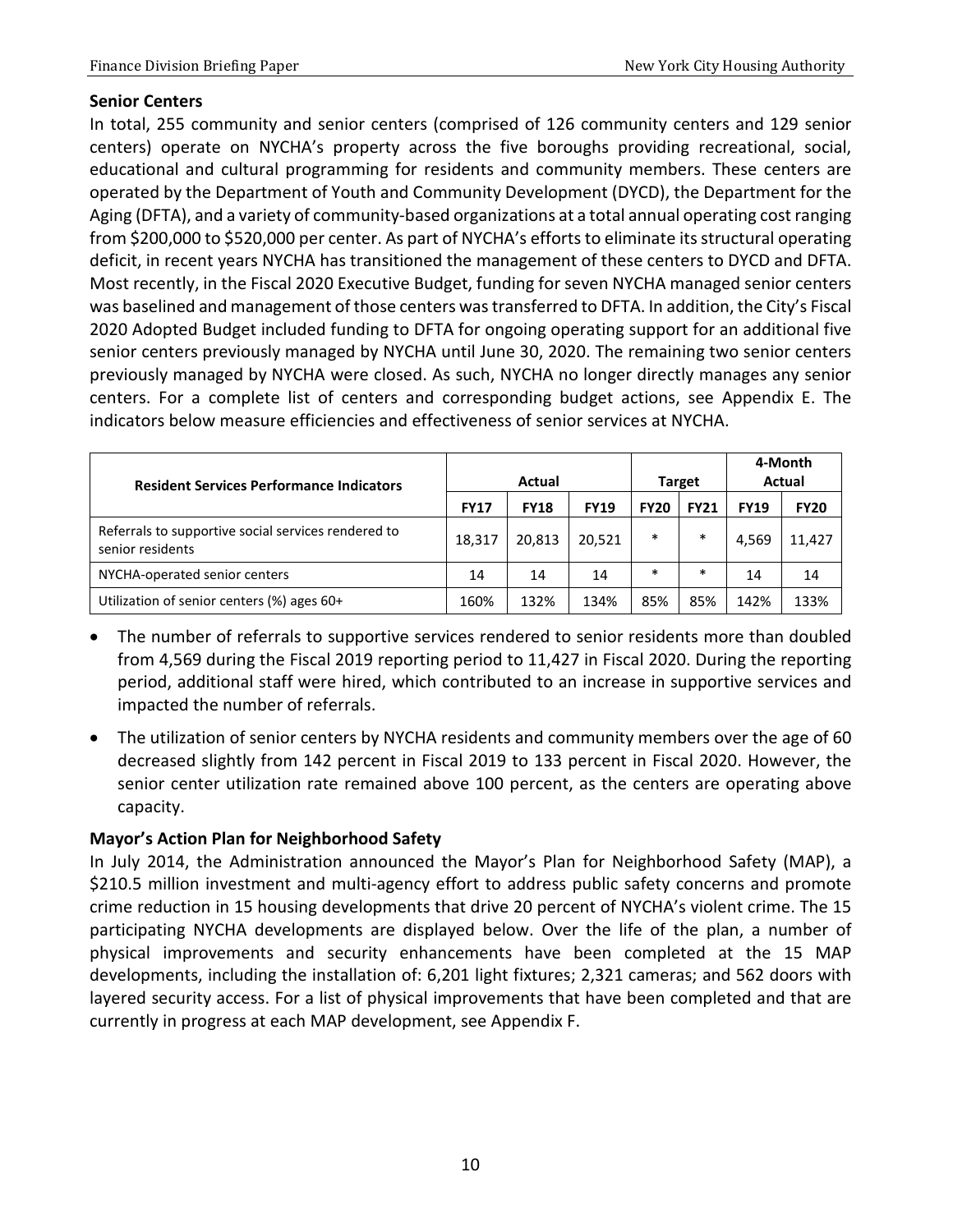#### Locations and NYCHA Developments Participating in MAP



The indicators below measure the effectiveness of various security measures as part of MAP.

|                            | <b>Crime Statistics in the 15 MAP Developments</b> |                       |                                       |                                       |                                                 |                                                   |  |  |  |  |  |
|----------------------------|----------------------------------------------------|-----------------------|---------------------------------------|---------------------------------------|-------------------------------------------------|---------------------------------------------------|--|--|--|--|--|
| <b>Number of Incidents</b> | <b>FY18</b><br><b>Actual</b>                       | <b>FY19</b><br>Actual | <b>July-Oct 2018</b><br>(FY19 Actual) | <b>July-Oct 2019</b><br>(FY20 Actual) | % Change<br>(Year)<br>(FY19 vs.<br><b>FY18)</b> | % Change<br>4-months<br>(FY20 vs.<br><b>FY19)</b> |  |  |  |  |  |
| Total index crimes         | 778                                                | 747                   | 269                                   | 276                                   | $-4%$                                           | 3%                                                |  |  |  |  |  |
| Violent Crime              | 558                                                | 559                   | 192                                   | 183                                   | 0%                                              | $-5%$                                             |  |  |  |  |  |
| Shootings                  | 22                                                 | 27                    | 9                                     | 6                                     | 23%                                             | $-33%$                                            |  |  |  |  |  |

- The total index crime statistics are mixed; in Fiscal 2019, total index crimes decreased by four percent to 747 crimes from 778 crimes in Fiscal 2018. However, total index crimes increased by three percent during the Fiscal 2020 reporting period compared to the previous year.
- The number of incidents related to violent crime decreased marginally from 192 during the Fiscal 2019 reporting period to 183 in Fiscal 2020. In addition, the number of shootings also decreased by 33 percent during the reporting period.

### <span id="page-12-0"></span>Federal & State Issues

#### <span id="page-12-1"></span>Federal Funding Summary

NYCHA receives both operating and capital subsidies directly from HUD, based on an eligibility formula, which is subject to Congressional appropriation. These funds do not flow through the City's budget. NYCHA generally receives about \$1 billion in operating subsidies annually from the federal government, about \$1 billion to support the Section 8 program, and about \$300 million annually for its capital program, as demonstrated in the chart below. Based on estimated 2019 HAP expenditures of \$1.18 billion, NYCHA expects HAP renewal funding of \$1.13 billion in 2020 for the Section 8 program and \$76 million for Section 8 Administrative fees. In 2020, NYCHA is assuming a 99.5 percent proration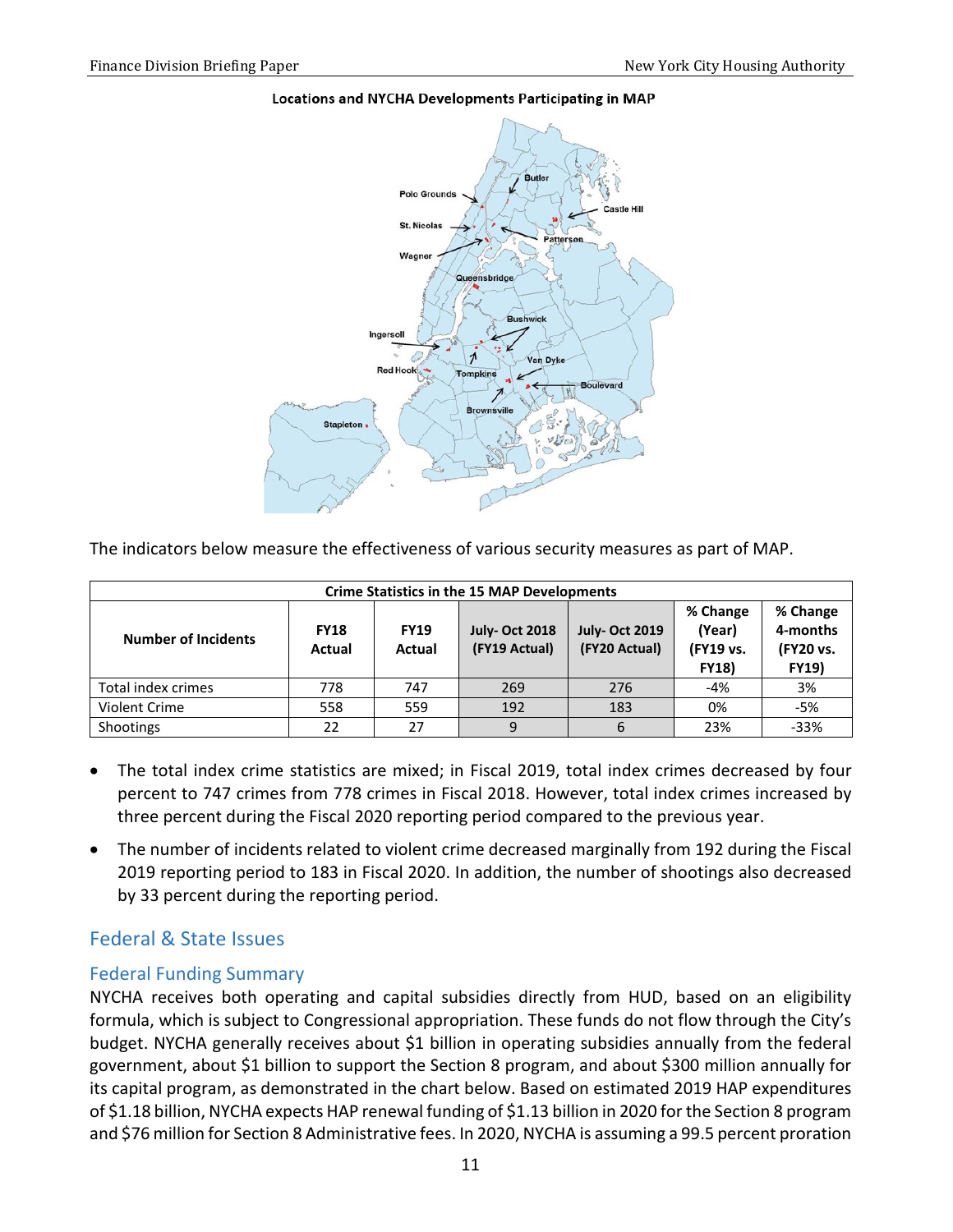rate for Section 8, a 79 percent proration rate for Section 8 Administrative fees, and an interim 95 percent proration rate for federal operating subsidies.



#### <span id="page-13-0"></span>Federal Funding Risks

The 2020 Operating Plan assumes \$1.2 billion in federal operating subsidies for the Section 8 program, \$984 million in federal operating funds (Section 9) and \$1.3 billion total across all federally sourced capital programs, which comprises 57 percent of the Authority's operating budget and 41 percent of the Authority's capital budget in the current year. Although future federal funding levels remain uncertain, on February 10, 2020, the federal Office of Management and Budget released it's Fiscal Year 2021 Budget Request. This budget request includes \$47.9 billion for HUD, which if enacted would reflect a 15 percent decrease in funding for housing programs nationwide compared to current funding levels. Several housing programs administered by NYCHA would be significantly reduced or eliminated, including the Public Housing Capital Fund (100 percent elimination) and the Public Housing Operating Fund (10 percent reduction). In addition, funding for the Section 8 program would be reduced by 20 percent, which would result in insufficient Tenant Protection Voucher funding to meet NYCHA's conversion needs under the PACT to Preserve program, outlined in NYCHA 2.0. However, as the federal government is currently funded under continuing resolutions, this has so far spared the City the cuts proposed in the President's Fiscal 2018, Fiscal 2019 and Fiscal 2020 budget requests under this federal administration. The current continuing resolution is scheduled to expire on September 30, 2020. As such, any negative funding impacts to New York City's housing programs are not yet known.

#### <span id="page-13-1"></span>State Funding for NYCHA Capital Repairs

Although NYCHA is a State Chartered Authority, the State only sporadically allocates money for capital projects at NYCHA. In the 2015- 2016 State Enacted Budget, the State provided the first major capital investment to NYCHA in decades totaling \$100 million which funded smaller capital projects, including security upgrades and grounds improvements. These funds require NYCHA and the Dormitory Authority of the State of New York (DASNY) to develop a spending plan, which is subject to approval by New York State Homes and Community Renewal (HCR). As of February 2020, 139 funded projects have been completed, including 78 security enhancement projects, 22 quality of life projects and 39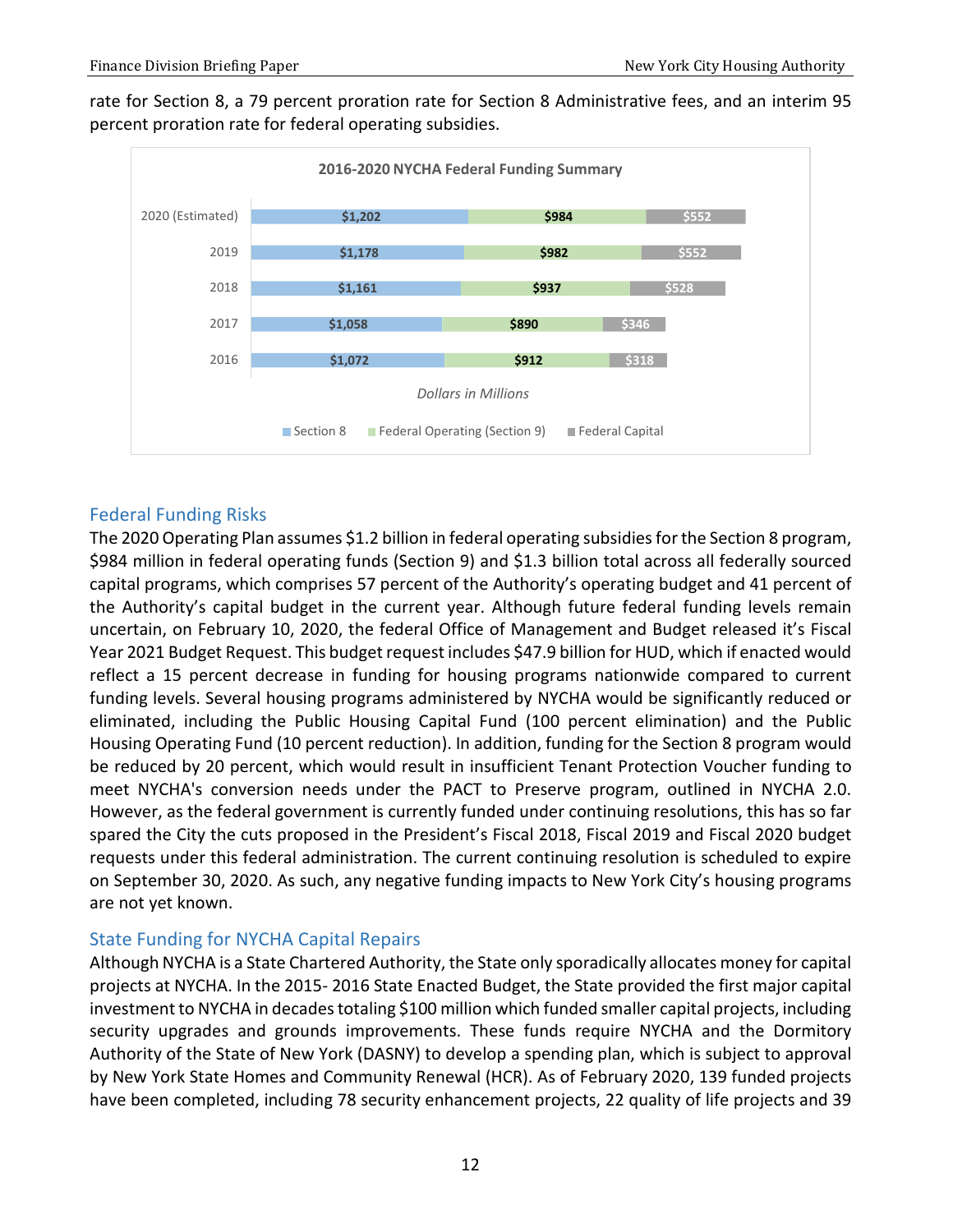appliance installation projects, and expenditures for the 139 projects total \$82.4 million. These figures are detailed in the below chart.



Most recently, the 2017-2018 State Enacted Budget included \$200 million for capital repairs at NYCHA and the 2018-2019 State Enacted Budget included an additional \$250 million for critical repairs. However, this funding was not made available to NYCHA until recent months. In September 2019, NYCHA and DASNY entered into a grant disbursement agreement (GDA) in connection with the State's \$450 million allocation. The GDA is a reimbursement program, which requires NYCHA to pay for the identified capital improvements before seeking reimbursement approval from the State. The State's most recent \$450 million allocation to NYCHA will be used to replace 108 boilers at 25 developments and 148 elevator cars at 10 developments. Summary data for approved capital work is demonstrated in the below chart. Prioritization of boiler repair work and elevator replacements was informed by NYCHA's 2017 Physical Needs Assessment (PNA) and operational data on outages and work order requests. According to NYCHA's 2017 PNA, \$3.1 billion is required to upgrade its aging heat and hot water systems and \$1.5 billion is required to repair and replace elevators across the portfolio. For a complete list of State-funded capital improvements by development, budgeted amount and construction schedule, see Appendix G.

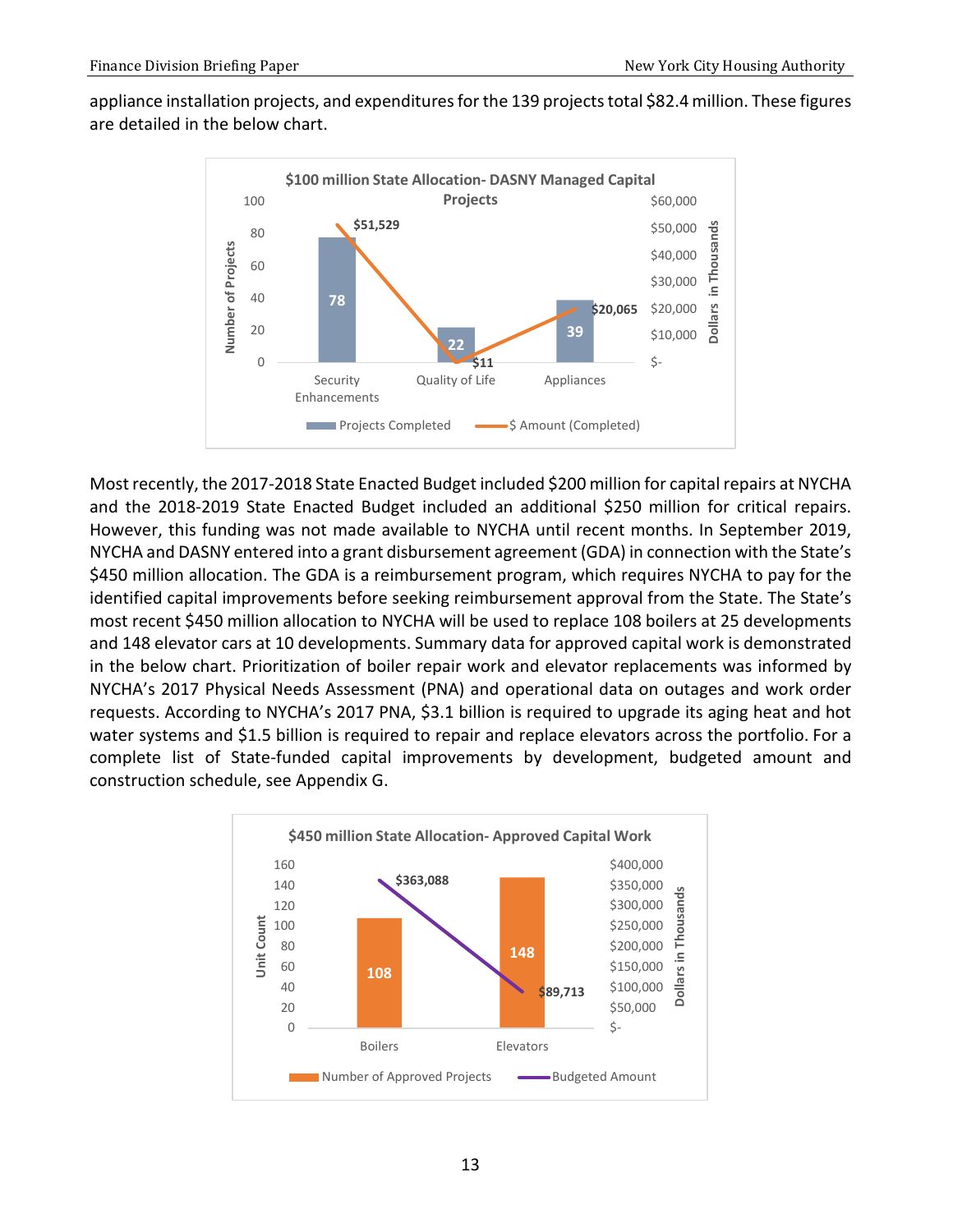The 2020-2021 State Executive Budget, released in January 2020, does not include any additional capital funds to NYCHA, but instead, re-appropriates \$450 million previously allocated to NYCHA for the critical capital repairs outlined above; this includes \$200 million appropriated in Fiscal 2017-2018 and \$250 million in Fiscal 2018-2019. The table below provides a funding summary of State Capital funds to NYCHA from Fiscal 2016 to Fiscal 2021. In addition to the allocations outlined above, in June 2019, the Legislature approved an additional \$100 million to NYCHA for lead remediation and abatement work. However, the spending plan for this \$100 million allocation has not yet been approved, as such no additional details are currently available.

|                                            | <b>New York State Funding Summary</b><br><b>Fiscal Years 2016-2021</b><br>Dollars in Thousands |                                             |                                             |                                             |                                             |                                                                   |                                               |                                                                   |  |  |
|--------------------------------------------|------------------------------------------------------------------------------------------------|---------------------------------------------|---------------------------------------------|---------------------------------------------|---------------------------------------------|-------------------------------------------------------------------|-----------------------------------------------|-------------------------------------------------------------------|--|--|
| <b>New York State Housing</b><br>Program   | FY 15-16<br><b>Enacted</b><br><b>Budget</b>                                                    | FY 16-17<br><b>Enacted</b><br><b>Budget</b> | FY 17-18<br><b>Enacted</b><br><b>Budget</b> | FY 18-19<br><b>Enacted</b><br><b>Budget</b> | FY 19-20<br><b>Enacted</b><br><b>Budget</b> | <b>June 2019</b><br>End of<br><b>Session</b><br><b>Allocation</b> | FY 20-21<br><b>Executive</b><br><b>Budget</b> | <b>Total State</b><br>Capital<br><b>Allocations</b><br>(SFY16-21) |  |  |
| NYCHA Modernization<br>Improvement Program | \$100,000                                                                                      | \$0                                         | \$200,000                                   | \$250,000                                   | \$0                                         | \$100,000                                                         | \$0                                           | \$650,000                                                         |  |  |

# <span id="page-15-0"></span>2020-2024 Capital Plan

NYCHA's 2020-2024 Capital Plan provides approximately \$7.1 billion in planned commitments for infrastructure improvements, major modernization, systemic upgrades, repairs, resiliency, and fortification of developments damaged by Superstorm Sandy. The Plan is based on the current federal capital funding outlook, and relies on the near-term implementation of NYCHA initiatives.



From 2020-2024, NYCHA will receive \$2.8 billion from the City, which includes the City's \$1.4 billion allocation in Fiscal 2020 to support building improvements mandated as part of an administrative agreement entered into on January 31, 2019 by HUD, NYCHA and the City. The agreement requires NYCHA to remediate living conditions at developments citywide by specific deadlines and meet strict compliance standards regarding lead paint hazards, mold growth, pest infestations, and inadequate heating and elevator service. Overall, of the \$7.1 billion included in this Plan, 47 percent is comprised of federal capital funds for investment in NYCHA's building portfolio; this represents an average annual allocation of about \$410 million over the five-year plan. The Capital Plan includes \$333 million in expected one-time disaster recovery funds to address the continued impacts of Superstorm Sandy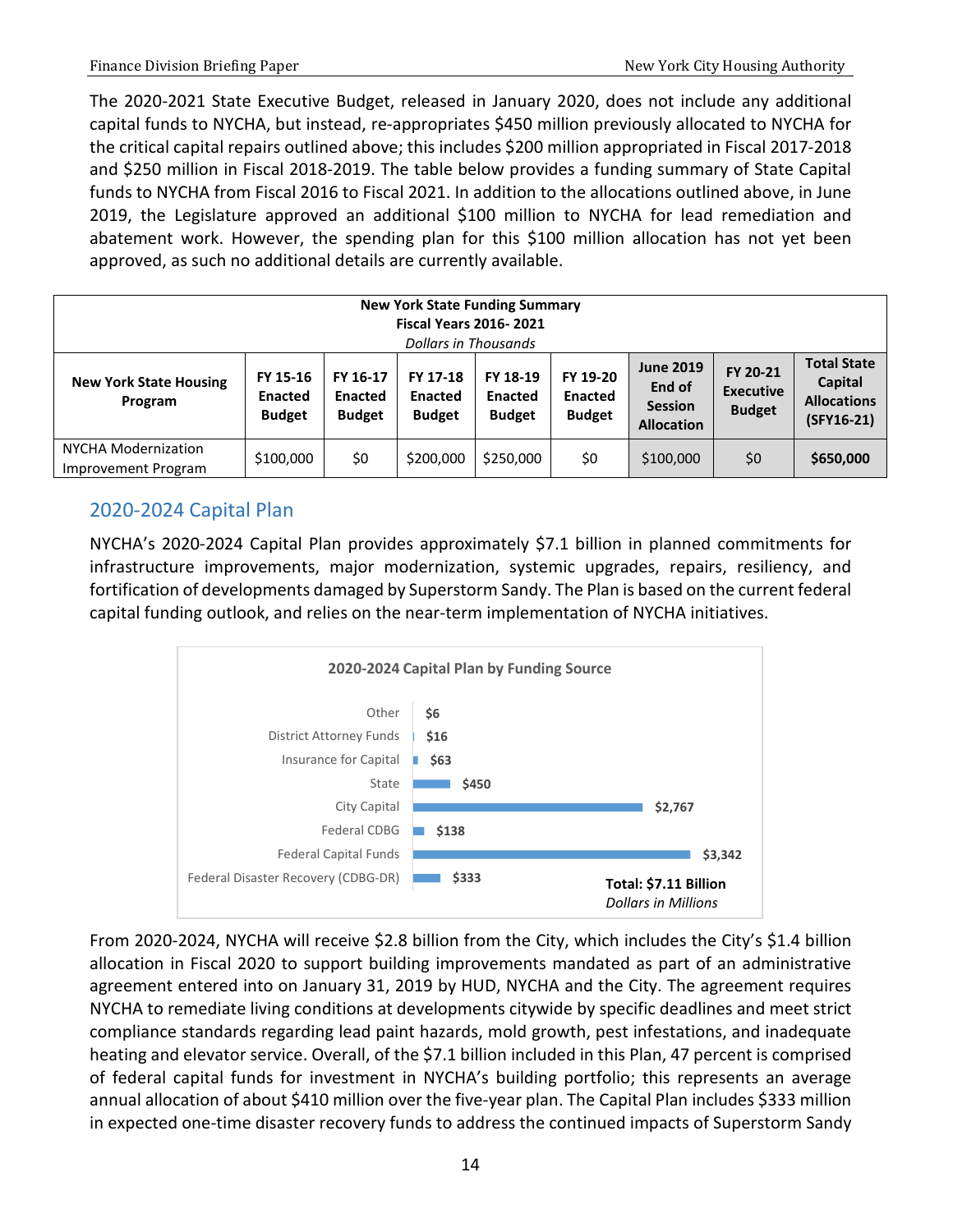and also assumes \$450 million in State funds for boiler repair work and elevator replacements. The Plan reflects an increase of \$730 million over the 2019-2023 Adopted Capital Plan, mostly due to the addition of City funds and an increase of \$1.2 billion in federal capital funds in Fiscal 2020.



Overall, 50 percent of the Capital Plan, or about \$3.6 billion will provide for structural improvements and exterior capital work. According to NYCHA's 2017 PNA, \$10.7 billion is required to upgrade exterior components across the portfolio. The second largest category of work, totaling \$1.1 billion, or 15 percent, is for heating and plumbing work, including boilers and heating plants. According to NYCHA's 2017 PNA, \$3.1 billion is required to upgrade its aging heat and hot water systems. These capital needs are further discussed below.

### <span id="page-16-0"></span>2017 Physical Needs Assessment

NYCHA conducted the most recent Physical Needs Assessment (PNA) in 2017 and publicly released these figures in July 2018. According to the results of the PNA, the total projected cost to bring all buildings, systems and grounds to a state of good repair across the NYCHA portfolio is \$31.8 billion over a five-year period, or about \$180,000 per unit, with an additional \$13.4 billion in capital needs projected in years 6 through 20.

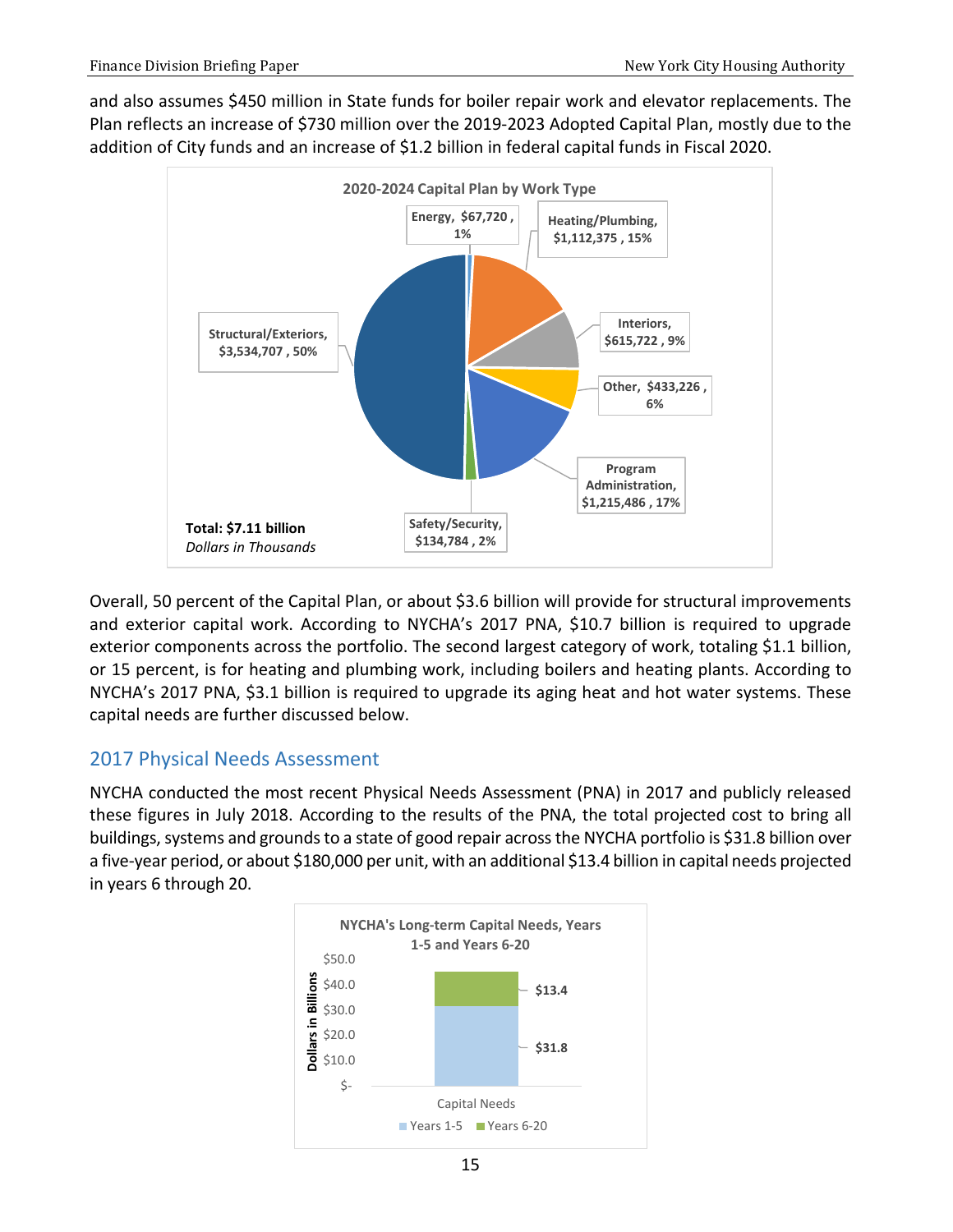The 2017 projected need reflects NYCHA's aging infrastructure, where approximately 50 percent of its developments are 50 years or older and require increasingly more maintenance and repairs. Based on the results of the PNA, the largest need, estimated at \$12.6 billion, or 40 percent of the total infrastructure need, within NYCHA's portfolio is for apartment interiors, which includes kitchens, bathrooms and their associated piping, walls, ceilings, and floors. About half of these needs, approximately \$5.6 billion, are for work needed in bathrooms and kitchens, including repairs to and replacement of bathtubs, toilets, tile surrounds, sinks, refrigerators, stoves, kitchen cabinets, and related work. The second largest category is for needs related to the exterior infrastructure, including roofs, windows, exterior walls, main front doors and brickwork, totaling \$10.7 billion, or 34 percent of the total need. The remaining needs are for mechanical systems, including boilers and heating plants (\$3.1 billion), site work (\$2.6 billion), elevators (\$1.5 billion), and site lighting (\$1.4 billion). These capital needs for these categories are outlined in the graphic below. Addressing this overall need requires far more capital investment than has been made available to NYCHA at the federal, State, and City levels.



2017 Physical Needs Assessment Capital Categories and Costs

#### <span id="page-17-0"></span>PNA Projected Growth

In January 2020, NYCHA announced that the estimated \$31.8 billion capital need reflected in the 2017 PNA did not fully capture the costs of lead abatement, elevator replacement and other costs related to compliance with the HUD administrative agreement. Assuming an eight percent growth rate, which includes the rate of deterioration and labor costs, the total overall capital need could increase to as much as \$68.6 billion by 2028 as demonstrated in the below chart.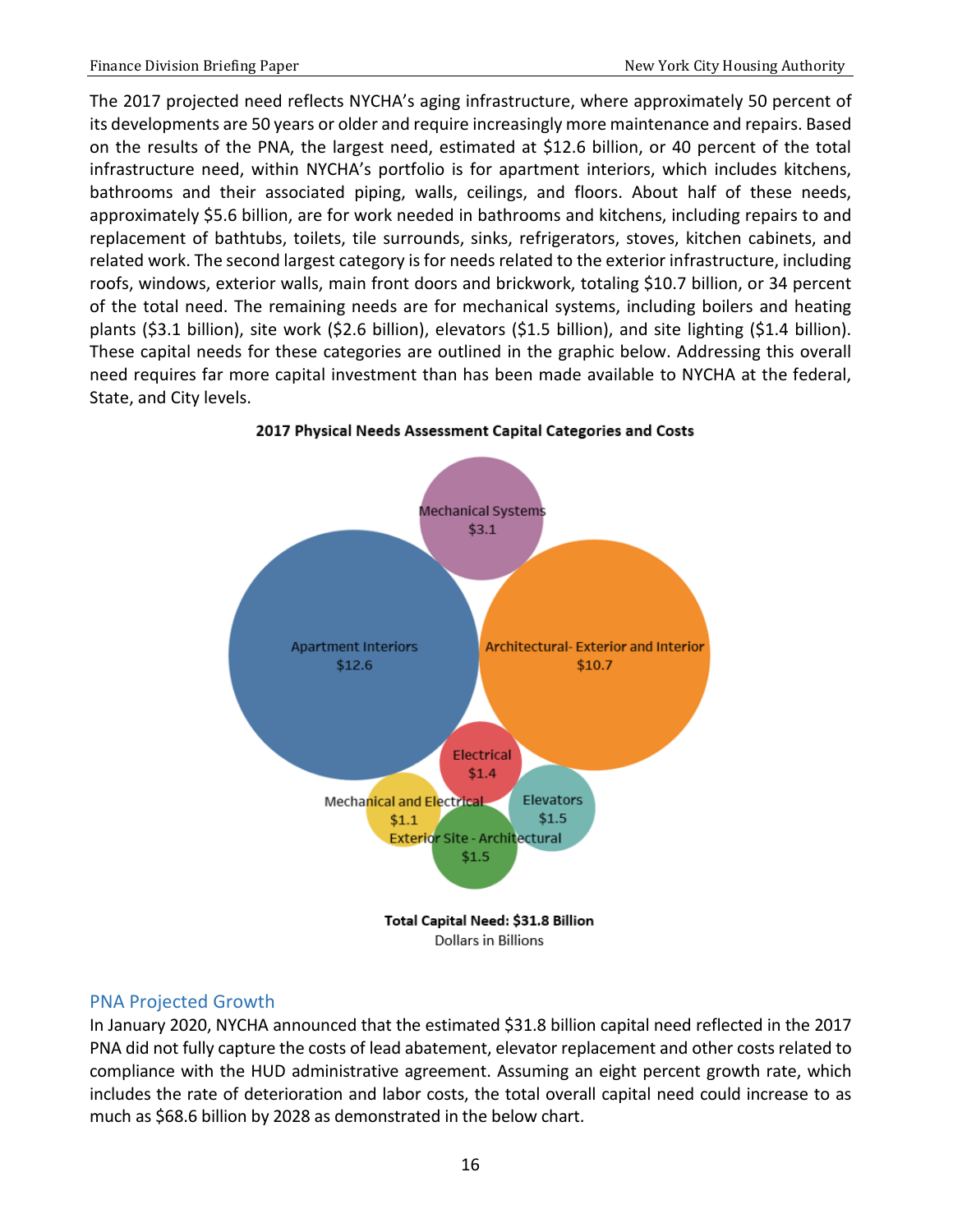

### <span id="page-18-0"></span>NYCHA 2.0

In December 2018, the City announced NYCHA 2.0, and outlined a comprehensive, ten-year plan to renovate and preserve NYCHA developments and resolve approximately two thirds of NYCHA's \$31.8 billion capital need. NYCHA 2.0 is comprised of four major programs: PACT to Preserve, Build to Preserve, Transfer to Preserve, and Fix to Preserve. It is estimated that about \$16 billion in revenue could be generated from the NYCHA 2.0 programs. This amount, coupled with \$7.1 billion in existing and expected City, State and federal capital funds, will address nearly \$23 billion in capital needs over the next decade, or up to about 70 percent of NYCHA's \$31.8 billion overall capital need. However, an unfunded capital need of about \$8.9 billion would still remain over this period, as demonstrated in the below chart. The financial impact of these strategies are further detailed below.



• **PACT to Preserve.** The primary program under NYCHA 2.0 is PACT to Preserve, which will address an estimated \$12.8 billion in capital needs across the Authority's portfolio. The program aims to convert the funding stream of an estimated 62,000 NYCHA units from public housing operating funds (Section 9) to Section 8 funding under the RAD program administered by HUD, thereby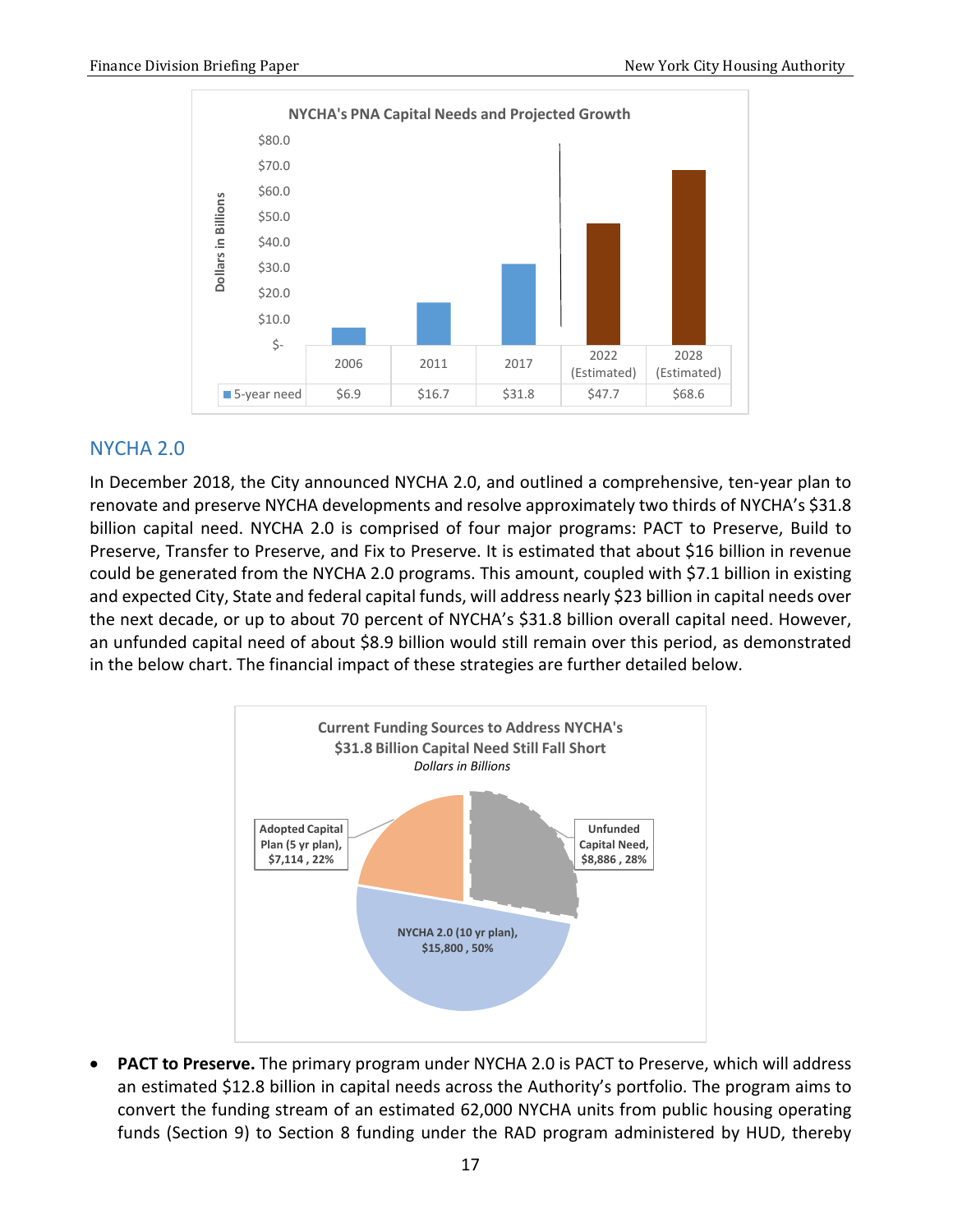facilitating public-private partnerships to fund extensive renovations and repairs through private developers. Renovations under the RAD/PACT program have already been completed at the 1,395 units at the Ocean Bay development in Far Rockaway, with an additional 3,773 units currently undergoing renovations as part of the conversion process. The conversion of approximately 10,250 additional units are planned in 2020. These RAD/PACT project bundles are displayed in the graphic below. For a complete list of planned conversions under the RAD/PACT program by development, City Council district, number of units and conversion schedule, see Appendix H. NYCHA estimates that the conversion of all 62,000 planned units will be completed on a rolling basis by 2028, however, any adverse changes to the federally funded Section 8 program would result in insufficient Tenant Protection Voucher funding needed to meet these targets.



**RAD/PACT Project Bundles** 

• **Build to Preserve.** In December 2018, the City announced it would replace the existing halfmarket rate, half-affordable housing development program (50/50 program) at NYCHA-owned sites with a mixed income program that will produce 70 percent market rate, 30 percent affordable housing units (70/30 program). New buildings will be subject to Mandatory Inclusionary Housing (MIH) levels of affordability and increase the permanently affordable housing stock. In total, NYCHA estimates that the 70/30 development program could encompass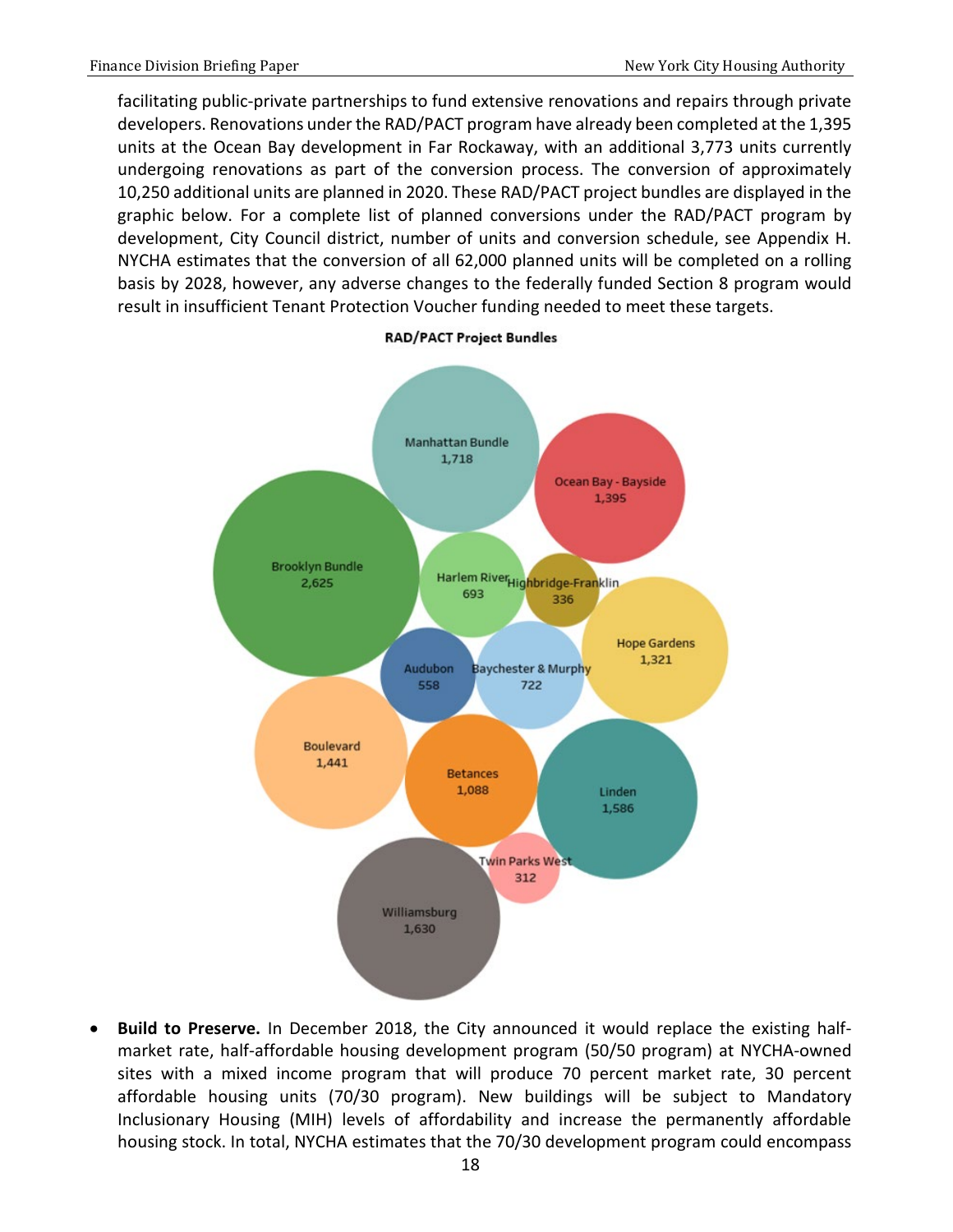25 sites and generate \$2 billion in revenue over a ten-year period, which would be dedicated to capital improvements in the adjacent developments, as well as ensuring the Authority's financial sustainability. As of February 2020, the Build to Preserve program encompasses four development sites, which would produce an estimated 3,840 units, as displayed in the graphic below.



#### **Build to Preserve Planned Projects**

- **Transfer to Preserve.** NYCHA expects to generate \$1 billion in funding for capital repairs through the transfer of a portion of its estimated 80 million square feet of unused development rights, also known as air rights. As of February 2020, the Transfer to Preserve program encompasses four development sites, which include: Hobbs Court, Ingersoll, Howard Houses, and Campos II. Transactions at all four sites are expected to be completed by the end of 2020.
- **Fix to Preserve.** NYCHA will improve services, infrastructure maintenance, and immediately address health and safety issues across five categories affecting residents' daily lives, including elevator outages, heating, mold, pests, and lead paint hazards. These performance targets are further outlined below.
	- o **Elevators**: By 2027, NYCHA will replace 405 elevators at 30 developments, providing reliable service to over 58,000 residents.
	- o **Heating**: NYCHA will expand on previous heat upgrades with the addition of five mobile boilers by 2019 and fully replace 297 of the lowest-performing boilers by 2026. Heat outages will be restored within an average of 12 hours.
	- o **Pests**: With the installation of door sweeps and rat slabs, and the addition of 20 exterminators, NYCHA will cut the rat population by a quarter by the end of 2019, and by half by the end of 2020.
	- o **Lead**: NYCHA will test over 135,000 apartments built before 1978, which are presumed to contain lead-based paint hazards, by 2020.
	- o **Mold**: NYCHA will bring all roofs into a state of good repair by 2026.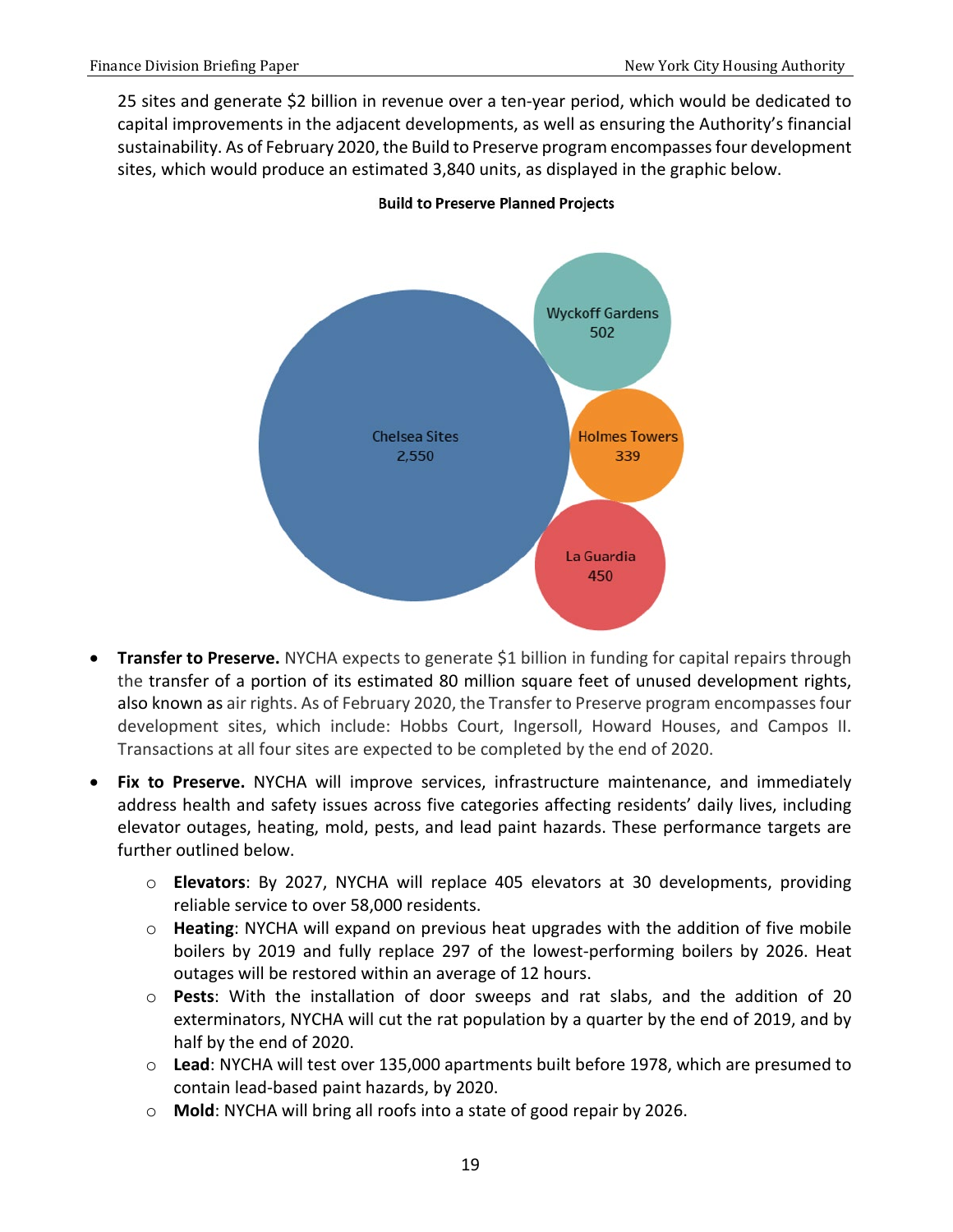### <span id="page-21-0"></span>Compliance with HUD Administrative Agreement

The January 31, 2019 administrative agreement between NYCHA, the City and HUD requires NYCHA to prepare and implement corrective action plans to address systemic issues at the Authority including lead paint hazards, the provision of heat, mold, pest infestations and elevator outages by certain deadlines. In relation to these requirements, as of February 2020, the NYCHA monitor has approved three action plans submitted by NYCHA related to inspection practices, the provision of heat, and the frequency and duration of outages and no-service conditions in elevators.

- **Public Housing Assessment System (PHAS) inspections.** In October 2019, the NYCHA monitor approved a corrective action plan outlining steps to eliminate and prohibit deceptive practices with respect to PHAS inspections. These actions include: adequate training for NYCHA staff, the review of available data to identify instances of improper inspection work, disciplinary action for staff who engage in deceptive practices, and other actions. In order to carry out these reforms, NYCHA contracted with a vendor to provide training sessions to 1,700 operations and front-line staff at a total cost of about \$680,000; this need is currently funded from 2019 to 2020. An additional 3,000 personnel, primarily comprised of caretakers, will also receive training in addition to new staff, at a total estimated cost of about \$1.5 million; these costs are not currently funded in 2020.
- **Heat Action Plan.** In December 2019, the NYCHA monitor approved a corrective action and response plan outlining steps to fulfill heat-related requirements under the Agreement, including the restoration of heat to units affected by a heating shortage within an average of 12 hours beginning in the 2018/2019 heating season. NYCHA residents have endured chronic heat and hot water outages for many years. Notably, according to data provided to the Council, from October 2017 to January 2018, more than 80 percent of residents experienced a heat outage or hot water outage. Currently, NYCHA reports that it is currently in compliance with the provision of heat under the HUD administrative agreement. According to data provided by NYCHA, when comparing the number of outages from the 2017/2018 heating season to the 2018/2019 heating season, the average time to restore heat decreased by 73 percent, from 30 hours to 8 hours, which is below the Authority's target of 12 hours, as detailed in the below chart. In addition, NYCHA is in the process of producing individual action plans that will provide individualized data for each development in order to more effectively respond to heat outages, beginning with the top 20 worst performing developments, as measured by the number of outages during the 2018/2019 heating season. For a complete list of these developments, see Appendix I.

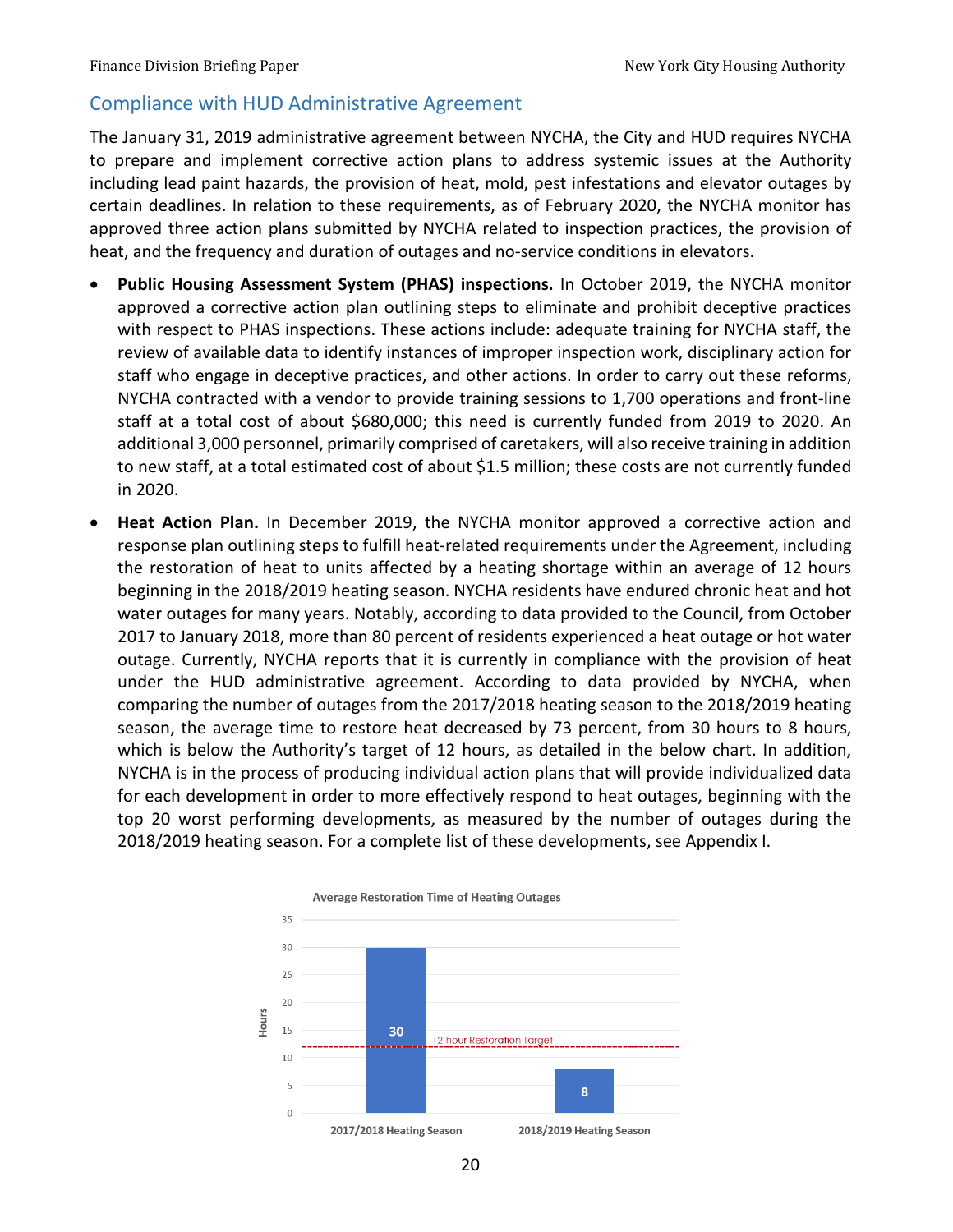• **Elevator Action Plan.** In January 2020, the NYCHA monitor approved a corrective action and response plan outlining steps to reduce elevator outages and no-service conditions at 3,224 elevators owned by NYCHA. The Elevator Service and Repair Department manages the elevator operations and consists of 473 full-time staff, including 207 elevator mechanics, 193 elevator mechanic helpers, and 23 supervisors of mechanics. The Agreement requires NYCHA to replace or address at least 425 elevators by 2024, and the Authority is on track to meet these obligations. As of the 2020 Adopted Plan, NYCHA will replace 281 elevators through its capital plan by 2024, as detailed in the below chart. The 281 scheduled replacements will impact 36,358 residents across 21 developments, including 9,209 seniors and mobility-impaired residents. In addition, NYCHA will transfer 150 additional elevators to third-party management through the RAD/PACT program by 2024. For a complete list of planned elevator replacements by development, funding source, number of impacted residents and replacement schedule, see Appendix J.



# <span id="page-22-0"></span>Federal Capital Funds- Obligation and Expenditure Rates

Federal capital grants have required deadlines for securing contracts to perform capital work, referred to as an obligation deadline, and the completion of capital work, known as an expenditure deadline. HUD requires public housing authorities to obligate 90 percent of funds within 24 months and to expend 100 percent of funds within 48 months. If these federal spending deadlines are not met, recipients may incur penalties or the forfeiture of funds. Accordingly, NYCHA places priority in achieving its federal Capital Plan obligation and expenditure targets. The chart below displays NYCHA's obligation and expenditure rate as a component of federal capital plan allocations in each corresponding year, from 2015 to 2019. During this timeframe, the federal capital pipeline comprised of about 275 projects annually.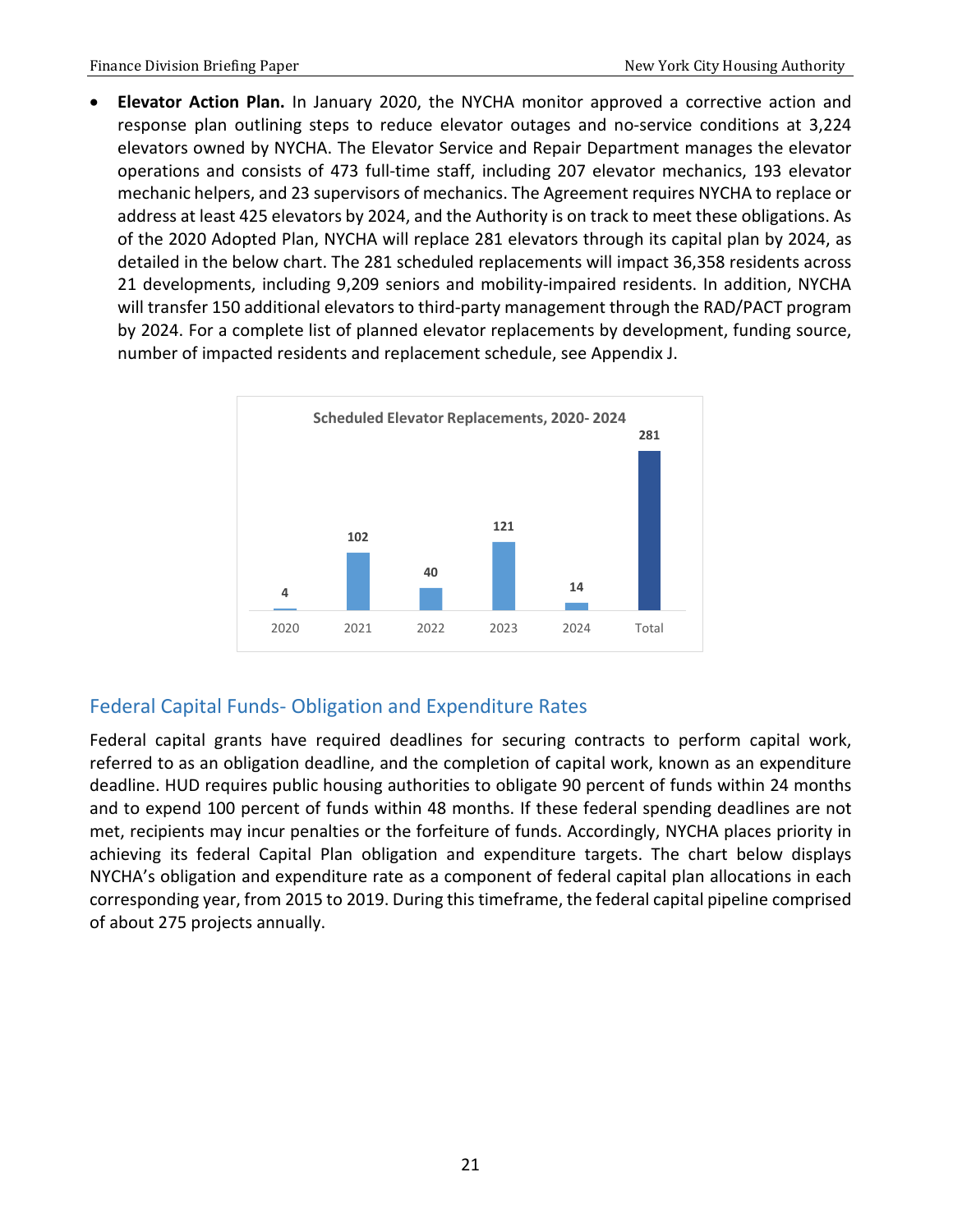

In 2015 and 2016, NYCHA completed obligation and expenditure deadlines mandated by HUD ahead of schedule. In 2017, NYCHA obligated 97 percent of federal capital funds within 24 months, exceeding the obligation target of 90 percent. Federal capital funds allocated in 2018 and 2019 are still within the 24-month obligation window.

### <span id="page-23-0"></span>Capital Plan Overview

On January 16, 2020, Mayor Bill de Blasio released the Preliminary Capital Commitment Plan for Fiscal 2020-2024 (the Commitment Plan) and the Fiscal 2021-2024 Preliminary Capital Budget (the Capital Budget).

The following section will provide an overview of the Preliminary Capital Commitment Plan and Preliminary Capital Budget for NYCHA. Each one of these documents should support and be well integrated with one another to properly execute the City's capital projects, as well as meet its infrastructure goals. Below we will examine to what extent this is occurring, where improvements need to be made, and the overall feasibility of NYCHA's capital program.

# <span id="page-23-1"></span>Preliminary Capital Budget for Fiscal 2021-2024

The Capital Budget provides the estimated need for new appropriations for Fiscal 2021, along with projections for the subsequent three-year capital program. Appropriations represent the legal authority to spend capital dollars and are what the Council votes on at budget adoption.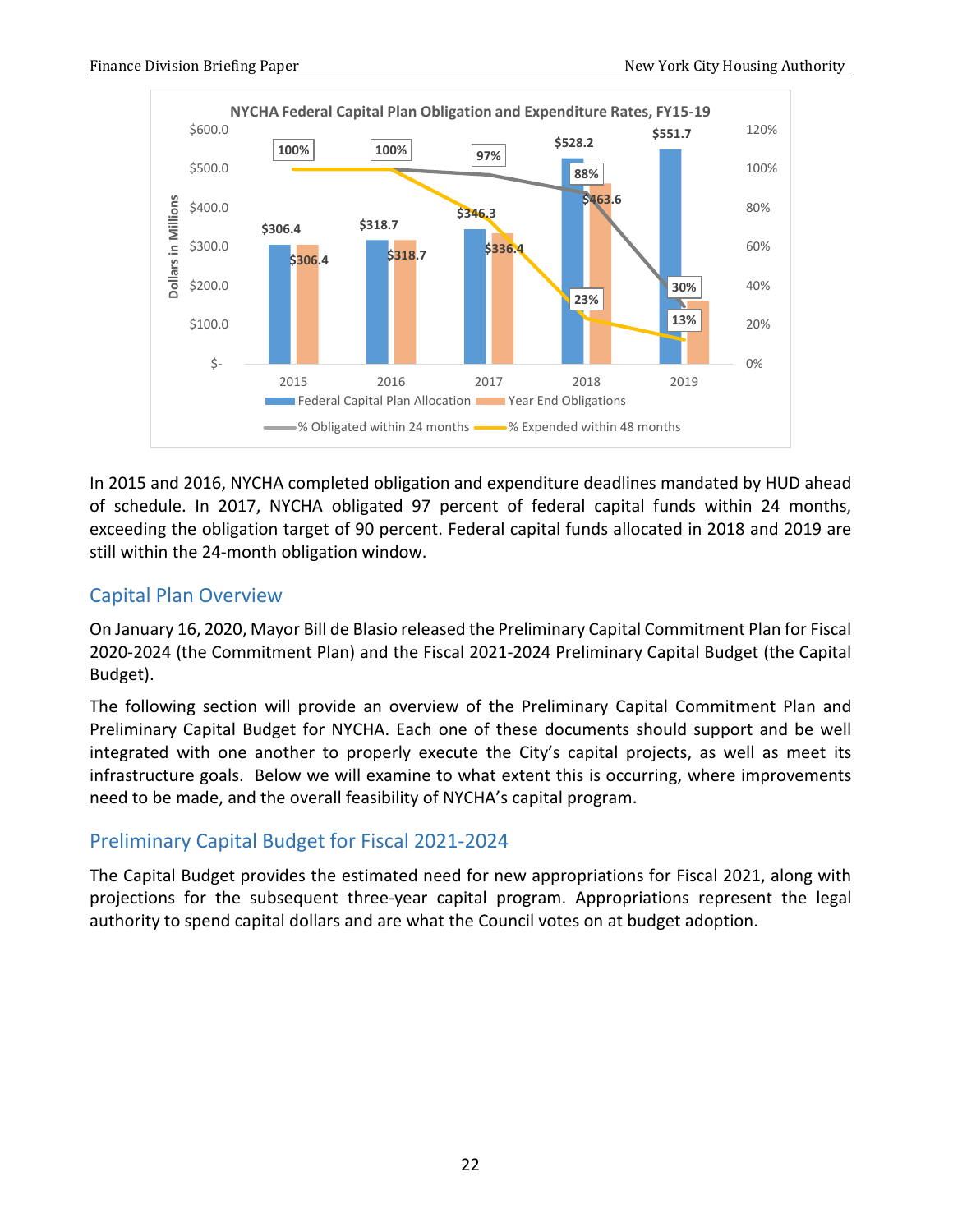

As shown in the chart at left, NYCHA's Fiscal 2021 Preliminary Capital Budget includes \$1.48 billion in Fiscal 2021-2024 comprised of all City funds. This represents approximately 2.6 percent of the City's total \$56.1 billion Capital Budget for 2021- 2024. Appropriations for Fiscal 2020 total \$1.4 billion. This includes \$911 million in reauthorized prior appropriations and \$471.8 million in authorized Fiscal 2020 appropriations.

# <span id="page-24-0"></span>Preliminary Capital Commitment Plan for Fiscal 2020-2024

The City's Capital Commitment Plan details the Administration's plan to spend the appropriations voted on by the City Council at Adoption. The Commitment Plan provides project-level funding detail, as well as an estimate of expenditure dates. It is through this document that we gain insight into a project's estimated cost, start date and time to completion.

NYCHA's Preliminary Commitment Plan includes \$2.78 billion in Fiscal 2020-2024, comprised of all City funds. This represents approximately three percent of the City's total \$85.5 billion Preliminary Commitment Plan. The Capital Commitment is significantly higher than the Capital Budget because it includes the current appropriations for Fiscal 2020. The amount of uncommitted appropriations form the amount that will be re-appropriated or rolled into Fiscal 2021 in the Executive and Adopted Budgets.

|                                                | \$3,000,000 |             |             |             |             |             | \$2,779,797 |
|------------------------------------------------|-------------|-------------|-------------|-------------|-------------|-------------|-------------|
| <b>Thousands</b><br>\$2,500,000<br>\$2,000,000 |             |             |             |             |             |             |             |
|                                                | \$1,500,000 |             |             |             |             |             |             |
| 르.                                             | \$1,000,000 |             |             |             |             |             |             |
| <b>Dollars</b>                                 | \$500,000   |             |             |             |             |             |             |
|                                                | \$0         | <b>FY20</b> | <b>FY21</b> | <b>FY22</b> | <b>FY23</b> | <b>FY24</b> | Total       |
|                                                |             | \$1,372,89  | \$336,000   | \$386,000   | \$336,000   | \$336,000   | \$2,766,89  |
|                                                | Adopted     |             |             |             |             |             |             |
|                                                | Preliminary | \$1,353,40  | \$350,182   | \$404,207   | \$336,000   | \$336,000   | \$2,779,79  |

The Preliminary Capital Plan for NYCHA for Fiscal 2020-2024 has increased by \$12.9 million to a total of \$2.8 billion, demonstrating an increase of less than one percent when compared to the Authority's Adopted Commitment Plan. The increase is due to the addition of \$12.9 million for renovations, repairs and security enhancements at four community centers as part of the Borough Based Jails Points of Agreement reached between the City Council and the Mayor in October 2019.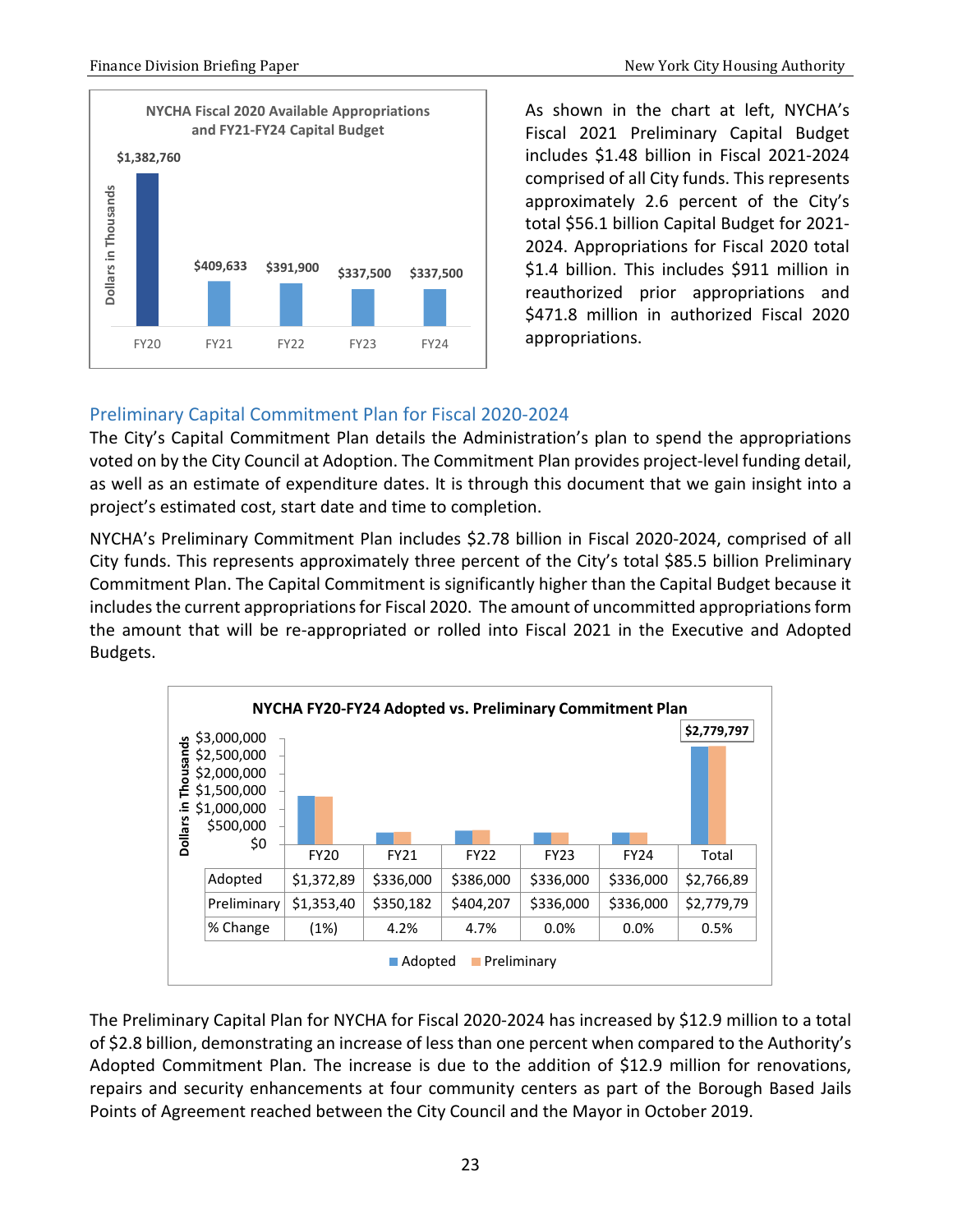The total appropriations for NYCHA in Fiscal 2020 are \$1.38 billion against planned commitments totaling \$1.35 billion. This excess balance of \$300 million in appropriations gives the Administration flexibility within the capital plan. However, as the commitment of appropriations are legally bound to their budget line descriptions this flexibility is more limited than it appears from this variance alone.

Historically, the Commitment Plan has frontloaded planned commitments for capital projects in the first year or two of the plan, and included unrealistically high planned commitments. At the Council's continued urging that practice has largely ceased. Beginning with the Fiscal 2020 Executive Commitment Plan, agencies' Commitment Plans are now more accurate, reflecting more evenly distributed planned spending across all years of the plan.

A natural result of more realistic timelines is capital projects extending beyond the Commitment Plan's five-year time frame. To address this, the Administration has added Section VII, titled "Redistribution of the City's Capital Plan" to the Commitment Plan. What this section does is increase the transparency of the Commitment Plan by showing the distribution of funding beyond the required five years to ten years (Fiscal 2020 -2029). This extension allows the Council and the public to better differentiate between movement beyond the years of the Commitment Plan and a simple elimination of funding. NYCHA's ten-year total is \$3.99 billion which is \$1.2 billion greater than the Authority's five-year plan. What this increase shows is the City's commitment to continuing many of its current projects beyond the time frame of the Capital Commitment Plan.

NYCHA had actual commitments of \$302.3 million in Fiscal 2019, a commitment rate of 25 percent. The chart below displays the Authority's capital commitment plan as of the Fiscal 2015-2019 Executive Budget and the actual commitments in the corresponding fiscal year. The chart also shows the capital commitment rate: the percentage of the capital plan committed per fiscal year.<sup>[1](#page-25-0)</sup> Given this trend, it is likely that NYCHA will end Fiscal 2020 with a relatively low commitment rate, and lower than the Fiscal 2019 citywide average of 68 percent.



<span id="page-25-0"></span> $1$  Note planned commitments are higher than the agency's "target commitments." Target commitments are a management tool used by OMB; they are "the actual aggregate levels that the managing agencies are expected to commit and against which their performance will be measured at the end of the fiscal year," and are not broken out between City and non-City funds.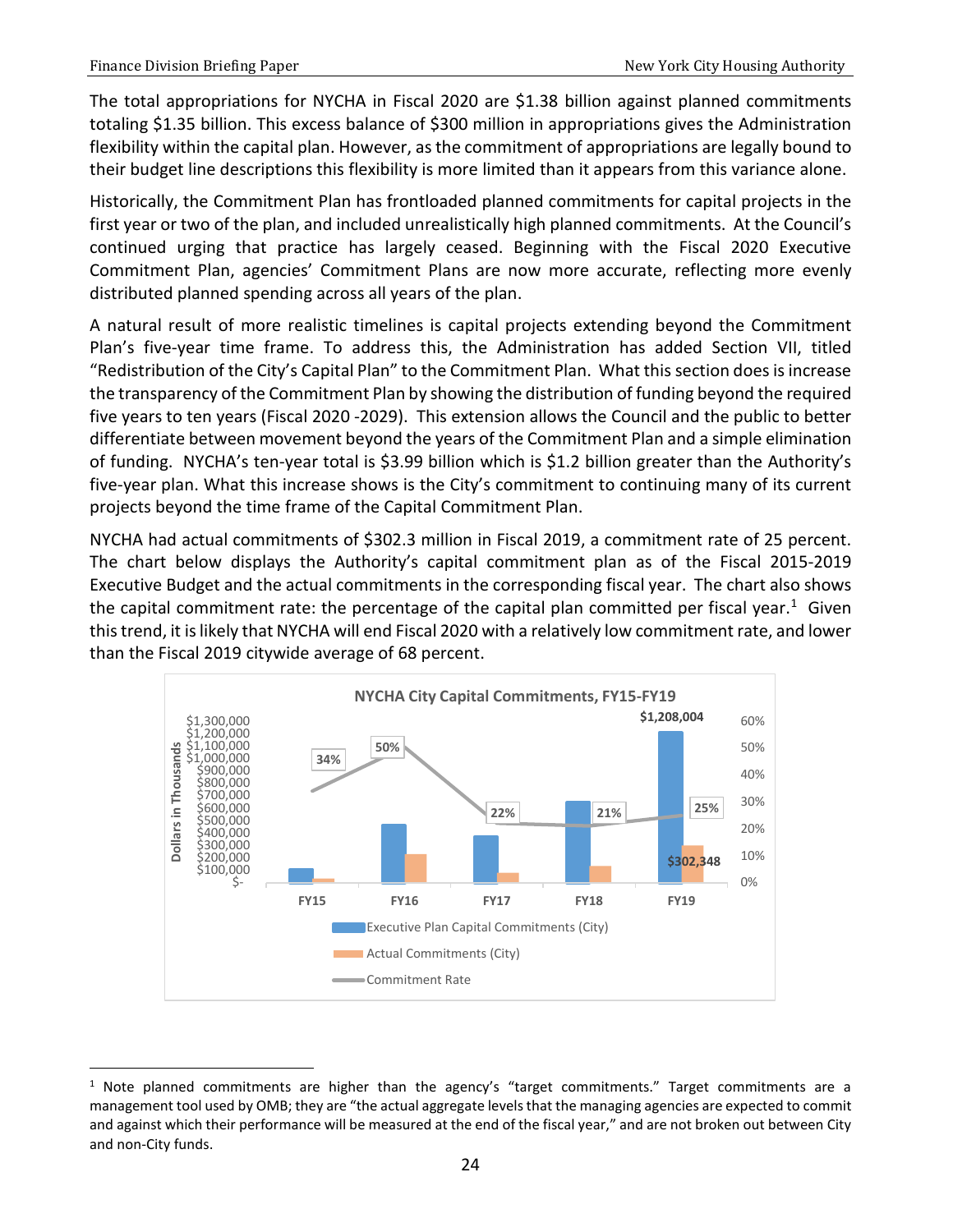### <span id="page-26-0"></span>City Capital Commitments



The Fiscal 2021 Preliminary Capital Commitment Plan for NYCHA is comprised of 376 projects across seven budget lines totaling \$2.78 billion in Fiscal 2020-2024, comprised of all City funds. When consolidating the budget lines for the five borough presidents, NYCHA's City capital budget can be further condensed into three main budget lines comprised of: \$2.6 billion in Mayoral allocations; \$112 million in City Council funds; and \$29.8 million from Borough Presidents, as demonstrated in the left chart.

The Authority's \$2.78 billion Preliminary Capital Commitment Plan for Fiscal 2020-2024 is \$12.9 million larger than the \$2.76 billion scheduled in the Adopted Commitment Plan. In the Fiscal 2021 Preliminary Capital Commitment Plan, the City provided \$12.9 million to NYCHA for renovations, repairs and security enhancements at four community centers as part of the Borough Based Jails Points of Agreement reached between the City Council and the Mayor in October 2019.

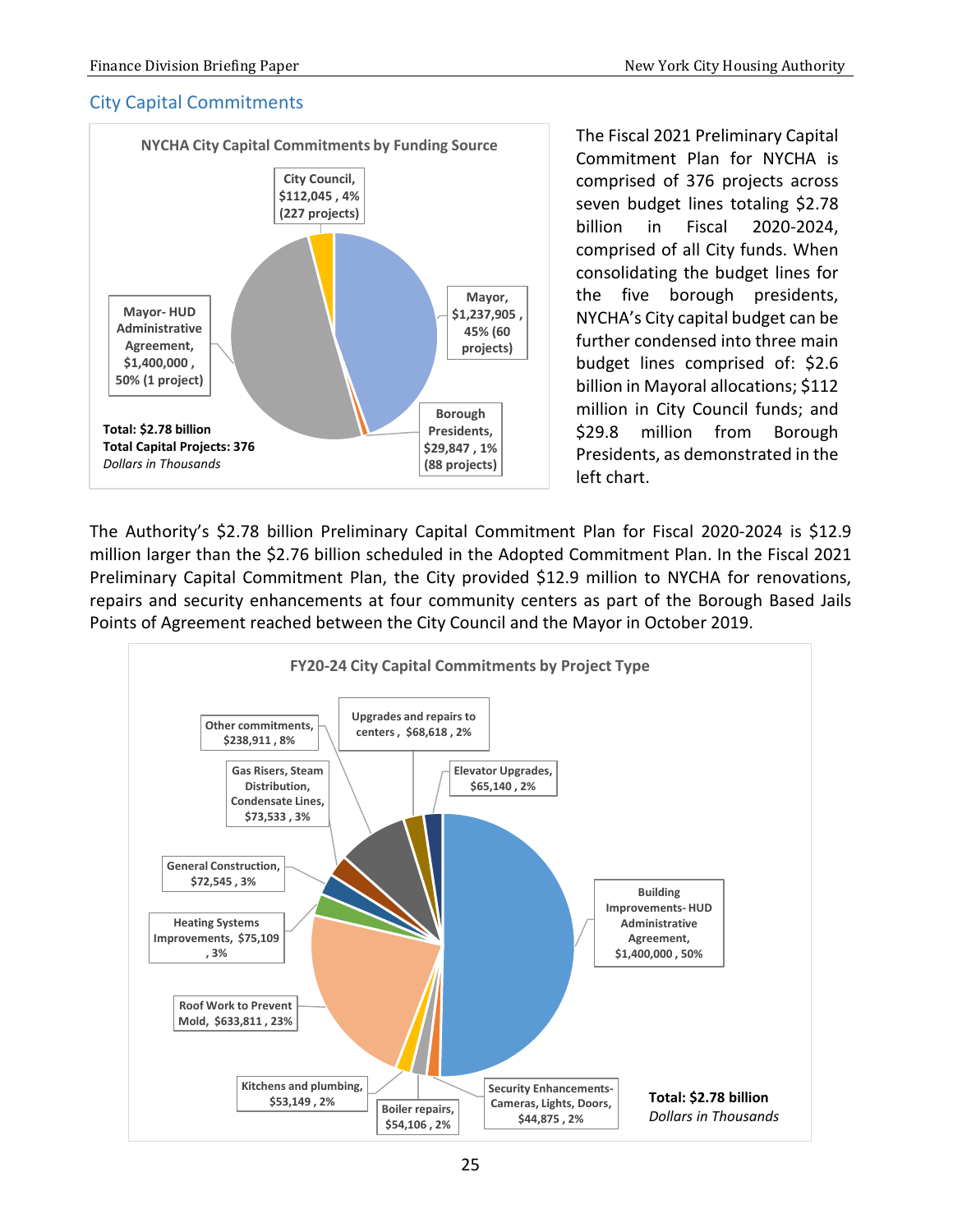Overall, the \$1.4 billion investment for critical repairs and building improvements comprises about 50 percent of NYCHA's Preliminary Capital Commitment Plan. The second largest capital commitment category, totaling \$633.8 million, or 23 percent of all commitments, is a multi-phase roof repair program to address health related hazards at NYCHA. About three percent of all commitments, or \$75.1 million, are allocated for heating systems improvements at 20 developments. About two percent of all commitments, or \$68.6 million, are allocated for upgrades and repairs to centers. These major capital commitment categories included in the Preliminary Capital Plan for Fiscal 2020-2024 are further discussed below.

- **HUD Administrative Agreement.** The Preliminary Capital Commitment Plan includes \$1.4 billion as part of a January 2019 administrative agreement signed by HUD, NYCHA and the City that requires NYCHA to remediate living conditions at developments citywide by specific deadlines and meet strict compliance standards regarding lead paint hazards, mold growth, pest infestations, and inadequate heating and elevator service. In total, the City is providing \$2.2 billion to NYCHA from Fiscal 2019-2028 for critical repairs to meet the terms of the agreement. At the time of this writing, a spending plan for these funds are pending approval, as such no additional details are available at the project level.
- **Roof Replacement Initiative.** The Preliminary Capital Commitment Plan includes \$633.8 million for a multi-phase roof repair program to address the underlying conditions of mold and other health related hazards in NYCHA developments. The first phase of roof repair work totaled \$100 million and supported roof repair work at 65 buildings across five developments scheduled from May 2015 through May 2018. A second phase of roof work at 78 buildings, costing \$100 million, entered the construction phase in January 2018 and will be completed by April 2020. The third phase of roof repair work is currently underway at 94 buildings, which is estimated to cost \$145 million and be completed by November 2020. In total, the existing scope of roof repair work will encompass 952 buildings at a total cost of \$1.3 billion over a ten-year period. By 2026, it is anticipated that all roofs across NYCHA's portfolio will be in a state of good repair. This program will impact approximately 175,478 NYCHA residents. For a list of completed and planned roof replacements by development, project phase, and replacement schedule, see Appendix K.
- **Heating System and Boiler Improvements.** The Preliminary Capital Commitment Plan includes \$75.1 million for heating system improvements and boiler replacements at various developments citywide. This investment will replace outdated boilers, and modernize heating system controls and hot water-making technology.
- **Community Center Upgrades.** The Preliminary Capital Commitment Plan includes \$68.6 million for upgrades and renovations at over 60 centers including day care, community and senior centers located within NYCHA developments. This investment includes the addition of \$12.9 million for renovations, repairs and security enhancements at four community centers as part of the Borough Based Jails Points of Agreement reached between the City Council and the Administration in October 2019. Upgrades and renovations at these sites will include the following:
	- o Mill Brook: interior common area bathrooms and finishes, stairs, and lighting fixtures;
	- $\circ$  Mitchel: roof replacement, common area bathrooms and kitchens, and gymnasium;
	- o Mott Haven: roof replacement, common area kitchens and finishes, stairs, electrical service switch, and air conditioning system at the day care center; and
	- o Patterson: interior common area kitchens, finishes, and security alarms.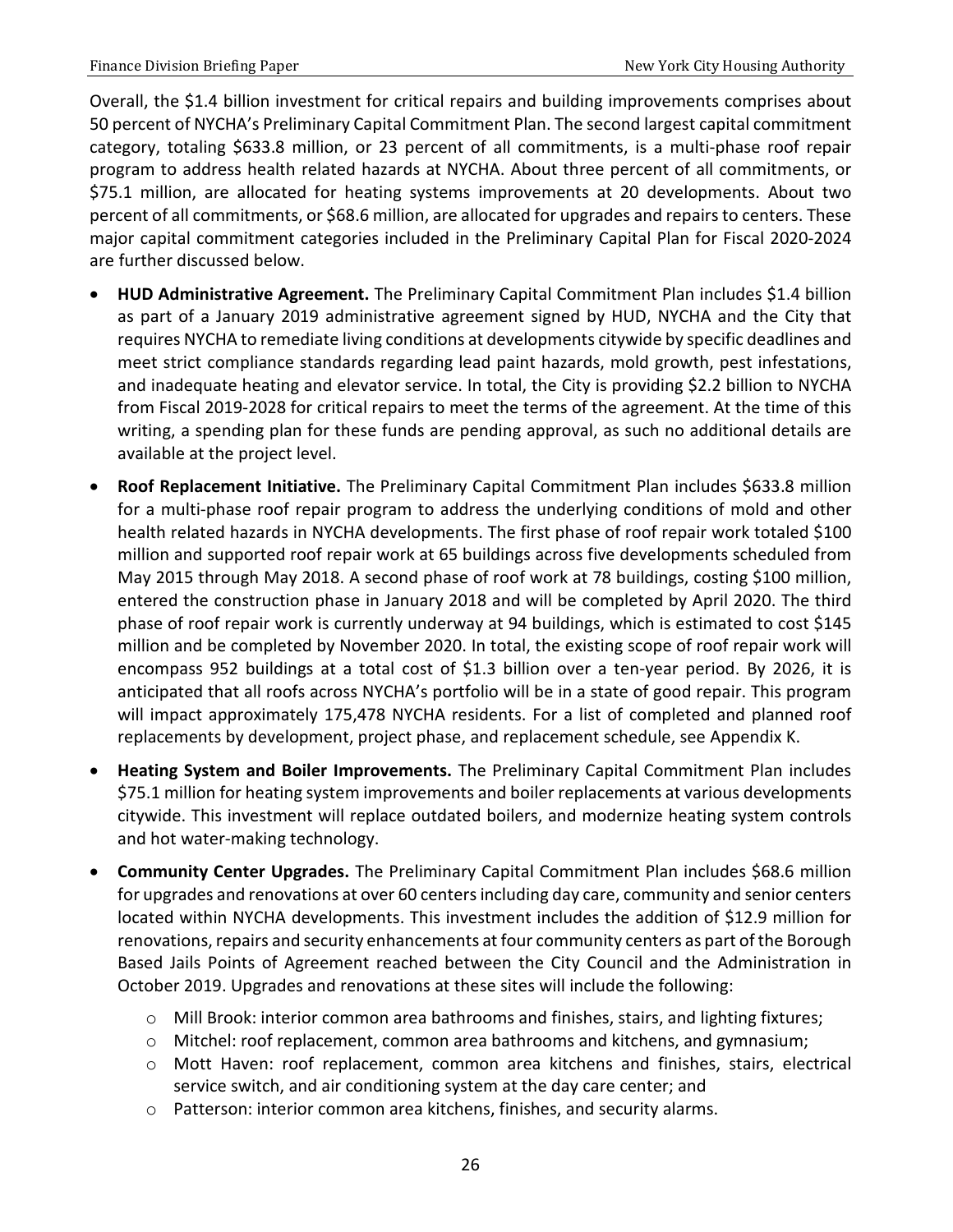# <span id="page-28-0"></span>Appendices

# <span id="page-28-1"></span>A: 2020-2024 Operating Plan: All Funds

|                                                                    | 2020        | 2021        | 2022        | 2023              | 2024              |
|--------------------------------------------------------------------|-------------|-------------|-------------|-------------------|-------------------|
| <b>Revenues</b>                                                    |             |             |             |                   |                   |
| <b>Revenues from Operations:</b>                                   |             |             |             |                   |                   |
| <b>Tenant Rental Revenue</b>                                       | \$1,024,530 | \$980,298   | \$954,961   | \$926,658         | \$896,942         |
| Other Revenue from Operations                                      | 22,960      | 21,996      | 21,348      | 20,500            | 19,607            |
| <b>Total Revenue from Operations</b>                               | \$1,047,489 | \$1,002,294 | \$976,308   | \$947,158         | \$916,548         |
| <b>Other Revenues</b>                                              |             |             |             |                   |                   |
| <b>Federal Subsidies</b>                                           | \$984,449   | \$990,025   | \$979,947   | \$971,113         | \$958,402         |
| Debt Service Subsidies                                             | 180         | 131         | 81          | 40                | 8                 |
| Section 8 Phased Conversion                                        | 48,506      | 35,451      | 35,050      | 34,654            | 34,262            |
| Capital Fund Reimbursements                                        | 230,293     | 270,564     | 158,835     | 158,000           | 157,054           |
| Interest on Investments                                            | 12,723      | 12,046      | 11,368      | 11,021            | 11,021            |
| Other                                                              | 22,992      | 22,809      | 22,633      | 22,330            | 22,073            |
|                                                                    | 2,350       | 4,695       | 4,695       | 4,695             | 4,375             |
| <b>Categorical Grants</b><br>Section 8 Housing Assistance Payments | 1,146,316   | 1,137,651   | 1,159,824   | 1,179,145         | 1,202,701         |
| Section 8 Admin                                                    | 80,417      | 79,777      | 80,654      |                   |                   |
| <b>City Funds</b>                                                  | 261,706     | 216,864     | 226,769     | 81,418<br>178,505 | 82,170<br>171,733 |
|                                                                    |             |             |             |                   |                   |
| <b>Total Other Revenues</b>                                        | \$2,789,932 | \$2,770,014 | \$2,679,856 | \$2,640,922       | \$2,643,800       |
| <b>Total Revenues</b>                                              | \$3,837,421 | \$3,772,308 | \$3,656,164 | \$3,588,080       | \$3,560,348       |
| <b>Expenditures</b>                                                |             |             |             |                   |                   |
| <b>Personal Service:</b><br>Salary F/T                             | \$684,941   | \$665,430   | \$656,441   | \$652,125         | \$641,779         |
| Salary P/T                                                         | 789         | 298         | 149         | 0                 |                   |
| Seasonal                                                           | 18,112      | 18,027      | 18,027      | 18,027            | 0<br>18,027       |
| Overtime                                                           | 105,453     | 88,902      | 87,944      | 86,973            | 85,962            |
| Shift Differential                                                 | 286         | 286         | 286         | 286               | 286               |
| Retro                                                              | 4,779       | 4,840       | 4,718       | 4,596             | 4,476             |
| Fringe                                                             | 594,166     | 588,800     | 598,383     | 574,688           | 598,075           |
| <b>Other Salary</b>                                                | 13,015      | 12,087      | 11,982      | 11,876            | 11,772            |
| <b>Total Personal Service</b>                                      | \$1,421,542 | \$1,378,671 | \$1,377,931 | \$1,348,572       | \$1,360,376       |
| <b>Other Than Personal Service:</b>                                |             |             |             |                   |                   |
| Leases                                                             | \$77,210    | \$65,007    | \$54,089    | \$55,204          | \$56,987          |
| <b>Supplies</b>                                                    | 108,590     | 115,799     | 112,679     | 101,101           | 85,350            |
| Equipment                                                          | 25,505      | 20,834      | 21,629      | 21,746            | 22,856            |
| Utilities                                                          | 545,375     | 532,653     | 517,270     | 500,201           | 478,980           |
| Contracts                                                          | 377,142     | 416,187     | 367,592     | 341,263           | 309,707           |
| <b>Debt Services</b>                                               | 6,009       | 9,852       | 9,485       | 9,137             | 8,765             |
| Insurance                                                          | 15,427      | 66,624      | 81,057      | 85,996            | 86,004            |
| OTPS Other                                                         | 36,547      | 43,186      | 43,774      | 45,380            | 41,784            |
| Section 8 Housing Assistance Payments                              | 1,132,728   | 1,123,494   | 1,145,237   | 1,164,026         | 1,186,942         |
| <b>Total Other Than Personal Expenses</b>                          | \$2,324,532 | \$2,393,637 | \$2,352,813 | \$2,324,056       | \$2,277,375       |
| <b>Total Expenditures</b>                                          | \$3,746,073 | \$3,772,308 | \$3,730,744 | \$3,672,628       | \$3,637,751       |
|                                                                    |             |             |             |                   |                   |
| Surplus/(Deficit)                                                  | \$91,348    | \$0         | (574,580)   | ( \$84, 548)      | (577, 403)        |
|                                                                    | 11,339      | 10,872      | 10,668      | 10,475            |                   |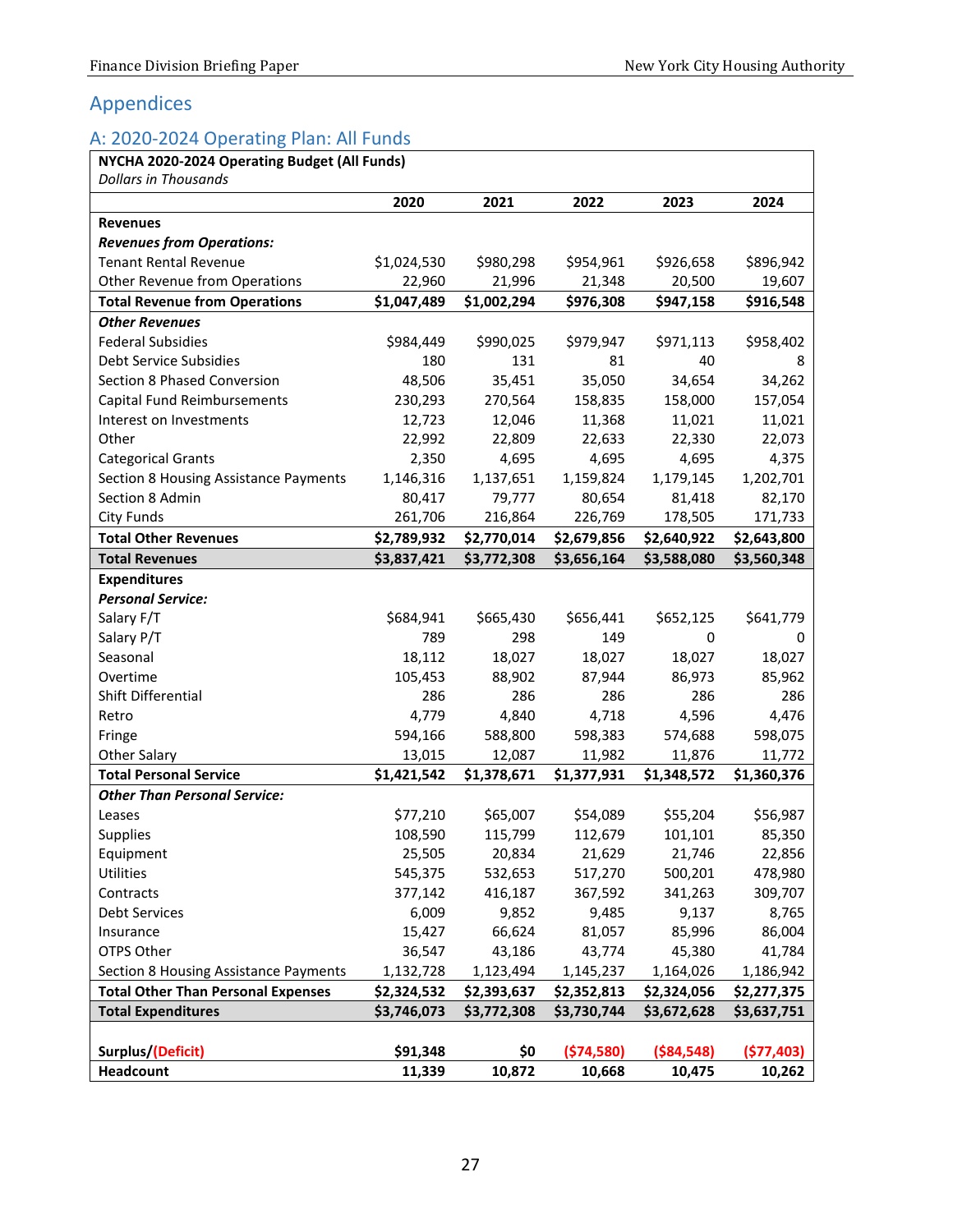#### <span id="page-29-0"></span>B: 2020-2024 Operating Plan: General Fund

#### **NYCHA 2020-2024 Operating Budget (General Fund)**

| Dollars in Thousands                      |             |             |             |              |             |
|-------------------------------------------|-------------|-------------|-------------|--------------|-------------|
|                                           | 2020        | 2021        | 2022        | 2023         | 2024        |
| <b>Revenues</b>                           |             |             |             |              |             |
| <b>Revenues from Operations:</b>          |             |             |             |              |             |
| <b>Tenant Rental Revenue</b>              | \$1,024,530 | \$980,298   | \$954,961   | \$926,658    | \$896,942   |
| <b>Other Revenue from Operations</b>      | 22,960      | 21,996      | 21,348      | 20,500       | 19,607      |
| <b>Total Revenue from Operations</b>      | \$1,047,489 | \$1,002,294 | \$976,308   | \$947,158    | \$916,548   |
| <b>Other Revenues</b>                     |             |             |             |              |             |
| <b>Federal Subsidies</b>                  | \$974,750   | \$976,557   | \$966,916   | \$958,568    | \$946,374   |
| Debt Service Subsidies                    | 180         | 131         | 81          | 40           | 8           |
| Section 8 Phased Conversion               | 48,506      | 35,451      | 35,050      | 34,654       | 34,262      |
| <b>Section 8 Management Fees</b>          | 21,051      | 20,728      | 20,801      | 20,841       | 20,879      |
| Capital Fund Reimbursements               | 230,293     | 270,564     | 158,835     | 158,000      | 157,054     |
| Interest on Investments                   | 10,912      | 10,912      | 10,912      | 10,912       | 10,912      |
| Other                                     | 22,017      | 21,834      | 21,658      | 21,355       | 21,098      |
| City Funds                                | 101,865     | 113,528     | 121,509     | 124,331      | 121,056     |
| <b>Total Other Revenues</b>               | \$1,409,573 | \$1,449,705 | \$1,335,761 | \$1,328,701  | \$1,311,643 |
| <b>Total Revenues</b>                     | \$2,457,062 | \$2,451,998 | \$2,312,069 | \$2,275,858  | \$2,228,192 |
| <b>Expenditures</b>                       |             |             |             |              |             |
| <b>Personal Service:</b>                  |             |             |             |              |             |
| Salary F/T                                | \$606,851   | \$605,463   | \$595,886   | \$585,405    | \$575,059   |
| Salary P/T                                | 491         | 0           | 0           | 0            | 0           |
| Seasonal                                  | 18,063      | 17,978      | 17,978      | 17,978       | 17,978      |
| Overtime                                  | 104,653     | 88,102      | 87,160      | 86,205       | 85,194      |
| Shift Differential                        | 196         | 196         | 196         | 196          | 196         |
| Retro                                     | 4,777       | 4,838       | 4,716       | 4,594        | 4,474       |
| Fringe                                    | 547,420     | 540,587     | 548,686     | 523,393      | 544,941     |
| <b>Other Salary</b>                       | 11,079      | 10,151      | 10,046      | 9,940        | 9,836       |
| <b>Total Personal Service</b>             | \$1,293,530 | \$1,267,315 | \$1,264,668 | \$1,227,712  | \$1,237,678 |
| <b>Other Than Personal Service:</b>       |             |             |             |              |             |
| Leases                                    | \$69,393    | \$57,071    | \$45,991    | \$46,939     | \$48,454    |
| <b>Supplies</b>                           | 107,377     | 114,586     | 111,954     | 100,864      | 85,113      |
| Equipment                                 | 24,082      | 19,485      | 20,159      | 20,224       | 21,316      |
| <b>Utilities</b>                          | 545,166     | 532,441     | 517,055     | 499,985      | 478,764     |
| Contracts                                 | 359,838     | 406,124     | 358,123     | 332,365      | 300,702     |
| <b>Debt Services</b>                      | 166         | 116         | 67          | 67           | 67          |
| Insurance                                 | 15,318      | 66,511      | 80,938      | 85,870       | 85,870      |
| OTPS Other                                | 31,456      | 38,161      | 38,966      | 40,799       | 37,278      |
| <b>Total Other Than Personal Expenses</b> | \$1,152,796 | \$1,234,495 | \$1,173,254 | \$1,127,112  | \$1,057,563 |
| <b>Total Expenditures</b>                 | \$2,446,326 | \$2,501,810 | \$2,437,922 | \$2,354,823  | \$2,295,241 |
|                                           |             |             |             |              |             |
| Surplus/(Deficit)                         | \$10,737    | (549, 812)  | (\$125,853) | ( \$78, 965) | ( \$67,050] |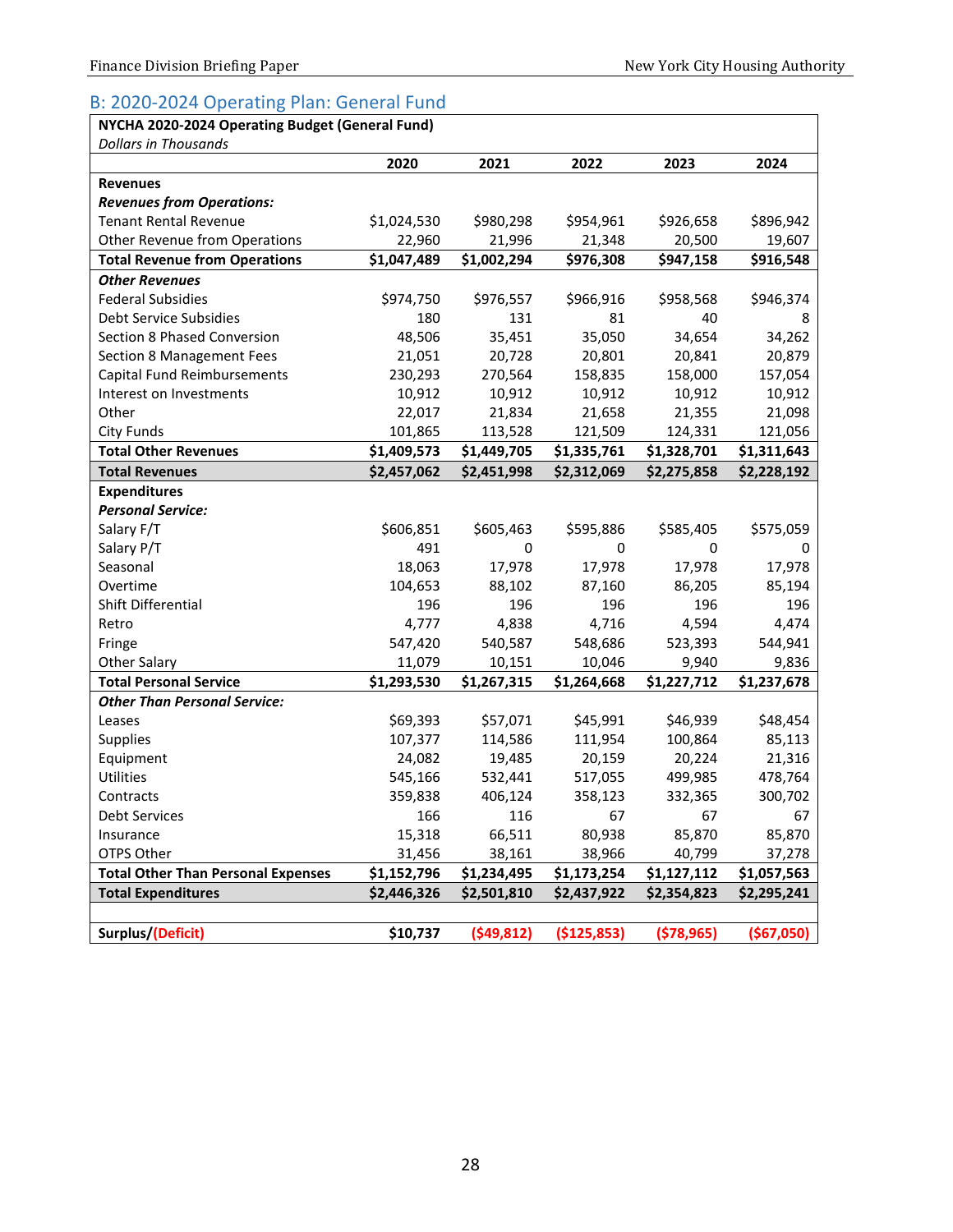### <span id="page-30-0"></span>C: 2020-2024 Operating Plan: Section 8 Housing Choice Voucher

**(Section 8 Housing Choice Voucher)**

| <b>Dollars in Thousands</b>               |             |             |             |             |             |
|-------------------------------------------|-------------|-------------|-------------|-------------|-------------|
|                                           | 2020        | 2021        | 2022        | 2023        | 2024        |
| <b>Revenues</b>                           |             |             |             |             |             |
| <b>Other Revenues</b>                     |             |             |             |             |             |
| Section 8 Housing Assistance Payments     | \$1,194,822 | \$1,173,102 | \$1,194,874 | \$1,213,799 | \$1,236,964 |
| Section 8 Admin                           | 80,417      | 79,777      | 80,654      | 81,418      | 82,170      |
| Other                                     | 1,084       | 1,084       | 1,084       | 1,084       | 1,084       |
| <b>Total Other Revenues</b>               | \$1,276,324 | \$1,253,963 | \$1,276,613 | \$1,296,301 | \$1,320,218 |
| <b>Total Revenues</b>                     | \$1,276,324 | \$1,253,963 | \$1,276,613 | \$1,296,301 | \$1,320,218 |
| <b>Expenditures</b>                       |             |             |             |             |             |
| <b>Personal Service:</b>                  |             |             |             |             |             |
| Salary F/T                                | \$31,722    | \$31,722    | \$31,722    | \$31,722    | \$31,722    |
| Overtime                                  | 49          | 49          | 49          | 49          | 49          |
| Shift Differential                        | 598         | 598         | 598         | 598         | 598         |
| Fringe                                    | 23,651      | 24,348      | 25,124      | 25,959      | 26,905      |
| <b>Other Salary</b>                       | 604         | 604         | 604         | 604         | 604         |
| <b>Total Personal Service</b>             | \$56,623    | \$57,320    | \$58,096    | \$58,931    | \$59,877    |
| <b>Other Than Personal Service:</b>       |             |             |             |             |             |
| Leases                                    | \$7,816     | \$7,936     | \$8,098     | \$8,266     | \$8,533     |
| <b>Supplies</b>                           | 93          | 93          | 93          | 93          | 93          |
| Equipment                                 | 1,423       | 1,350       | 1,470       | 1,523       | 1,540       |
| <b>Utilities</b>                          | 209         | 212         | 214         | 217         | 217         |
| Contracts                                 | 26,346      | 25,517      | 25,748      | 25,972      | 26,117      |
| Insurance                                 | 108         | 113         | 119         | 126         | 134         |
| OTPS Other                                | 2,470       | 2,478       | 2,486       | 2,495       | 2,503       |
| Section 8 Housing Assistance Payments     | 1,181,234   | 1,158,945   | 1,180,287   | 1,198,680   | 1,221,204   |
| <b>Total Other Than Personal Expenses</b> | \$1,219,700 | \$1,196,643 | \$1,218,516 | \$1,237,370 | \$1,260,340 |
| <b>Total Expenditures</b>                 | \$1,276,324 | \$1,253,963 | \$1,276,613 | \$1,296,301 | \$1,320,218 |
|                                           |             |             |             |             |             |
| Surplus/(Deficit)                         | \$0         | \$0         | \$0         | \$0         | \$0         |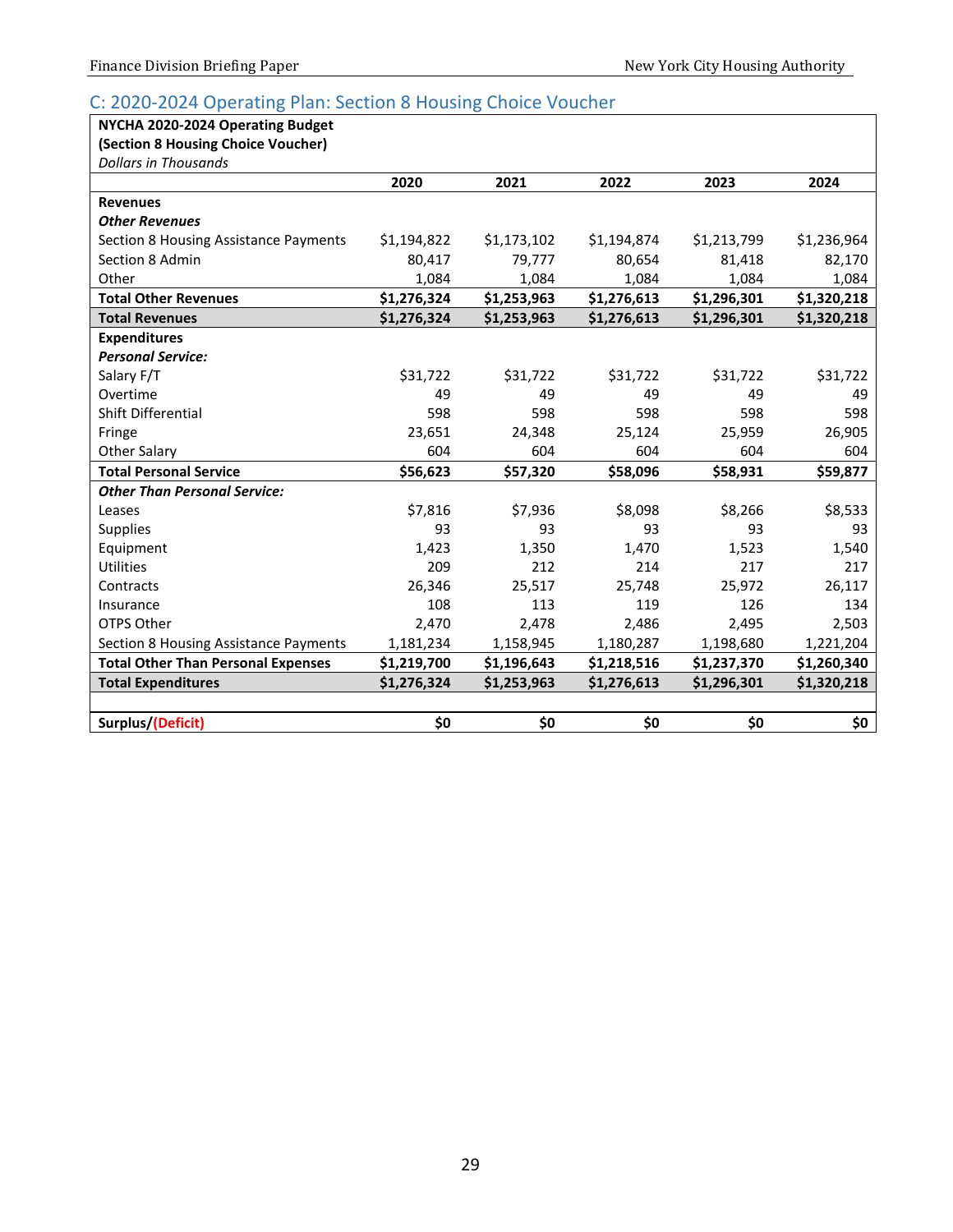### <span id="page-31-0"></span>D: 2020-2024 Operating Plan: Categorical Grants

| NYCHA 2020-2024 Operating Budget (Categorical Grants) |           |           |           |           |             |
|-------------------------------------------------------|-----------|-----------|-----------|-----------|-------------|
| <b>Dollars in Thousands</b>                           |           |           |           |           |             |
|                                                       | 2020      | 2021      | 2022      | 2023      | 2024        |
| <b>Revenues</b>                                       |           |           |           |           |             |
| <b>Other Revenues</b>                                 |           |           |           |           |             |
| <b>Federal Subsidies</b>                              | \$9,699   | \$13,469  | \$13,031  | \$12,546  | \$12,028    |
| Other                                                 | 1,702     | 1,024     | 347       | 0         | 0           |
| <b>Categorical Grants</b>                             | 2,350     | 4,695     | 4,695     | 4,695     | 4,375       |
| City Funds                                            | 159,841   | 103,336   | 105,260   | 54,174    | 50,677      |
| <b>Total Other Revenues</b>                           | \$173,592 | \$122,525 | \$123,333 | \$71,415  | \$67,080    |
| <b>Total Revenues</b>                                 | \$173,592 | \$122,525 | \$123,333 | \$71,415  | \$67,080    |
| <b>Expenditures</b>                                   |           |           |           |           |             |
| <b>Personal Service:</b>                              |           |           |           |           |             |
| Salary F/T                                            | \$46,369  | \$28,246  | \$28,833  | \$34,998  | \$34,998    |
| Salary P/T                                            | 298       | 298       | 149       | 0         | 0           |
| Overtime                                              | 202       | 202       | 186       | 170       | 170         |
| Shift Differential                                    | 90        | 90        | 90        | 90        | 90          |
| Retro                                                 | 2         | 2         | 2         | 2         | 2           |
| Fringe                                                | 23,095    | 23,866    | 24,574    | 25,336    | 26,229      |
| <b>Other Salary</b>                                   | 1,332     | 1,332     | 1,332     | 1,332     | 1,332       |
| <b>Total Personal Service</b>                         | \$71,389  | \$54,036  | \$55,166  | \$61,929  | \$62,821    |
| <b>Other Than Personal Service:</b>                   |           |           |           |           |             |
| Supplies                                              | \$1,120   | \$1,120   | \$632     | \$145     | \$145       |
| Contracts                                             | 12,008    | \$5,275   | \$4,522   | \$3,768   | \$3,768     |
| <b>Debt Services</b>                                  | 5,842     | \$9,735   | \$9,418   | \$9,070   | \$8,698     |
| OTPS Other                                            | 2,621     | \$2,547   | \$2,322   | \$2,087   | \$2,003     |
| <b>Total Other Than Personal Expenses</b>             | \$21,592  | \$18,677  | \$16,894  | \$15,069  | \$14,613    |
| <b>Total Expenditures</b>                             | \$92,981  | \$72,713  | \$72,060  | \$76,998  | \$77,434    |
|                                                       |           |           |           |           |             |
| Surplus/(Deficit)                                     | \$80,612  | \$49,812  | \$51,273  | (55, 583) | ( \$10,353) |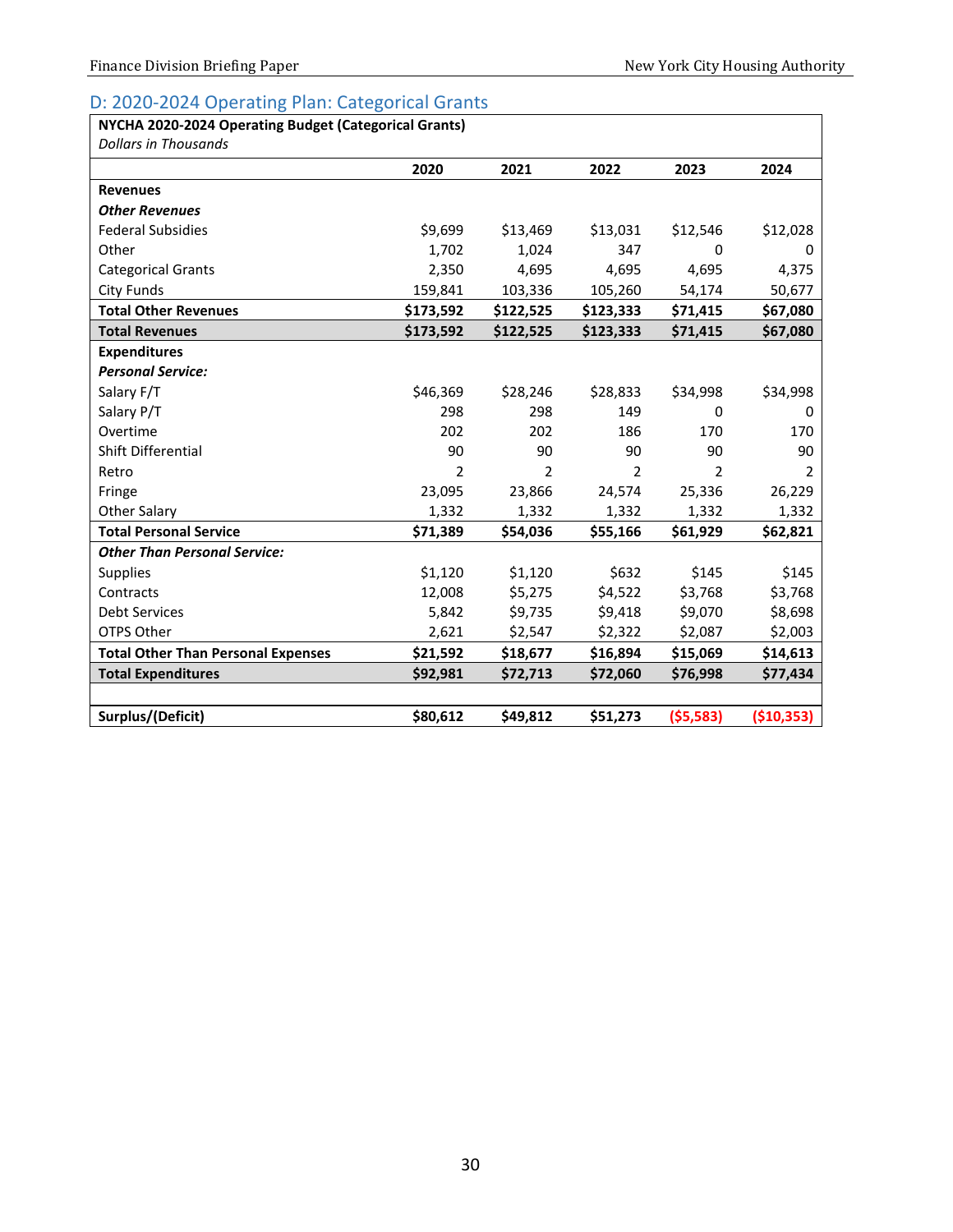# <span id="page-32-0"></span>E: NYCHA-Operated Senior Club Transfer to DFTA in the Fiscal 2020 Executive and Adopted Budget

|                                       | NYCHA-Operated Senior Club Transfer to DFTA |                           |                          |                                               |  |  |  |  |  |  |  |
|---------------------------------------|---------------------------------------------|---------------------------|--------------------------|-----------------------------------------------|--|--|--|--|--|--|--|
| <b>Number</b><br>οf<br><b>Centers</b> | <b>Borough</b>                              | <b>Development</b>        | Council<br><b>Member</b> | <b>Funding Status</b>                         |  |  |  |  |  |  |  |
| 1                                     | <b>Bronx</b>                                | <b>Highbridge Gardens</b> | Gibson                   | Baselined in the Fiscal 2020 Executive Budget |  |  |  |  |  |  |  |
| $\mathcal{P}$                         | <b>Bronx</b>                                | Sedgwick                  | Gibson                   | Baselined in the Fiscal 2020 Executive Budget |  |  |  |  |  |  |  |
| 3                                     | <b>Bronx</b>                                | Soundview                 | Diaz                     | Baselined in the Fiscal 2020 Executive Budget |  |  |  |  |  |  |  |
| 4                                     | Brooklyn                                    | <b>Brownsville</b>        | Ampry-Samuel             | Baselined in the Fiscal 2020 Executive Budget |  |  |  |  |  |  |  |
| 5                                     | <b>Brooklyn</b>                             | <b>Cypress Hills</b>      | Barron                   | Baselined in the Fiscal 2020 Executive Budget |  |  |  |  |  |  |  |
| 6                                     | <b>Brooklyn</b>                             | Glenmore Plaza            | Espinal                  | Baselined in the Fiscal 2020 Executive Budget |  |  |  |  |  |  |  |
| 7                                     | <b>Brooklyn</b>                             | Langston Hughes           | Ampry-Samuel             | Funded in Fiscal 2020 only                    |  |  |  |  |  |  |  |
| 8                                     | <b>Brooklyn</b>                             | Sumner                    | Cornegy                  | Funded in Fiscal 2020 only                    |  |  |  |  |  |  |  |
| 9                                     | Manhattan                                   | Lincoln                   | <b>Perkins</b>           | Funded in Fiscal 2020 only                    |  |  |  |  |  |  |  |
| 10                                    | Manhattan                                   | Taft                      | Perkins                  | Not Funded/Closed                             |  |  |  |  |  |  |  |
| 11                                    | Manhattan                                   | Wagner                    | Ayala                    | Baselined in the Fiscal 2020 Executive Budget |  |  |  |  |  |  |  |
| 12                                    | Queens                                      | Astoria                   | Constantinides           | Funded in Fiscal 2020 only                    |  |  |  |  |  |  |  |
| 13                                    | Queens                                      | <b>Baisley Park</b>       | Adams                    | Not Funded/Closed                             |  |  |  |  |  |  |  |
| 14                                    | Queens                                      | Bland                     | Koo                      | Funded in Fiscal 2020 only                    |  |  |  |  |  |  |  |

\*as of June 2019

### <span id="page-32-1"></span>F: Mayor's Action Plan for Neighborhood Safety (MAP) Status of Physical Improvements

|                           | Closed-Circuit Television Camera (CCTV) and Layered Access Control (LAC) Combined Projects |                                   |                           |               |                                                         |  |  |  |  |  |  |  |
|---------------------------|--------------------------------------------------------------------------------------------|-----------------------------------|---------------------------|---------------|---------------------------------------------------------|--|--|--|--|--|--|--|
| <b>MAP</b><br>Development | <b>Description of</b><br><b>Work</b>                                                       | Construction<br><b>Start Date</b> | <b>Completion</b><br>Date | <b>Status</b> | <b>Notes</b>                                            |  |  |  |  |  |  |  |
| Van Dyke                  | CCTV/LAC                                                                                   | 3/29/2019                         | 7/11/2019                 | Completed     |                                                         |  |  |  |  |  |  |  |
| Castle Hill               | CCTV/LAC                                                                                   | 6/1/2016                          | 10/3/2019                 | Completed     |                                                         |  |  |  |  |  |  |  |
| Patterson                 | CCTV/LAC                                                                                   | 6/13/2016                         | TBD.                      | In Progress   | CCTV is completed but other work is ongoing             |  |  |  |  |  |  |  |
| Queensbridge              | CCTV/LAC                                                                                   | 6/27/2017                         | <b>TBD</b>                | In Progress   | CCTV and LAC are completed but other work<br>is ongoing |  |  |  |  |  |  |  |

| <b>Lighting Projects</b>              |                                      |                                   |                        |                              |               |  |  |  |  |  |
|---------------------------------------|--------------------------------------|-----------------------------------|------------------------|------------------------------|---------------|--|--|--|--|--|
| <b>MAP Development</b>                | <b>Description of</b><br><b>Work</b> | <b>Construction Start</b><br>Date | <b>Completion Date</b> | <b>Number</b><br>of Fixtures | <b>Status</b> |  |  |  |  |  |
| Polo Grounds                          | <b>Exterior Lighting</b>             | 8/3/2015                          | 3/1/2016               | 315                          | Completed     |  |  |  |  |  |
| <b>Bushwick</b>                       | <b>Exterior Lighting</b>             | 9/9/2015                          | 4/8/2016               | 279                          | Completed     |  |  |  |  |  |
| <b>Boulevard</b>                      | <b>Exterior Lighting</b>             | 9/17/2015                         | 6/14/2016              | 485                          | Completed     |  |  |  |  |  |
| Stapleton                             | <b>Exterior Lighting</b>             | 11/2/2015                         | 6/30/2016              | 333                          | Completed     |  |  |  |  |  |
| <b>Butler</b>                         | <b>Exterior Lighting</b>             | 11/23/2015                        | 9/1/2016               | 238                          | Completed     |  |  |  |  |  |
| St Nicholas                           | <b>Exterior Lighting</b>             | 11/16/2015                        | 9/23/2016              | 268                          | Completed     |  |  |  |  |  |
| Castle Hill                           | <b>Exterior Lighting</b>             | 11/2/2015                         | 11/10/2016             | 749                          | Completed     |  |  |  |  |  |
| Ingersoll                             | <b>Exterior Lighting</b>             | 12/2/2015                         | 12/19/2016             | 523                          | Completed     |  |  |  |  |  |
| Van Dyke 1                            | <b>Exterior Lighting</b>             | 2/16/2016                         | 12/22/2016             | 490                          | Completed     |  |  |  |  |  |
| Van Dyke 2                            | <b>Exterior Lighting</b>             | 5/16/2016                         | 12/22/2016             | 37                           | Completed     |  |  |  |  |  |
| <b>Brownsville</b>                    | <b>Exterior Lighting</b>             | 6/7/2016                          | 1/11/2017              | 428                          | Completed     |  |  |  |  |  |
| Tompkins                              | <b>Exterior Lighting</b>             | 4/4/2016                          | 1/13/2017              | 324                          | Completed     |  |  |  |  |  |
| Wagner                                | <b>Exterior Lighting</b>             | 7/25/2016                         | 6/9/2017               | 422                          | Completed     |  |  |  |  |  |
| Patterson                             | <b>Exterior Lighting</b>             | 6/13/2016                         | 7/13/2017              | 452                          | Completed     |  |  |  |  |  |
| Queensbridge North                    | <b>Exterior Lighting</b>             | 10/31/2016                        | 10/31/2017             | 419                          | Completed     |  |  |  |  |  |
| Queensbridge South                    | <b>Exterior Lighting</b>             | 10/31/2016                        | 10/31/2017             | 439                          | Completed     |  |  |  |  |  |
| <b>Total Light Fixtures Completed</b> |                                      |                                   |                        | 6,201                        |               |  |  |  |  |  |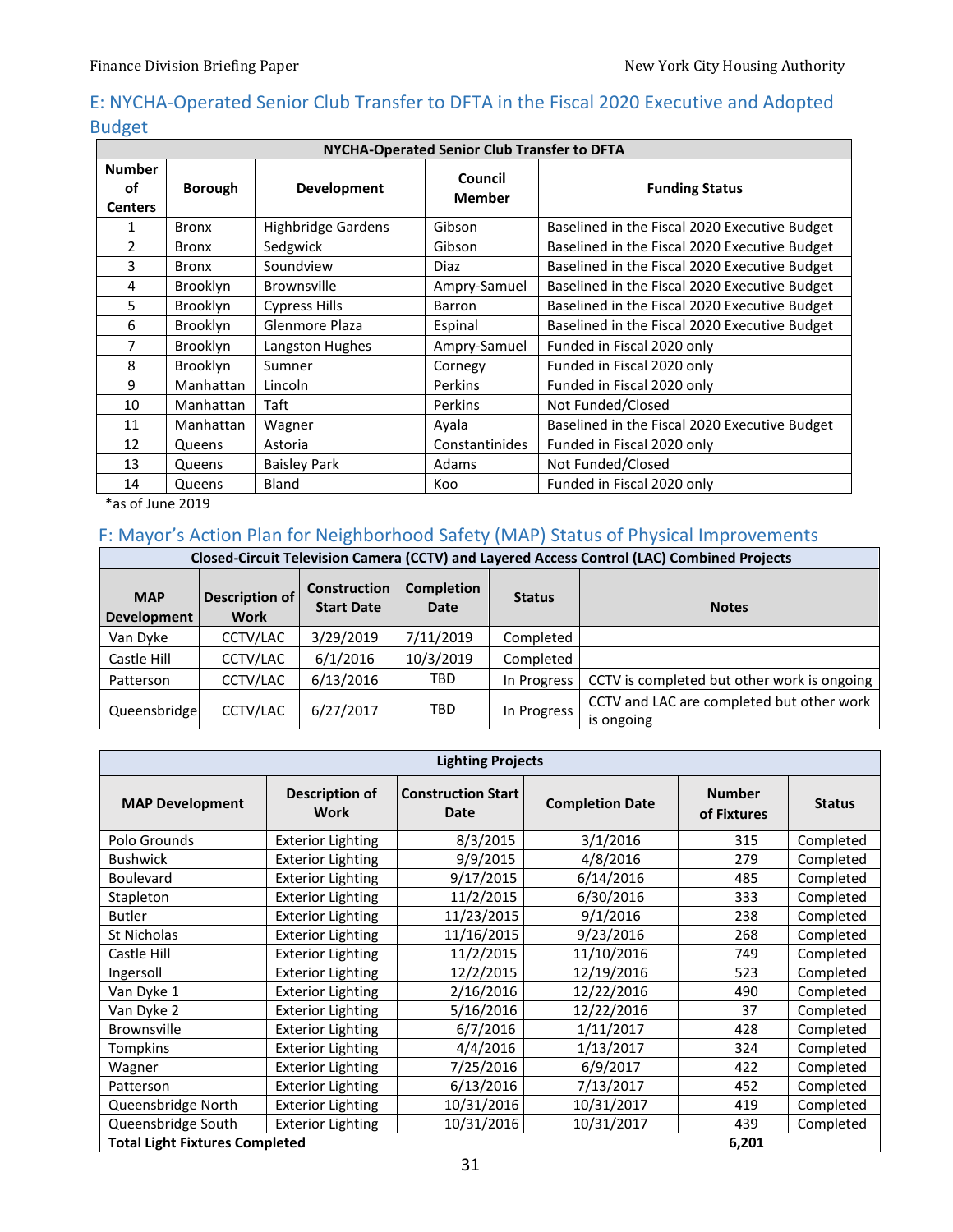| <b>Closed-Circuit Television Camera (CCTV) Projects</b> |                    |                     |                        |              |                 |  |  |  |
|---------------------------------------------------------|--------------------|---------------------|------------------------|--------------|-----------------|--|--|--|
|                                                         | <b>Description</b> | <b>Construction</b> | <b>Completion Date</b> | Number of    |                 |  |  |  |
| <b>MAP Development</b>                                  | of Work            | <b>Start Date</b>   |                        | <b>CCTVs</b> | <b>Status</b>   |  |  |  |
|                                                         |                    |                     |                        |              |                 |  |  |  |
| <b>Butler</b>                                           | <b>CCTV</b>        | 5/23/2016           | 1/17/2017              | 30           | Completed       |  |  |  |
| <b>Brownsville</b>                                      | <b>CCTV</b>        | 1/21/16             | 9/7/2017               | 1            | Completed       |  |  |  |
| St Nicholas                                             | <b>CCTV</b>        | 2/29/2016           | 7/11/2017              | 200          | Completed       |  |  |  |
| <b>Boulevard</b>                                        | <b>CCTV</b>        | 8/17/2016           | 4/5/2018               | 224          | Completed       |  |  |  |
| Polo Grounds                                            | <b>CCTV</b>        | 5/23/2016           | 11/19/2018             | 41           | Completed       |  |  |  |
| Tompkins                                                | <b>CCTV</b>        | 1/21/16             | 5/4/2018               | 111          | Completed       |  |  |  |
| Ingersoll                                               | <b>CCTV</b>        | 2/24/2016           | 12/15/2017             | 279          | Completed       |  |  |  |
| Van Dyke 1                                              | <b>CCTV</b>        | 3/29/2016           | 12/24/2018             | 264          | Completed       |  |  |  |
| Van Dyke 2                                              | <b>CCTV</b>        | 3/29/2016           | 12/24/2018             | 12           | Completed       |  |  |  |
| Stapleton                                               | <b>CCTV</b>        | 6/6/2017            | 11/15/2018             | 125          | Completed       |  |  |  |
| Wagner                                                  | <b>CCTV</b>        | 3/2/2016            | 9/20/2018              | 247          | Completed       |  |  |  |
| Castle Hill                                             | <b>CCTV</b>        | 6/1/2016            | 10/3/2019              | 168          | Completed       |  |  |  |
| <b>Bushwick</b>                                         | <b>CCTV</b>        | 6/1/2017            | 9/13/2018              | 107          | Completed       |  |  |  |
| Patterson                                               | <b>CCTV</b>        | 6/13/2016           | 3/30/2017              | 43           | In progress     |  |  |  |
| Queensbridge North & South                              | <b>CCTV</b>        | 6/27/2017           | 1/8/2020               | 469          | Completed       |  |  |  |
| <b>Red Hook East</b>                                    | <b>CCTV</b>        | <b>TBD</b>          | <b>TBD</b>             | <b>TBD</b>   | Not yet started |  |  |  |
| <b>Red Hook West</b>                                    | <b>CCTV</b>        | TBD                 | <b>TBD</b>             | TBD          | Not yet started |  |  |  |
| <b>Total Cameras Completed &amp; In Progress</b>        |                    |                     |                        | 2,321        |                 |  |  |  |

| <b>Layered Access Controls (LAC) Projects</b> |                               |                                   |                           |                                               |               |  |  |  |  |
|-----------------------------------------------|-------------------------------|-----------------------------------|---------------------------|-----------------------------------------------|---------------|--|--|--|--|
| <b>MAP Development</b>                        | <b>Description</b><br>of Work | Construction<br><b>Start Date</b> | <b>Completion</b><br>Date | Number of<br><b>Doors</b><br><b>Installed</b> | <b>Status</b> |  |  |  |  |
| <b>Butler</b>                                 | LAC.                          | 5/23/2016                         | 1/17/2017                 | 18                                            | Completed     |  |  |  |  |
| <b>Brownsville</b>                            | LAC.                          | 1/21/2016                         | 9/7/2017                  | 92                                            | Completed     |  |  |  |  |
| St Nicholas                                   | LAC                           | 2/29/2016                         | 1/10/2018                 | 28                                            | Completed     |  |  |  |  |
| <b>Boulevard</b>                              | LAC.                          | 8/17/2016                         | 4/17/2018                 | 36                                            | Completed     |  |  |  |  |
| Polo Grounds                                  | <b>LAC</b>                    | 5/23/2016                         | 11/19/2018                | 26                                            | Completed     |  |  |  |  |
| Tompkins                                      | <b>LAC</b>                    | 1/21/2016                         | 5/4/2018                  | 24                                            | Completed     |  |  |  |  |
| Ingersoll                                     | <b>LAC</b>                    | 2/24/2016                         | 5/16/2018                 | 53                                            | Completed     |  |  |  |  |
| Van Dyke 1                                    | LAC.                          | 3/29/2016                         | 7/11/2019                 | 44                                            | Completed     |  |  |  |  |
| Van Dyke 2                                    | <b>LAC</b>                    | 3/29/2016                         | 7/11/2019                 | $\overline{2}$                                | Completed     |  |  |  |  |
| Stapleton                                     | <b>LAC</b>                    | 6/6/2017                          | 10/4/2018                 | 41                                            | Completed     |  |  |  |  |
| Wagner                                        | <b>LAC</b>                    | 3/2/2016                          | 9/16/2016                 | 44                                            | Completed     |  |  |  |  |
| Castle Hill                                   | <b>LAC</b>                    | 6/1/2016                          | 10/3/2019                 | 43                                            | Completed     |  |  |  |  |
| <b>Bushwick</b>                               | <b>LAC</b>                    | 6/1/2017                          | 9/25/2018                 | 15                                            | Completed     |  |  |  |  |
| Patterson                                     | LAC.                          | 6/13/2016                         | <b>TBD</b>                | <b>TBD</b>                                    | In progress   |  |  |  |  |
| Queensbridge North, South                     | <b>LAC</b>                    | 6/27/2017                         | 2/14/2019                 | 96                                            | Completed     |  |  |  |  |
| <b>Total LAC Doors Completed</b><br>562       |                               |                                   |                           |                                               |               |  |  |  |  |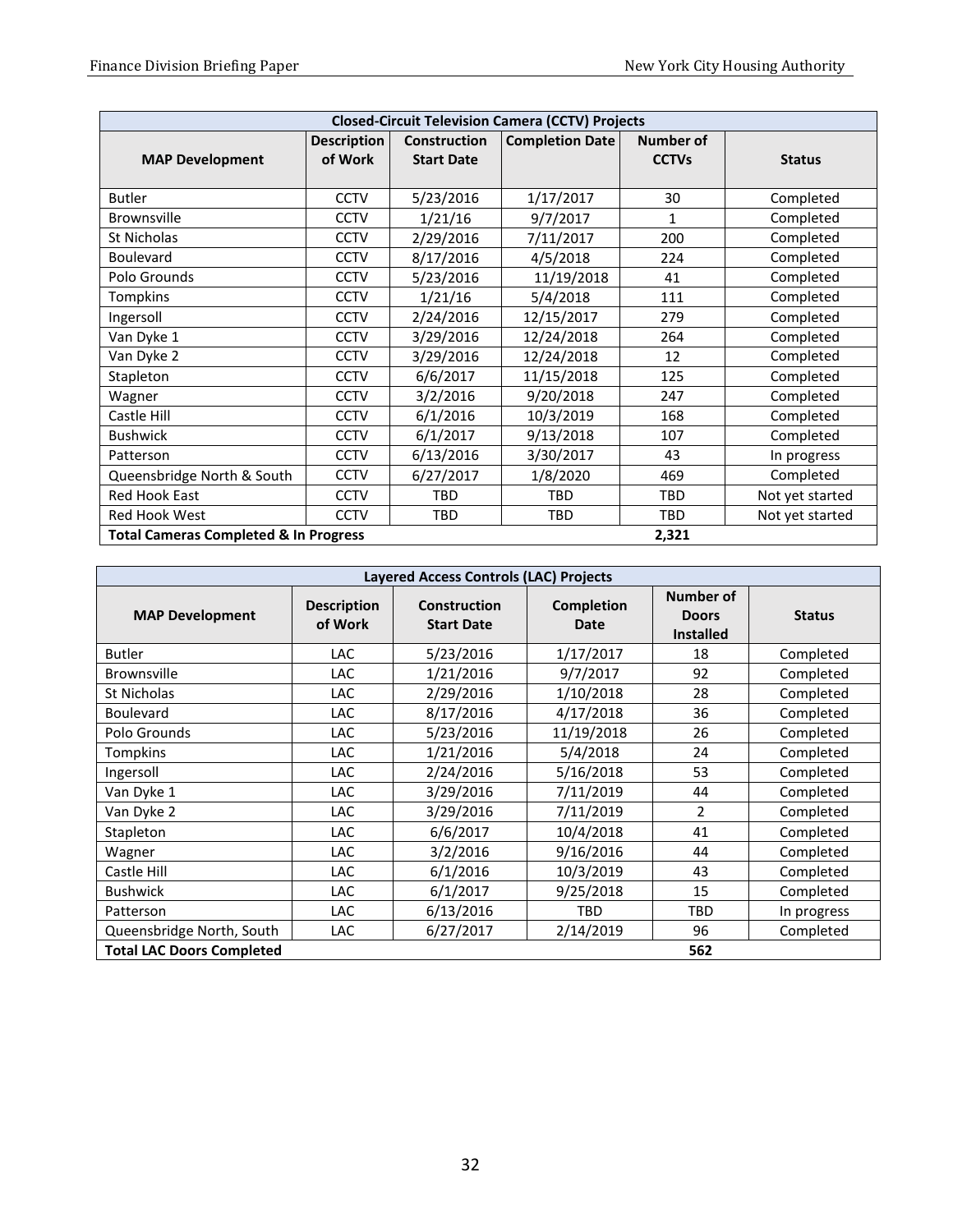## <span id="page-34-0"></span>G: Approved GDA Action Plan and Capital Work- \$450 million in State Allocations

|   | <b>Heating Plant Replacement Phase 1- Preliminary Schedule</b> |                        |               |                                             |                                          |                                               |                                                       |                                              |                             |  |
|---|----------------------------------------------------------------|------------------------|---------------|---------------------------------------------|------------------------------------------|-----------------------------------------------|-------------------------------------------------------|----------------------------------------------|-----------------------------|--|
| # | <b>Development</b>                                             | # of<br><b>Boilers</b> | <b>Budget</b> | Anticipated<br>Project<br><b>Start Date</b> | Anticipated<br><b>Design End</b><br>Date | Anticipated<br>Procurement<br><b>End Date</b> | Anticipated<br><b>Construction</b><br><b>End Date</b> | Anticipated<br>Completion<br><b>End Date</b> | <b>Duration</b><br>(months) |  |
|   | 830 Amsterdam                                                  | $\overline{2}$         | \$4,452,000   | 10/1/2019                                   | 8/1/2020                                 | 11/1/2020                                     | 12/1/2022                                             | 6/1/2023                                     | 44                          |  |
|   | Berry                                                          | 3                      | \$6,678,000   | 10/1/2019                                   | 8/1/2020                                 | 11/1/2020                                     | 12/1/2022                                             | 6/1/2023                                     | 44                          |  |
| 3 | Eastchester                                                    | 4                      | \$8,904,000   | 10/1/2019                                   | 8/1/2020                                 | 11/1/2020                                     | 12/1/2022                                             | 6/1/2023                                     | 44                          |  |
| 4 | Jackson                                                        | 4                      | \$6,466,000   | 10/1/2019                                   | 8/1/2020                                 | 11/1/2020                                     | 12/1/2022                                             | 6/1/2023                                     | 44                          |  |
| 5 | Marlboro                                                       | 6                      | \$13,356,000  | 10/1/2019                                   | 8/1/2020                                 | 11/1/2020                                     | 12/1/2022                                             | 6/1/2023                                     | 44                          |  |
| 6 | Pink                                                           | 6                      | \$12,190,000  | 10/1/2019                                   | 8/1/2020                                 | 11/1/2020                                     | 12/1/2022                                             | 6/1/2023                                     | 44                          |  |
|   | Tilden                                                         | 4                      | \$6,380,256   | 10/1/2019                                   | 8/1/2020                                 | 11/1/2020                                     | 12/1/2022                                             | 6/1/2023                                     | 44                          |  |
| 8 | Ocean Hill Apartments                                          | $\overline{2}$         | \$7,380,063   | 10/1/2019                                   | 8/1/2020                                 | 11/1/2020                                     | 12/1/2022                                             | 6/1/2023                                     | 44                          |  |
| 9 | Marble Hill                                                    | 6                      | \$13,737,600  | 10/1/2019                                   | 8/1/2020                                 | 11/1/2020                                     | 12/1/2022                                             | 6/1/2023                                     | 44                          |  |
|   | Total, Phase I                                                 | 37                     | \$79,543,919  |                                             |                                          |                                               |                                                       |                                              |                             |  |

|    | <b>Heating Plant Replacement Phase 2- Preliminary Schedule</b> |                        |               |                                             |                                   |                                               |                                                       |                                              |                             |  |
|----|----------------------------------------------------------------|------------------------|---------------|---------------------------------------------|-----------------------------------|-----------------------------------------------|-------------------------------------------------------|----------------------------------------------|-----------------------------|--|
| #  | Development                                                    | # of<br><b>Boilers</b> | <b>Budget</b> | Anticipated<br>Project<br><b>Start Date</b> | Anticipated<br>Design End<br>Date | Anticipated<br>Procurement<br><b>End Date</b> | Anticipated<br><b>Construction</b><br><b>End Date</b> | Anticipated<br>Completion<br><b>End Date</b> | <b>Duration</b><br>(months) |  |
|    | Amsterdam                                                      | 4                      | \$9,158,400   | TBD                                         | TBD                               | TBD                                           | TBD                                                   | TBD                                          | TBD                         |  |
| 2  | <b>Bay View</b>                                                | 8                      | \$54,816,664  | TBD                                         | TBD                               | TBD                                           | TBD                                                   | <b>TBD</b>                                   | TBD                         |  |
| 3  | <b>Brevoort</b>                                                | 4                      | \$9,158,400   | TBD                                         | TBD                               | TBD                                           | TBD                                                   | TBD                                          | TBD                         |  |
| 4  | Cooper Park                                                    | 4                      | \$9,158,400   | TBD                                         | <b>TBD</b>                        | TBD                                           | TBD                                                   | <b>TBD</b>                                   | TBD                         |  |
| 5. | Gowanus                                                        | 6                      | \$41,470,000  | TBD                                         | TBD                               | TBD                                           | TBD                                                   | TBD                                          | TBD                         |  |
| 6  | Johnson                                                        | 5                      | \$11,448,000  | TBD                                         | TBD                               | TBD                                           | TBD                                                   | TBD                                          | TBD                         |  |
|    | Lincoln                                                        | 5                      | \$11,448,000  | TBD                                         | TBD                               | TBD                                           | TBD                                                   | <b>TBD</b>                                   | TBD                         |  |
| 8  | Marcy                                                          | $\overline{7}$         | \$55,055,000  | TBD                                         | TBD                               | TBD                                           | TBD                                                   | TBD                                          | TBD                         |  |
| 9  | Mott Haven                                                     | 4                      | \$9,158,400   | <b>TBD</b>                                  | <b>TBD</b>                        | TBD                                           | TBD                                                   | <b>TBD</b>                                   | TBD                         |  |
| 10 | Ravenswood                                                     | $\overline{7}$         | \$16,027,200  | TBD                                         | TBD                               | TBD                                           | TBD                                                   | TBD                                          | TBD                         |  |
| 11 | Roosevelt   & II                                               | 4                      | \$9,158,400   | TBD                                         | TBD                               | TBD                                           | TBD                                                   | <b>TBD</b>                                   | TBD                         |  |
| 12 | Smith                                                          | 6                      | \$31,460,000  | TBD                                         | TBD                               | TBD                                           | TBD                                                   | TBD                                          | TBD                         |  |
| 13 | UPACA (Site 5)                                                 | 2                      | \$4,579,200   | TBD                                         | TBD                               | TBD                                           | <b>TBD</b>                                            | TBD                                          | TBD                         |  |
| 14 | Van Dyke I & II                                                | 5                      | \$11,448,000  | TBD                                         | TBD                               | TBD                                           | TBD                                                   | <b>TBD</b>                                   | TBD                         |  |
|    | Total, Phase II                                                | 71                     | \$283,544,064 |                                             |                                   |                                               |                                                       |                                              |                             |  |
|    | 108<br>\$363,087,983<br>Total Boilers, Phase I & II            |                        |               |                                             |                                   |                                               |                                                       |                                              |                             |  |

|    | <b>Elevator Replacement- Preliminary Schedule</b> |                          |               |                                             |                                   |                                               |                                                       |                                              |                             |  |
|----|---------------------------------------------------|--------------------------|---------------|---------------------------------------------|-----------------------------------|-----------------------------------------------|-------------------------------------------------------|----------------------------------------------|-----------------------------|--|
| #  | <b>Development</b>                                | # of<br><b>Elevators</b> | <b>Budget</b> | Anticipated<br>Project<br><b>Start Date</b> | Anticipated<br>Design End<br>Date | Anticipated<br>Procurement<br><b>End Date</b> | Anticipated<br><b>Construction</b><br><b>End Date</b> | Anticipated<br>Completion<br><b>End Date</b> | <b>Duration</b><br>(months) |  |
|    | <b>Atlantic Terminal</b>                          | 3                        | \$1,855,000   | 10/1/2019                                   | 8/1/2020                          | 11/1/2020                                     | 8/1/2022                                              | 2/1/2023                                     | 40                          |  |
|    | Carey Gardens                                     | 9                        | \$3,498,000   | 10/1/2019                                   | 8/1/2020                          | 11/1/2020                                     | 7/1/2022                                              | 1/1/2023                                     | 39                          |  |
| 3  | Coney Island (4&5)                                | 6                        | \$2,226,000   | 10/1/2019                                   | 8/1/2020                          | 11/1/2020                                     | 2/1/2022                                              | 8/1/2022                                     | 34                          |  |
| 4  | Coney Island (1B)                                 | 3                        | \$1,908,000   | 10/1/2019                                   | 8/1/2020                          | 11/1/2020                                     | 7/1/2022                                              | 1/1/2023                                     | 39                          |  |
| 5  | High Bridge Gardens                               | 12                       | \$12,720,000  | 10/1/2019                                   | 8/1/2020                          | 11/1/2020                                     | 2/1/2022                                              | 8/1/2022                                     | 34                          |  |
| 6  | <b>Butler</b>                                     | 18                       | \$14,400,000  | 10/1/2019                                   | 8/1/2020                          | 11/1/2020                                     | 8/1/2022                                              | 2/1/2023                                     | 40                          |  |
|    | Mitchel                                           | 20                       | \$11,660,000  | 10/1/2019                                   | 8/1/2020                          | 11/1/2020                                     | 12/1/2022                                             | 6/1/2023                                     | 44                          |  |
| 8  | Queensbridge North                                | 49                       | \$21,730,000  | 10/1/2019                                   | 8/1/2020                          | 11/1/2020                                     | 7/1/2023                                              | 1/1/2024                                     | 51                          |  |
| 9  | <b>Richmond Terrace</b>                           | 12                       | \$12,720,000  | 10/1/2019                                   | 8/1/2020                          | 11/1/2020                                     | 1/1/2022                                              | 7/1/2022                                     | 33                          |  |
| 10 | Unity Plaza                                       | 16                       | \$6,996,000   | 10/1/2019                                   | 8/1/2020                          | 11/1/2020                                     | 5/1/2022                                              | 11/1/2022                                    | 37                          |  |
|    | Total                                             | 148                      | \$89,713,000  |                                             |                                   |                                               |                                                       |                                              |                             |  |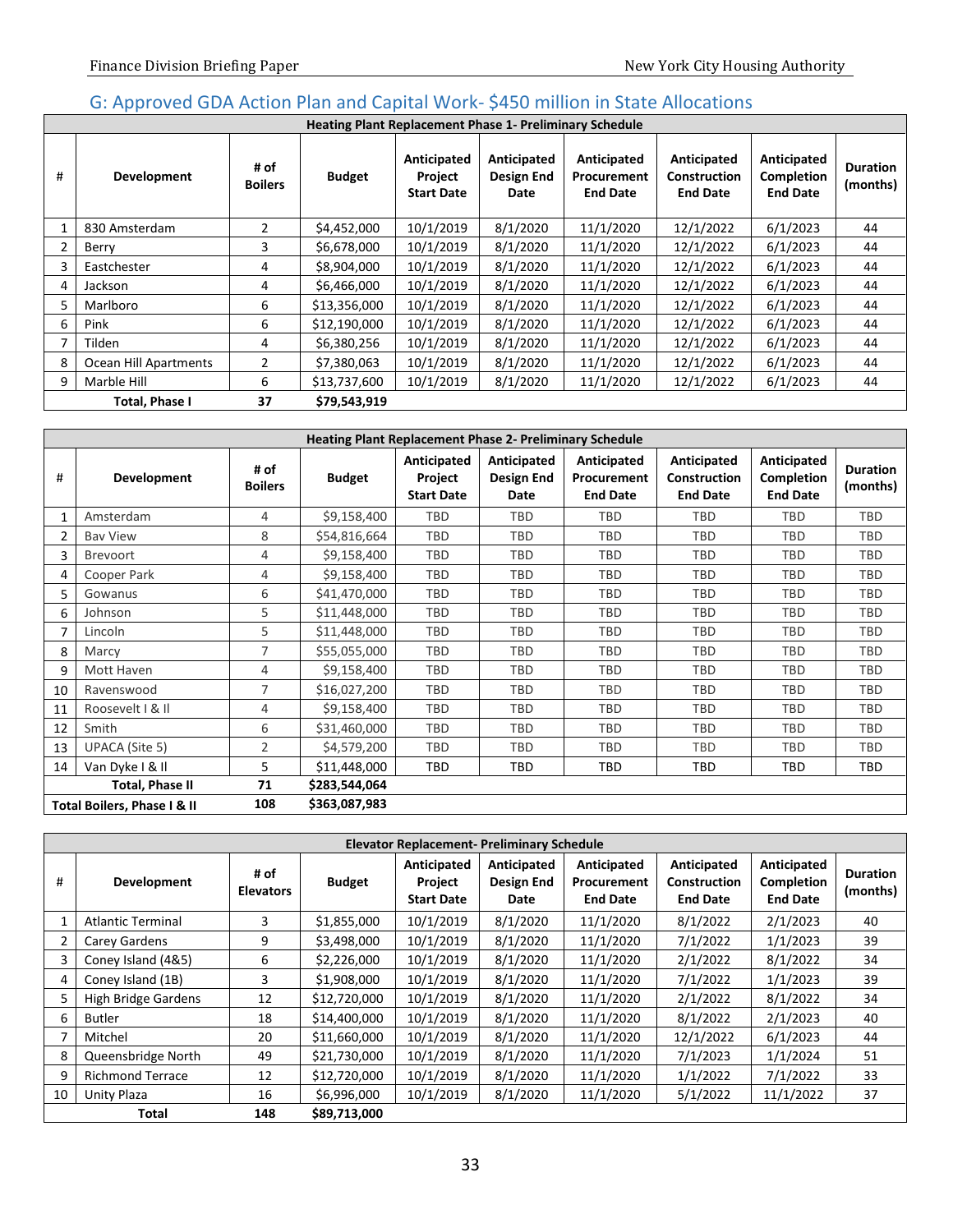### <span id="page-35-0"></span>H: Planned Conversions under the RAD/PACT program and Timeline for Conversion

| <b>RAD/PACT Conversions &amp; Timelines</b> |                                              |                           |                     |                                 |                                        |  |  |  |
|---------------------------------------------|----------------------------------------------|---------------------------|---------------------|---------------------------------|----------------------------------------|--|--|--|
| #                                           | <b>NYCHA Development</b>                     | <b>Number</b><br>of units | <b>Closing Date</b> | <b>Conversion Status</b>        | <b>City Council</b><br><b>District</b> |  |  |  |
| $\mathbf{1}$                                | Baychester                                   | 441                       | 12/31/2018          | Completed, renovations underway | 12                                     |  |  |  |
| $\overline{2}$                              | Betances I                                   | 309                       | 11/31/18            | Completed, renovations underway | 8                                      |  |  |  |
| 3                                           | Betances II, 13                              | 51                        | 11/31/18            | Completed, renovations underway | 8                                      |  |  |  |
| 4                                           | Betances II, 18                              | 78                        | 11/31/18            | Completed, renovations underway | 8                                      |  |  |  |
| 5                                           | Betances II, 9A                              | 46                        | 11/31/18            | Completed, renovations underway | 8                                      |  |  |  |
| 6                                           | Betances III, 13                             | 22                        | 11/31/18            | Completed, renovations underway | 8                                      |  |  |  |
| 7                                           | Betances III, 18                             | 19                        | 11/31/18            | Completed, renovations underway | 8                                      |  |  |  |
| 8                                           | Betances III, 9A                             | 26                        | 11/31/18            | Completed, renovations underway | 8                                      |  |  |  |
| 9                                           | Betances IV                                  | 282                       | 11/31/18            | Completed, renovations underway | 8                                      |  |  |  |
|                                             | 10 Betances V                                | 100                       | 11/31/18            | Completed, renovations underway | 8                                      |  |  |  |
|                                             | 11 Betances VI                               | 155                       | 11/31/18            | Completed, renovations underway | 16                                     |  |  |  |
| 12                                          | Franklin Avenue I                            | 61                        | 11/31/18            | Completed, renovations underway | 16                                     |  |  |  |
|                                             | 13 Franklin Avenue II                        | 45                        | 11/31/18            | Completed, renovations underway | 16                                     |  |  |  |
|                                             | 14 Franklin Avenue III                       | 15                        | 11/31/18            | Completed, renovations underway | 16                                     |  |  |  |
|                                             | 15 Highbridge Rehabs (Anderson Ave)          | 135                       | 11/31/18            | Completed, renovations underway | 8 & 16                                 |  |  |  |
|                                             | 16 Highbridge Rehabs (Nelson Ave)            | 80                        | 11/31/18            | Completed, renovations underway | 16                                     |  |  |  |
|                                             | 17 Murphy                                    | 281                       | 12/31/2018          | Completed, renovations underway | 15                                     |  |  |  |
|                                             | 18 Ocean Bay Apartments (Bayside)            | 1,395                     | 1/1/2017            | Completed, fully renovated      | 31                                     |  |  |  |
| 19 <sup>1</sup>                             | Twin Parks West (Sites 1 & 2)                | 312                       | 10/31/2018          | Completed, renovations underway | 15                                     |  |  |  |
|                                             | 20 Hope Gardens                              | 324                       | <b>TBD</b>          | Completed, renovations underway | 37                                     |  |  |  |
|                                             | 21 Bushwick II (Groups A & C)                | 300                       | <b>TBD</b>          | Completed, renovations underway | 34 & 37                                |  |  |  |
|                                             | 22 Bushwick II (Groups B & D)                | 300                       | <b>TBD</b>          | Completed, renovations underway | 34 & 37                                |  |  |  |
|                                             | 23 Bushwick II CDA (Group E)                 | 276                       | <b>TBD</b>          | Completed, renovations underway | 37                                     |  |  |  |
|                                             | 24 Palmetto Gardens                          | 115                       | <b>TBD</b>          | Completed, renovations underway | 34                                     |  |  |  |
|                                             | 25 Williamsburg                              | 1,630                     | <b>TBD</b>          | end of 2020*                    | 34                                     |  |  |  |
|                                             | 26 Harlem River                              | 577                       | <b>TBD</b>          | end of 2020*                    | 9                                      |  |  |  |
| 27                                          | Harlem River II                              | 116                       | <b>TBD</b>          | end of 2020*                    | 9                                      |  |  |  |
| 28                                          | Audubon                                      | 168                       | <b>TBD</b>          | end of 2020*                    | 7                                      |  |  |  |
|                                             | 29 Bethune Gardens                           | 210                       | <b>TBD</b>          | end of 2020*                    | 7                                      |  |  |  |
|                                             | 30 Marshall Plaza                            | 180                       | <b>TBD</b>          | end of 2020*                    | $\overline{7}$                         |  |  |  |
|                                             | 31 572 Warren Street                         | 200                       | TBD                 | mid-2020*                       | 33                                     |  |  |  |
|                                             | 32 Marcy Avenue-Greene Avenue Site B         | 30                        | <b>TBD</b>          | mid-2020*                       | 36                                     |  |  |  |
|                                             | 33 Marcy Avenue-Greene Avenue Site A         | 48                        | TBD                 | mid-2020*                       | 36                                     |  |  |  |
|                                             | 34 Berry Street-South 9th Street             | 150                       | TBD                 | mid-2020*                       | 33                                     |  |  |  |
|                                             | 35 Weeksville Gardens                        | 257                       | TBD                 | mid-2020*                       | 36                                     |  |  |  |
| 36                                          | Armstrong I                                  | 371                       | TBD                 | mid-2020*                       | 36                                     |  |  |  |
|                                             | 37 Armstrong II                              | 248                       | TBD                 | mid-2020*                       | 36                                     |  |  |  |
|                                             | 38 335 East 111th Street                     | 66                        | I BD.               | mid-2020*                       | 8                                      |  |  |  |
|                                             | 39 Park Avenue-East 122nd                    | 90                        | TBD                 | mid-2020*                       | 9                                      |  |  |  |
|                                             | 40 Manhattanville Rehab (Groups 2 and 3)     | 97                        | TBD                 | mid-2020*                       | 7                                      |  |  |  |
|                                             | 41 Washington Heights Rehab (Groups 1 & 2)   | 216                       | TBD                 | mid-2020*                       | 10                                     |  |  |  |
|                                             | 42 Washington Heights Rehab (Phase III)      | 102                       | TBD                 | mid-2020*                       | 7 & 10                                 |  |  |  |
|                                             | 43 Washington Heights Rehab (Phase IV (C))   | 32                        | TBD                 | mid-2020*                       | 10                                     |  |  |  |
|                                             | 44   Washington Heights Rehab (Phase IV (D)) | 32                        | TBD                 | mid-2020*                       | 10                                     |  |  |  |
|                                             | 45 Public School 139 (Conversion)            | 125                       | TBD                 | mid-2020*                       | 9                                      |  |  |  |
|                                             | 46 Samuel (MHOP) I, II, and III              | 73                        | TBD                 | mid-2020*                       | 9                                      |  |  |  |
|                                             | 47 Fort Washington Avenue Rehab              | 226                       | TBD                 | mid-2020*                       | $\overline{7}$                         |  |  |  |
|                                             | 48 Grampion                                  | 35                        | TBD                 | mid-2020*                       | 9                                      |  |  |  |
|                                             | 49 Linden Houses                             | 1,586                     | TBD                 | end of 2020*                    | 42                                     |  |  |  |
|                                             | 50 Boulevard Houses                          | 1,441                     | TBD                 | end of 2020*                    | 42                                     |  |  |  |
|                                             | 51 Independence Towers                       | 744                       | TBD                 | mid-2020*                       | 33                                     |  |  |  |
|                                             | 52 Williams Plaza                            | 577                       | TBD                 | mid-2020*                       | 33                                     |  |  |  |
|                                             | 53 344 East 28th Street                      | 225                       | TBD                 | mid-2020*                       | $\overline{2}$                         |  |  |  |
|                                             | 54 Wise Towers                               | 399                       | TBD                 | mid-2020*                       | 6                                      |  |  |  |
|                                             | <b>TOTAL Units</b>                           | 15,419                    |                     |                                 |                                        |  |  |  |
|                                             | *projected                                   |                           |                     |                                 |                                        |  |  |  |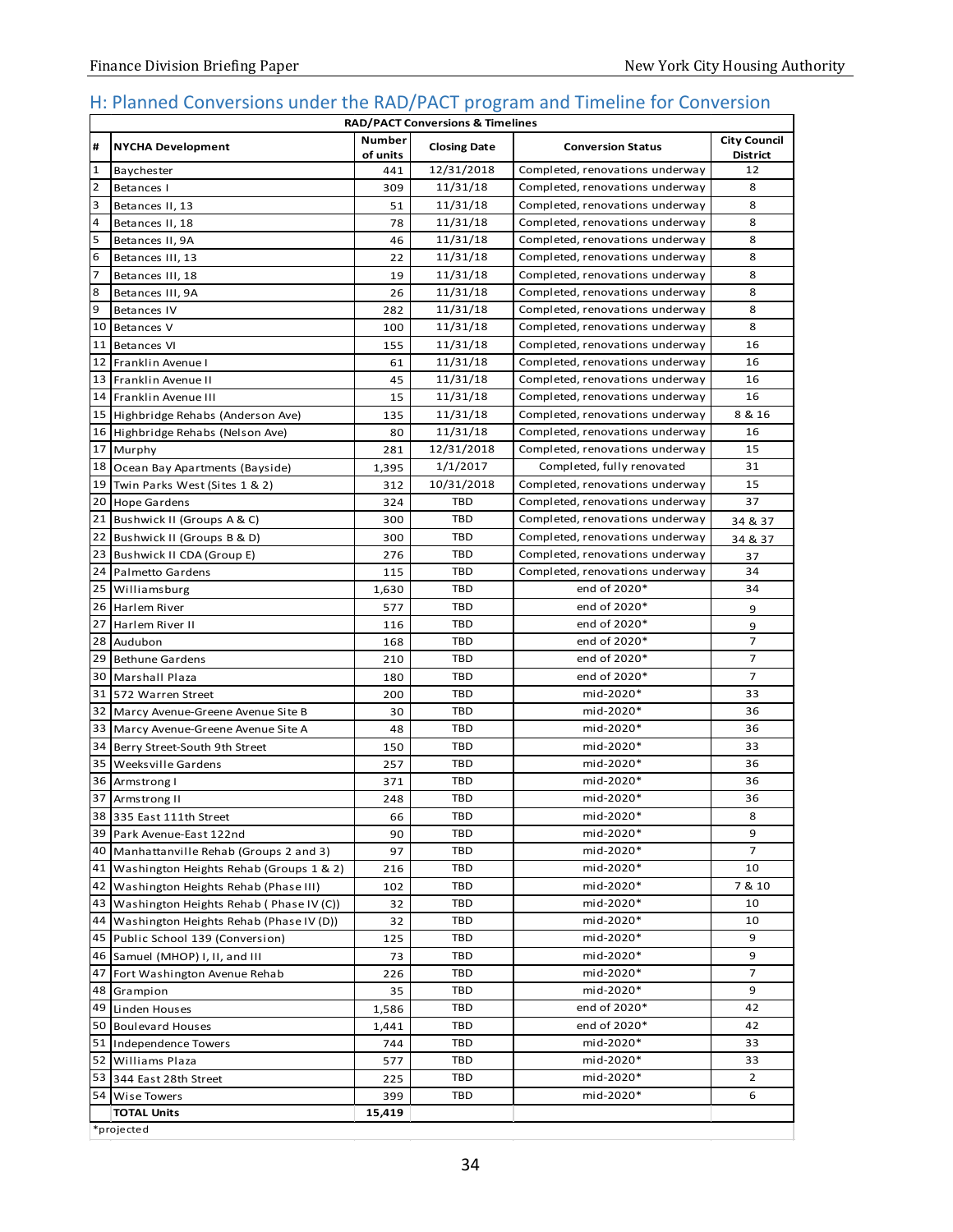# <span id="page-36-0"></span>I: Heat Action Plan- Targeted Developments based on the Highest Incidents of Heat Outages

| #            | <b>Development</b>                | # of Heat<br><b>Outages</b><br>2018/2019 |
|--------------|-----------------------------------|------------------------------------------|
| $\mathbf{1}$ | <b>Baruch</b>                     | 78                                       |
| 2            | Sotomayor Houses                  | 66                                       |
| 3            | Whitman                           | 38                                       |
| 4            | Independence                      | 30                                       |
| 5            | Claremont Parkway-Franklin Avenue | 28                                       |
| 6            | Pelham Parkway                    | 28                                       |
| 7            | Wagner                            | 23                                       |
| 8            | Ingersoll                         | 23                                       |
| 9            | Claremont Rehab (Group 4)         | 22                                       |
| 10           | Williamsburg                      | 21                                       |
| 11           | South Bronx Area (Site 402)       | 18                                       |
| 12           | Jefferson                         | 17                                       |
| 13           | Tapscott Street Rehab             | 17                                       |
| 14           | <b>Riis</b>                       | 16                                       |
| 15           | Washington                        | 13                                       |
| 16           | Marshall Plaza                    | 13                                       |
| 17           | Wsur (Brownstones)                | 13                                       |
| 18           | Gravesend                         | 12                                       |
| 19           | Twin Parks East (Site 9)          | 12                                       |
| 20           | Saint Mary's Park                 | 12                                       |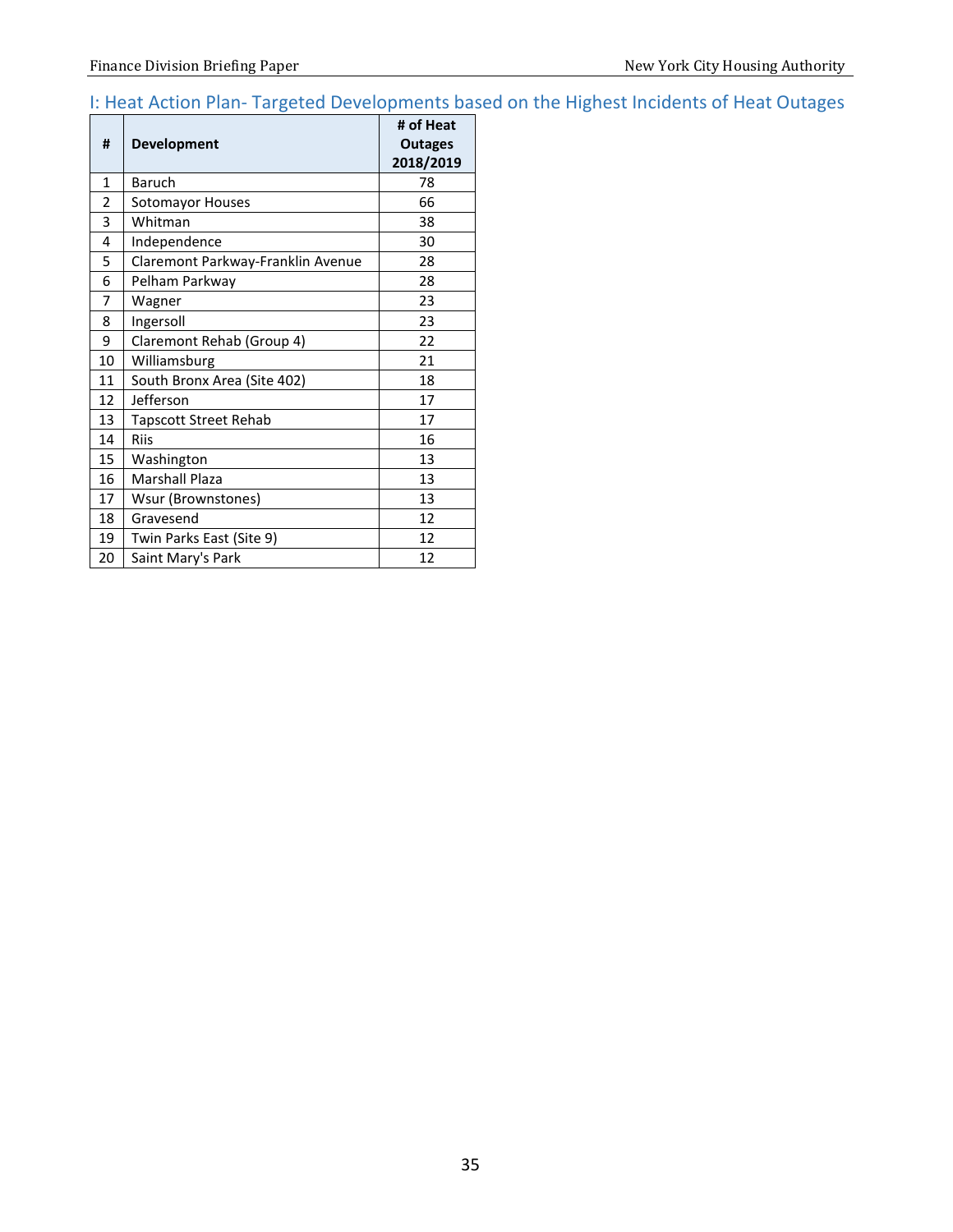# <span id="page-37-0"></span>J: Elevator Action Plan- Planned Replacements by Development, Completion Date and Funding Source

| #              | <b>Development</b>                                           | <b>Borough</b>                | <b>Funding</b><br>source | <b>Scheduled</b><br>completion | # of<br>elevators | # of<br><b>Residents</b><br>impacted | # of Senior or<br>mobility-<br>impaired<br>residents |
|----------------|--------------------------------------------------------------|-------------------------------|--------------------------|--------------------------------|-------------------|--------------------------------------|------------------------------------------------------|
| 1              | <b>Boston Rd</b>                                             | <b>BX</b>                     | Federal                  | 2020                           | $\overline{2}$    | 272                                  | 270                                                  |
| $\overline{2}$ | McKinley                                                     | <b>BX</b>                     | Federal                  | 2021                           | 10                | 1,428                                | 341                                                  |
| 3              | Morrisania Air Rights                                        | BX                            | Federal                  | 2023                           | 13                | 1,677                                | 693                                                  |
| 4              | Queensbridge South                                           | QN                            | Federal                  | 2023                           | 49                | 3,241                                | 843                                                  |
| 5              | Lafayette                                                    | BK                            | Federal                  | 2023                           | 14                | 2,403                                | 462                                                  |
|                |                                                              | <b>Total Federally Funded</b> |                          |                                | 88                | 9,021                                | 2,609                                                |
|                |                                                              |                               |                          |                                |                   |                                      |                                                      |
| 6              | <b>Highbridge Gardens</b>                                    | <b>BX</b>                     | State                    | 2022                           | 12                | 1,611                                | 390                                                  |
| 7              | <b>Richmond Terrace</b>                                      | SI                            | State                    | 2022                           | 12                | 1,250                                | 175                                                  |
| 8              | <b>Unity Plaza</b>                                           | BK                            | State                    | 2022                           | 16                | 1,142                                | 195                                                  |
| 9              | <b>Atlantic Terminal</b>                                     | BK                            | State                    | 2023                           | 3                 | 566                                  | 192                                                  |
| 10             | <b>Butler</b>                                                | <b>BX</b>                     | State                    | 2023                           | 18                | 4,282                                | 661                                                  |
| 11             | Carey Gardens                                                | BK                            | State                    | 2023                           | 9                 | 1,617                                | 461                                                  |
| 12             | Coney Island (4&5)                                           | BK                            | State                    | 2023                           | 6                 | 501                                  | 146                                                  |
| 13             | Coney Island (1B)                                            | BK                            | State                    | 2023                           | 3                 | 997                                  | 198                                                  |
| 14             | Mitchel                                                      | <b>BX</b>                     | State                    | 2023                           | 20                | 3,940                                | 896                                                  |
|                |                                                              | <b>Total State-Funded</b>     |                          |                                | 99                | 15,906                               | 3,314                                                |
|                |                                                              |                               |                          |                                |                   |                                      |                                                      |
| 15             | Hylan                                                        | <b>BK</b>                     | City                     | 2020                           | $\overline{2}$    | 451                                  | 119                                                  |
| 16             | Adams                                                        | <b>BX</b>                     | City                     | 2021                           | 14                | 2,295                                | 486                                                  |
| 17             | Amsterdam                                                    | MN                            | City                     | 2021                           | 30                | 2,211                                | 715                                                  |
| 18             | Dyckman                                                      | <b>MN</b>                     | City                     | 2021                           | 14                | 2,249                                | 745                                                  |
| 19             | Saratoga Village                                             | BK                            | City                     | 2021                           | $\overline{2}$    | 297                                  | 59                                                   |
| 20             | St. Nicholas                                                 | <b>MN</b>                     | City                     | 2021                           | 28                | 3,422                                | 801                                                  |
| 21             | Hernandez/Meltzer                                            | <b>MN</b>                     | City                     | 2021                           | 4                 | 506                                  | 361                                                  |
|                | <b>Total City-Funded</b>                                     |                               |                          |                                |                   | 11,431                               | 3,286                                                |
|                | <b>TOTAL Scheduled Replacements &amp; Residents Impacted</b> |                               |                          |                                | 281               | 36,358                               | 9,209                                                |

# <span id="page-37-1"></span>K: Roof Replacement Program- Completed and Planned Roof Replacements

| Roof Replacement Program- Phase 1 Projects |                    |                                          |                        |               |  |  |  |
|--------------------------------------------|--------------------|------------------------------------------|------------------------|---------------|--|--|--|
| <b>Tranche</b>                             | <b>Development</b> | <b>Construction Start</b><br><b>Date</b> | <b>Completion Date</b> | <b>Status</b> |  |  |  |
|                                            |                    |                                          |                        |               |  |  |  |
|                                            | Queensbridge North | 5/28/2015                                | 6/16/2016              | Completed     |  |  |  |
|                                            | Queensbridge South | 5/28/2015                                | 9/8/2016               | Completed     |  |  |  |
|                                            | Albany I & II      | 8/25/2015                                | 4/21/2017              | Completed     |  |  |  |
|                                            | Parkside           | 9/2/2015                                 | 6/30/2017              | Completed     |  |  |  |
|                                            | Sheepshead Bay     | 3/24/2016                                | 5/30/2018              | Completed     |  |  |  |